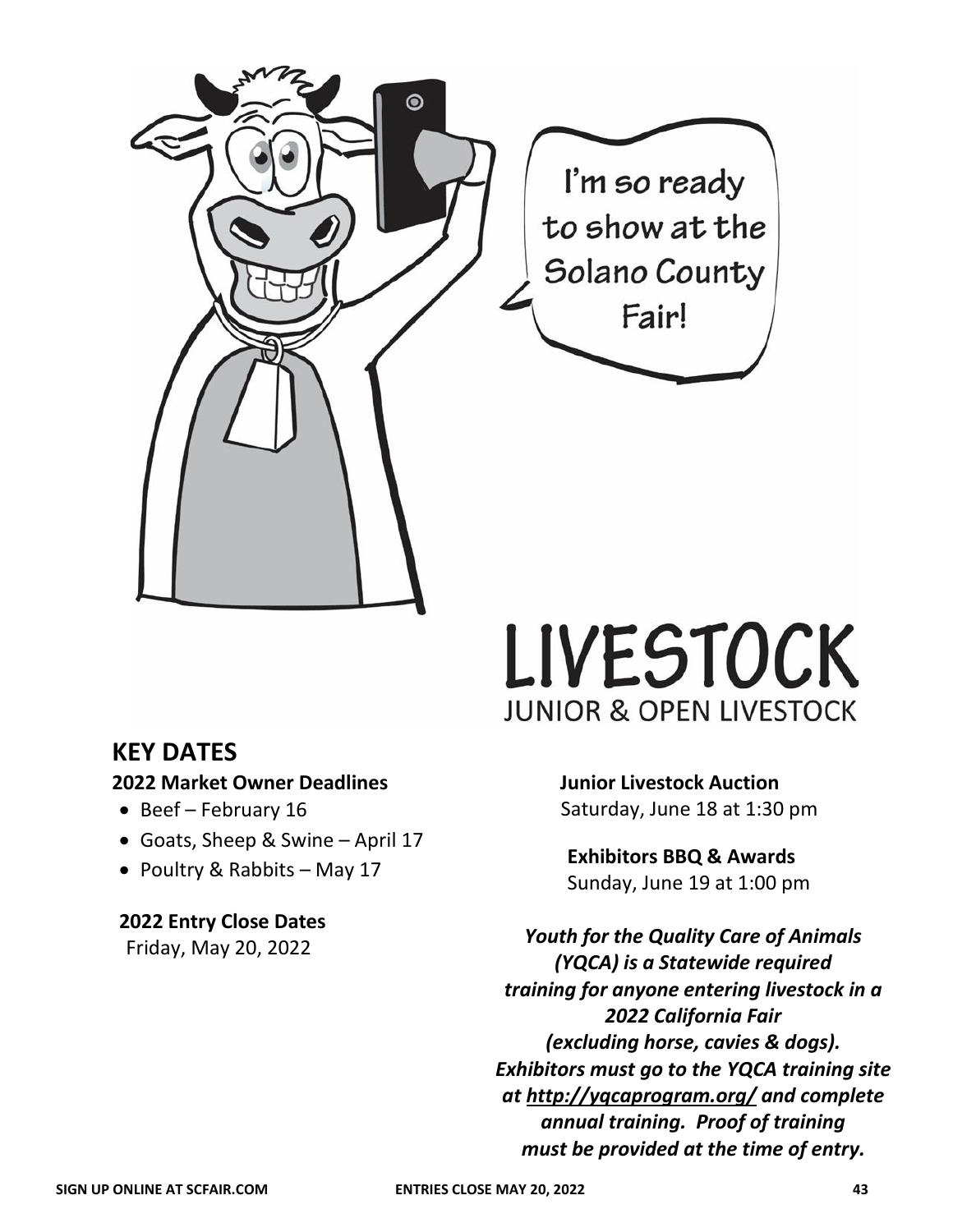The Junior Department is for youth who wish to enter in one of the categories described below to compete against other youth at the Solano County Fair. Some exhibitors are members of organizations, such as 4-H and FFA, and there may be some classes and divisions limited to members of such organizations. The Solano County Fair provides the opportunity for young people who are not members of such organizations to exhibit in Youth Solano Living. In some cases, depending on the number of entries, these "independent juniors" compete in the appropriate class in direct competition with an organization member. In other cases there may be separate classes for independent juniors.

### **4-H DEPARTMENT**

4-H Youth programs are non-formal voluntary educational programs, under the supervision of the University of California Cooperative Extension and the U.S. Department of Agriculture. The projects exhibited at fairs by members of these groups are the results of their efforts under the supervision of adult volunteers.

### **FFA DEPARTMENT**

FFA is a national organization of students enrolled in high school vocational agriculture classes. The local unit is the chapter in each school offering vocational agriculture, under the supervision of the agricultural teacher who is also the local chapter advisor. The state unit includes all chapters in the state, under the supervision of the State Department of Education as represented by the Bureau of Agricultural Education, with its headquarters at the State Education Building, Sacramento, Calif. The national unit is the group of associates in each state and Puerto Rico, under the supervision of the Agricultural Education Division of the U.S. Office of Health, Education and Welfare in Washington, D.C.

Every Future Farmer project in livestock, poultry, fruit or crops is part of the practical education of the vocational agriculture student who owns it. The program includes the improvement of agriculture leading ultimately to the ownership of the farms and the development of good rural citizenship.

Participation in fairs and livestock shows is recognized as having educational value as well as simulation for better results and finer projects, under supervision of the qualified chapter advisor and with the cooperation of the Fair Management.

# **COME & CELEBRATE**

## **SOLANO COUNTY FAIR EXHIBITOR BBQ & AWARDS**

**Sunday, June 19 at 1:00 pm**

All junior livestock exhibitors and their families are welcome. Please bring a dish to share.

### **GENERAL RULES & INFORMATION**

- 1. All State and Local rules are applicable and will be strictly enforced.
- *2. Youth for the Quality Care of Animals (YQCA) is a Statewide required training for anyone entering livestock in a 2022 California Fair (excluding horse, cavies & dogs). Exhibitors must go to the YQCA training site a[t http://yqcaprogram.org/](http://yqcaprogram.org/) and complete annual training. Proof of training must be provided at the time of entry. You will not be allowed to participate in the 2022 Solano County Fair if you do not complete the course and submitted proof by May 20, 2022.*
- 3. Overnight sleeping in barn area is prohibited.
- 4. No ropes, whips, skateboards, bicycles, roller blades or scooters are allowed in the barns.
- 5. Except at the sole discretion of fair management, livestock is not permitted in the trailer park or any area of the fairgrounds other than the livestock barns.
- 6. The Solano County Fair Association reserves the right to conduct random drug testing on livestock at its sole discretion.
- 7. Only animals in the Junior Livestock Auction can be sold on the fairgrounds.
- 8. Barn curfew is 10 pm, unless written permission is granted by the Livestock Superintendent.
- 9. Violations of rules will be grounds for adverse action including, but not limited to any or all of the following; loss of cash prizes and awards, removal from the grounds, disqualification of entries, and forfeiture of entry fees.

### **ELIGIBILITY & AGE REQUIREMENTS**

### **FFA Members**

- 1. FFA members may participate as members until the end of the calendar year following the year of graduation from high school. (i.e. 2021 graduates may participate in the 2022 Fair.)
- 2. Students competing in the FFA division must be regularly enrolled in a high school vocational agriculture program or graduated from high school in 2021 in order to meet the requirements, rules and regulations set up by California Agriculture Teachers' Association and the State Association of FFA.
- 3. Exhibitor must be in good and regular standing in his/her local FFA Chapter.
- 4. All entries in FFA division must be from projects carried as part of the regular high school agricultural program, must be owned by the student and have acceptable record books.
- 5. FFA members are required to show in the official FFA uniform, consisting of the following: white trousers, white dress shirt or blouse (short- or long-sleeved) with the FFA emblem attached to the left pocket, and the official FFA blue necktie for boys or FFA blue scarf for girls. The official FFA jacket is optional; if worn, the shirt emblem is not required. Hats or headgear of any kind shall not be worn with the official show uniform while showing, with the exception of horse shows.

### **4-H Club Members**

1. **Primary members**: A 4-H member may enroll when eligible, ages 5-8 as of December 31, 2021. These members are designated as primary members and are not eligible to show livestock at the Solano County Fair. Primary members are eligible to participate in non-livestock categories in the Youth Solano Living Department.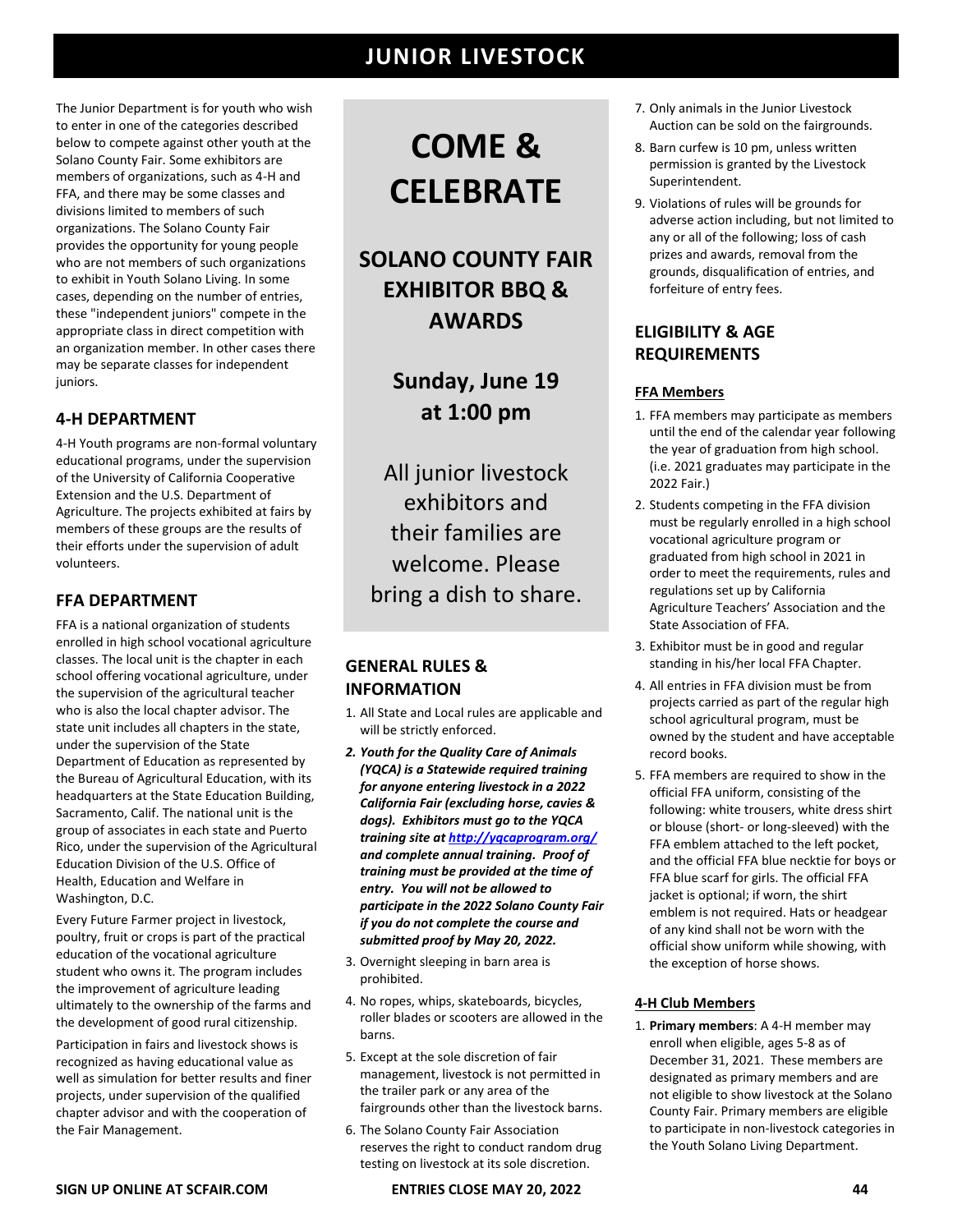- 2. **Junior, Intermediate & Senior**: Must be 9 years old on or before December 31, 2021. Exhibitors are eligible to compete/exhibit through December 31 of the year in which they turn 19 years of age.
- 3. Exhibitor must be in good and regular standing in his/her local 4-H Club.
- 4. All 4-H members must be enrolled in the 4-H project in which they enter. Members, who are not enrolled in a particular 4-H project, may enter the junior section.
- 5. 4-H members are required to wear the following: 4-H hat or Spirit Cap, white shirt or blouse (long- or short-sleeve); 4-H tie or collar; white, off-white or dark loden green slacks or green jeans. If a jacket is worn, it must be "4-H green" or white in color.

### **Grange Exhibitors**

- 1. Grange members may enter appropriate FFA or 4-H classes if they meet the following age/grade requirement. Grange members must be 9 years old on January 1, 2022. Exhibitors are eligible to compete / exhibit through December 31 of the year in which they turn 19 years of age.
- 2. Grange exhibitors must not have been project members in 4-H or FFA within 60 days (120 days for horse or market beef cattle) to be eligible to participate as a Grange exhibitor in that project.
- 3. Grange exhibitors must have "on ground" supervision by a responsible adult.
- 4. Grange members 14 years or older will show in the FFA divisions, 13 years and younger will show in the 4-H divisions. Age is as of January 1, 2022.
- 5. Grange exhibitors are required to show in the official competition uniform which shall consist of: Dark Blue denim pants; white long sleeved, button-front dress shirt with collar; the official red waist vest with National Grange emblem on the back.

### **Independent Junior Exhibitors**

- 1. Independent juniors not affiliated with any organization may enter appropriate FFA or 4-H classes if they meet the following age/grade requirement. Independent juniors must be 9 years old on January 1, 2022. Exhibitors are eligible to compete / exhibit through December 31 of the year in which they turn 19 years of age.
- 2. Independent junior exhibitors who have been 4-H, FFA or Grange project members within 60 days (120 consecutive days for horses and market beef) prior to the fair are not eligible to compete in that project as Independent juniors or enter project(s) under a different organization.
- 3. Independent exhibitors must have "on ground" supervision by a responsible adult.
- 4. Independent juniors 14 years or older will show in the FFA Divisions, 13 years and younger will show in the 4-H Divisions. Age as of January 1, 2022.
- 5. Junior exhibitors are required to show in whites during competition. "Whites" shall consist of new appearing trousers or skirt and a new appearing blouse or shirt. Hats not acceptable.

### **ENTRIES**

- 1. Junior Breeding classes are open to youth who reside in California, unless otherwise stated. Showmanship, Market and Feeder classes for all species and all Rabbit and Poultry market and breeding classes are restricted to bona fide members of a Solano County 4-H Club, FFA Chapter, Grange Chapter AND Solano County residents (Independent exhibitors) that have not shown livestock at a County or District Fair in 2022 outside of Solano County. This includes exhibition as an independent or member of a non-Solano County organization such as 4-H, FFA or Grange. Example: If you have shown livestock in 4-H in Sacramento County in 2022, you are not eligible to exhibit Showmanship, Market, Feeder animals for any specie or any Rabbit and Poultry project at the Solano County Fair.
- 2. Market animals will not be pre-tagged, but photos and other documents must accompany entries. Please see details under Market Exhibits.
- 3. Online entries and fees must be received by the Fair on or before May 20, 2022 **unless otherwise specified**. Management reserves the right to close the entries when all available space limits are met.
- 4. Late entries for **non-market animals** past the May 20, 2022 date will be accepted up to the day of receiving for a doubled entry fee.
- 5. No entry will be received unless the online entry has been completed with all required documents, including entry receipt signed by exhibitor, Chapter Advisor or Leader and parent or guardian; photos of market animals; 1<sup>st</sup> Aide form; and YQCA certificate.

### **EXHIBITS**

1. All exhibitors will be required to help for 2 hours at a workday to clean barns/set-up pens on Sunday, June 5, 10am to 2pm. Failure to work your shift will result in a \$100 deduction from your auction check

and/or disciplinary action resulting in loss of ability to participate in future Solano County Fair livestock events.

- 2. Junior, 4-H and FFA Breeding and Market Livestock receiving schedule:
	- Rabbits and Poultry received Monday, June 13 after 9 am and in place by noon June 13.
	- Beef, Sheep, Swine, Dairy Cattle and Goats received Tuesday, June 14 after 8 am and in place by noon June 14.
- 3. All animals will be inspected upon arrival, prior to unloading. The Solano County Fair Association reserves the sole right to make determinations regarding the health of any animal, and to make decisions regarding the quarantine of animals. Decisions of the Solano County Fair are official.
- 4. There will be a mandatory exhibitor meeting on Tuesday, June 14 at 4:00 pm.
- 5. All livestock exhibitors are to supply their own bedding, feed, water receptacles, cleaning tools and wheelbarrows for stall pens and animals. First bedding will not be provided.
- 6. Exhibitors are required to pen their animals in the assigned area with the club or chapter they are entered under. Exhibitors may not move pens without the permission of the superintendent.
- 7. Exhibitors are responsible for cleaning their own animal stalls, pens and alleys no later than 9 am daily and must remain clean until designated release times. Manure must be deposited in designated areas only by 9 am each day. Pathways, approaches and area surrounding stalls must be kept clear for the convenience of spectators. No dumping in any public accessed area.
- 8. Exhibitors are responsible for feeding, watering and maintaining their own animals. Animals must be kept thoroughly groomed, cleaned and in show condition at all times. Failure to comply with keeping animals, exhibits, stalls, pens and alleys clean and cared for at all times may result in the disqualification of exhibitor, forfeiture of all cash awards and removal of animals from the Fairgrounds. Exhibitors found in violation may also be prohibited from exhibiting in the 2023 Solano County Fair Junior Livestock shows.
- 9. Exhibitors are responsible for the health and welfare of their animals on exhibit. Failure to act in the best interest of the animal's health and welfare, in the sole discretion of the Fair manager, may result in the disqualification of exhibitor, forfeiture of all cash awards and removal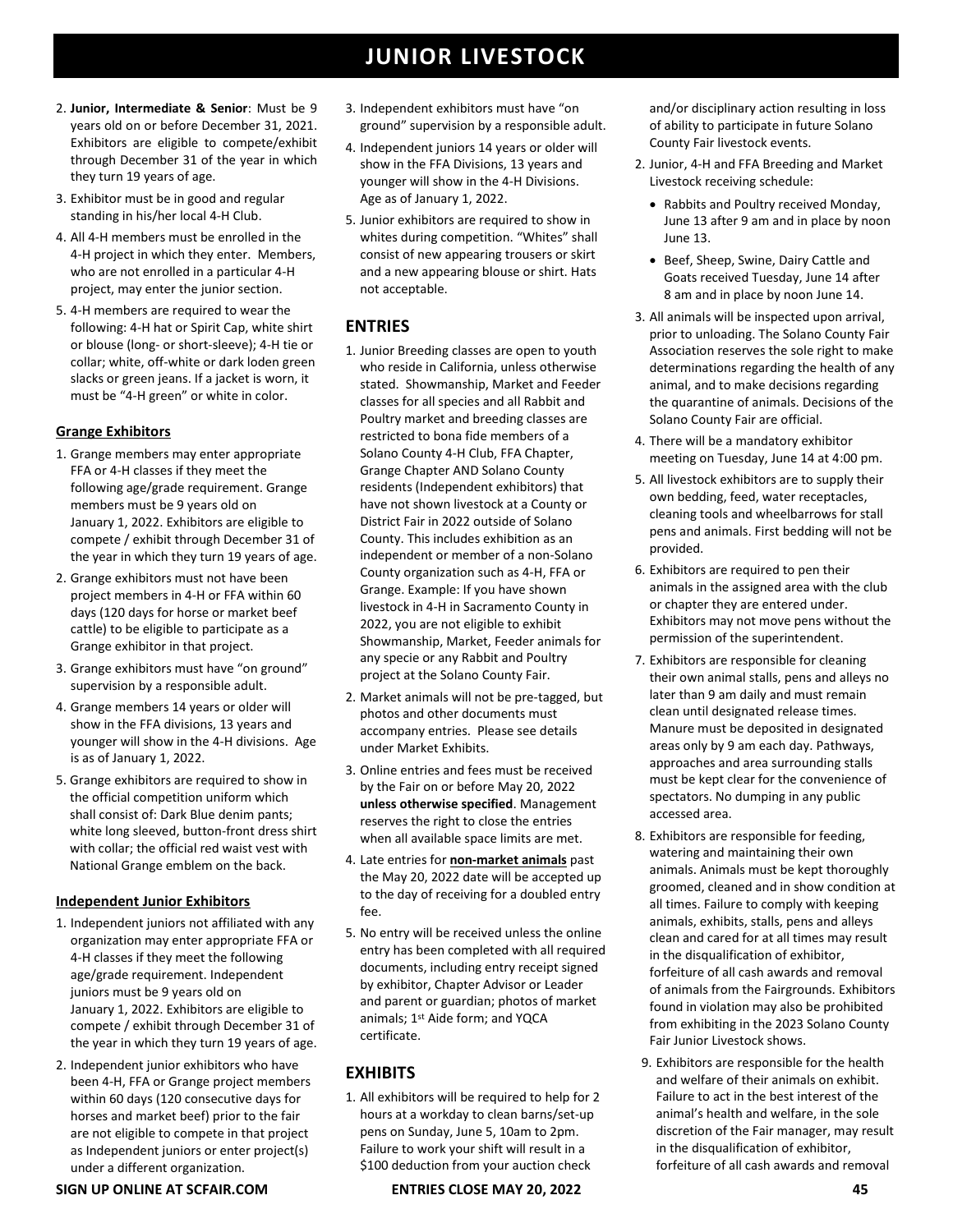of animals from the fairgrounds. Exhibitors found in violation may also be prohibited from exhibiting in the 2023 Solano County Fair Junior Livestock shows. Fair management may report such incidents to appropriate animal welfare authorities if deemed appropriate. Fair management may also intervene, if necessary, and care for the animals, at the exhibitor's expense, until such time that the animals are removed from the Fairgrounds.

- 10. All exhibitors of livestock must display a stall sign for each entry, which should include the following information: The animal's name, breed, breeder, age, weight (if market animal), owner and club. The names must be suitable for family viewing.
- 11. Animals must be shown by owners, except in cases where the owner has 2 animals entered in the same class. In this case, the owner must show one of the animals personally.
- 12. Junior Exhibitors are expected to fit and groom their own animals with no professional assistance. Only current leaders, advisors, or parents may instruct exhibitors. Only other current Solano County Fair Junior Exhibitors may give assistance. Junior Exhibitors must be actively engaged while assistance is being given. Violations of this rule will be cause for disqualification. No fitting will be allowed between 10:00 p.m. and 6:00 a.m.
- 13. County, district and state fairs cannot legally carry liability insurance covering junior exhibitors and/or their exhibits, keeping in mind that the Association assumes no responsibility for loss as set forth in Local Rule 8. Liability insurance is the responsibility and at the discretion of the junior exhibitor. Therefore, it is suggested that junior exhibitors consider taking out a liability policy covering themselves and their exhibit.
- 14. All breeding and non-sale animals will remain on display until after 6 pm Sunday, June 19. Violation of this rule may result in the forfeiture of premiums and exhibiting at the 2023 Solano County Fair.

### 15. Credentials:

- Exhibitor 1 exhibitor wristband.
- Livestock Parking Permit 1 per family.
- Additional Livestock Parking Permits will be available at \$20.00 per parking permit; maximum 2 additional permits per family.

• RV Spaces – \$200.00 per space and includes one General Livestock parking permit at no additional fee.

### **MARKET EXHIBITS**

- **1. Market and Feeder classes for all species are restricted to bona fide members of a Solano County 4-H Club, FFA Chapter, Grange Chapter AND Solano County residents (Independent exhibitors) that have not shown livestock at a County or District Fair in 2022 outside of Solano County. This includes exhibition as an independent or member of a non-Solano County organization such as 4-H, FFA or Grange. Example: If you have shown livestock in 4-H in Sacramento County in 2022, you are not eligible to exhibit Showmanship, Market, Feeder animals for any specie or any Rabbit and Poultry project at the Solano County Fair.**
- **2. All Market Beef, Goat, Sheep and Swine exhibitors must submitted online entry, entry fees, signed entry receipt, copy of bill of sale and photos of front and both sides of animal on or before the dates noted in the table below. Photos must clearly show current ear tags, ear notches and scrapie tags. Numbers must be visible in photos. See specific directions in specie section of guide book.**
- 3. Market Goats and Sheep must have Scrapie Tag in ear at the time of entry and must remain in place until end of the Fair. The breeder of the animal is responsible for providing the Scrapie tags.
- 4. Fair staff will place tags on beef, goats, sheep and swine upon arrival at Fair in June.

| JUIE.                                                             |                               |
|-------------------------------------------------------------------|-------------------------------|
| <b>Official Ownership</b><br><b>Deadline</b>                      | <b>Entry Deadline</b><br>Date |
| Steers-120 days<br>(February 16, 2022)                            | May 20, 2022                  |
| Goats - 60 days<br>(April 17, 2022)                               | May 20, 2022                  |
| Sheep - 60 days<br>(April 17, 2022)                               | May 20, 2022                  |
| Swine - 60 days<br>(April 17, 2022)                               | May 20, 2022                  |
| Rabbits – 30 days<br>(May 17, 2022)                               | May 20, 2022                  |
| <b>Chickens, Quail and</b><br>Turkeys - 30 days<br>(May 17, 2022) | May 20, 2022                  |

- 5. Per State Rules for California Fairs, **Independent junior exhibitors** entering market animals must provide Fair Management with a picture of their animal, appropriate proof of ownership, permanent tag, tattoo and/or hog ear notch information 120 days prior to the fair for beef (February 16, 2022) and 60 days (April 17, 2022) for sheep, swine and goats.
- 6. Due to weight variances, entries in Market Animal Classes should be made by division number only. Weight Certificates must be submitted to the management for classification by divisions prior to the day of the judging.
- 7. Weigh-in for Chickens, Quail, Turkeys, and Rabbits will be Monday, June 13 at time of arrival. Weigh-in for Beef, Goats, Sheep and Swine will be Tuesday, June 14 at time of arrival. Animals will be officially weighed at the time of arrival and will be sold based on those weights. Re-weighs can only be requested when an animal has not met the minimum or maximum show weight requirements in that species. A re-weigh must be requested while the animal is still on the scale. The animal is not to leave the scale area while the scale is being balanced and cleared for the animal to be re-weighed. If the animal is removed from the immediate scale area and then returns to the scale for a re-weigh, no re-weigh will be allowed. The second weigh becomes the official weight. Maximum number of re-weighs per animal is one.
- 8. At the time of weigh in, market lambs may be screened by a committee which may consist of official weigh masters, Fair staff, and/or veterinarian to ensure that they are eligible for exhibit according to State rules. To qualify for exhibit, market lambs must be docked such that the tail (dock) is healed and can be lifted from the exterior. Lambs that have no dock will not be eligible for exhibit.
- 9. If space permits, Grand and Reserve Grand Champion Market animals will be relocated to new pens in the "Avenue of Champions" area following their show. Exhibitors will maintain full responsibility for feed, care, and pen maintenance of their animal for the duration of the Fair.
- 10. It is the intent of the Division of Fairs and Expositions that the quality standards established for market animals be maintained. Therefore, classifications will be subject to change in the event there are changes made in Federal grading.

### **SIGN UP ONLINE AT SCFAIR.COM ENTRIES CLOSE MAY 20, 2022 46**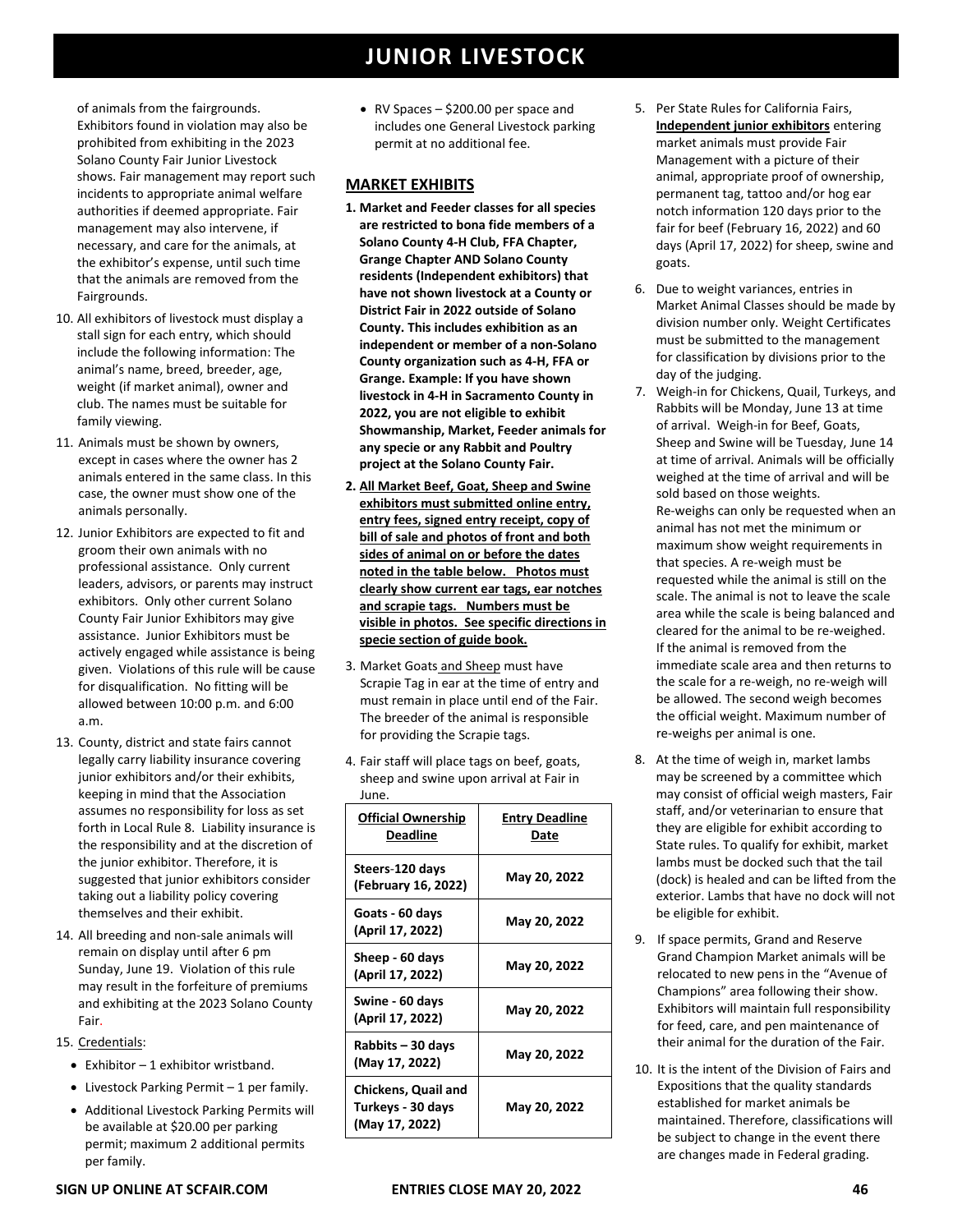## **DRUG RESIDUE POLICY**

### 1) **DRUG STATEMENT**

- a) Owner acknowledges that the Federal Food, Drug and Cosmetic Act prohibit the introduction or delivery into interstate commerce of any food that is adulterated or misbranded. Adulteration is defined in 21 USC Section 351 and includes any poisonous or deleterious substances, as well as new animal drugs defined as unsafe within the meaning of 21 USC Section 360b.
- b) No food animal may exceed FDA/EPA/USDA established tolerances for any foreign substances, including drugs, pesticides, feed additives or other chemicals. Owner acknowledges that none of his or her animals exceeds the established tolerances for foreign substances.
- c) Owner further acknowledges that any misrepresentation of a food animal that can potentially affect the acceptability of the carcass or milk will be considered fraud.
- d) If an animal has been administered a drug that is FDA approved for its species and class, sufficient time must have passed so that the animal does not test positive for that drug upon arrival at the Solano County Fair. Animals must remain free and clear of all drug and chemical residues while on Fairgrounds unless being treated by the fair Veterinarian or a licensed veterinarian while the Fair veterinarian is present.
- e) Prior to showing any animal**,** Owner must report the following information to management regarding any and all drugs or medications administered to an animal that might still be detected at time of showing: (1) the name of the drug, (2) the purpose of the drug, (3) the time and date of administration of the drug.
- f) It is the policy of the Solano County Fair that no animal which is entered for auction in the Solano County Fair shall contain any trace residues of any substance which is not approved by the Food and Drug Administration and/or the United States Department of Agriculture for slaughter animals, unless disclosed on the Medication Declaration Form.
- g) The showing of any animal that has been administered during its life any quantity of any unapproved drug, chemical or medication is strictly prohibited. Such drugs include, but are not limited to, any diuretic, unapproved growth simulant or other unapproved medication. Unapproved means not approved by the Food and Drug Administration (FDA) and/or U.S. Department of Agriculture (USDA) for slaughter animals including animals that may be designated for human consumption.
- h) It is the sole responsibility of the Exhibitor to ensure that the animal is free of the above prescribed drugs and substances. Extent of knowledge on the part of the Exhibitor with regards to the drugs or substance found in an animal is not relevant to any issue, and it shall not be the defense that person or persons unknown introduced the prescribed substance into the animal prior to, or at arrival, or after arrival on the Solano County Fairgrounds property.
- i) Only animals with a declared medication waiting period **not to exceed the date of sale,** will be eligible to sell in the Junior Livestock auction. Animals with a declared medication waiting period in excess of the date of sale will be eligible to participate in showmanship and market classes but will NOT be eligible for Champion awards or sell in the Junior Livestock auction.
- j) If an animal has been administered any drug that requires a waiting period prior to processing, the animal will be held from processing for the specified time period. The time period that the animal will be held is based on the type of drug administered to the animal but **may not exceed the waiting period stated above.**
- k) The Association reserves the right to test any animal officially entered in any division at any time without notice for foreign substance including, but not limited to drugs, chemicals or feed additives as well as DNA testing.
- l) Owner is responsible for all costs and damages associated with animals that are rejected at the processing center due to the presence of drug residues, or if substance is detected as part of random testing conducted by the Fair.
- m) Owner is responsible for any fees incurred by the processor in caring for an animal that has been administered drugs during the specified waiting period. If the processor refuses care of the animal during the specified waiting period, the Owner must care for the animal and make the appropriate arrangements with the buyer and the processor.
- *n)* Animals testing positive to an unapproved foreign substance including but not limited to drugs, chemicals, or feed additives, will be disqualified and forfeit all awards, premium money or sale proceeds. The live market animal or carcass that tests positive will immediately become the property of the Association and the exhibitor may be compensated for the market value, less expenses, if the animal passes inspection. Carcass of disqualified animal will be disposed of per instructions by CAHFS if disposed of before entering the food chain or by written instructions from USDA or FDA if already in the food chain*.*
- *o) If an entry is disqualified, the entry and/or the exhibitor will be declared ineligible and will not receive awards, premiums and/or any sale proceeds, further the exhibitor will be responsible for payment of all fees (including attorneys' fees), fines, and costs incurred by the Solano County Fair Association. The owner/exhibitor and members of his/her immediate family may not be eligible to compete in subsequent Solano County Fair programs. The extent and degree of future eligibility shall be determined by Fair management.*

### **2) INDEMNITY**

The owner agrees, for him/herself and his/her heirs, executors, administrators, or assigns to indemnify and hold harmless, the Association, the County of Solano, the State of California, and each entity's respective officers, agents, and employees from any and all losses, claims, actions, or proceedings of any kind which may be initiated by purchasers, handlers or consumers of Owner's animal(s) and/or any other person or organization; including reimbursement for all legal costs and attorney fees incurred by the indemnified parties or any of them, for defense of any such actions which may hereafter impact directly or indirectly from the sale, handling and human consumption of Owner's animal(s).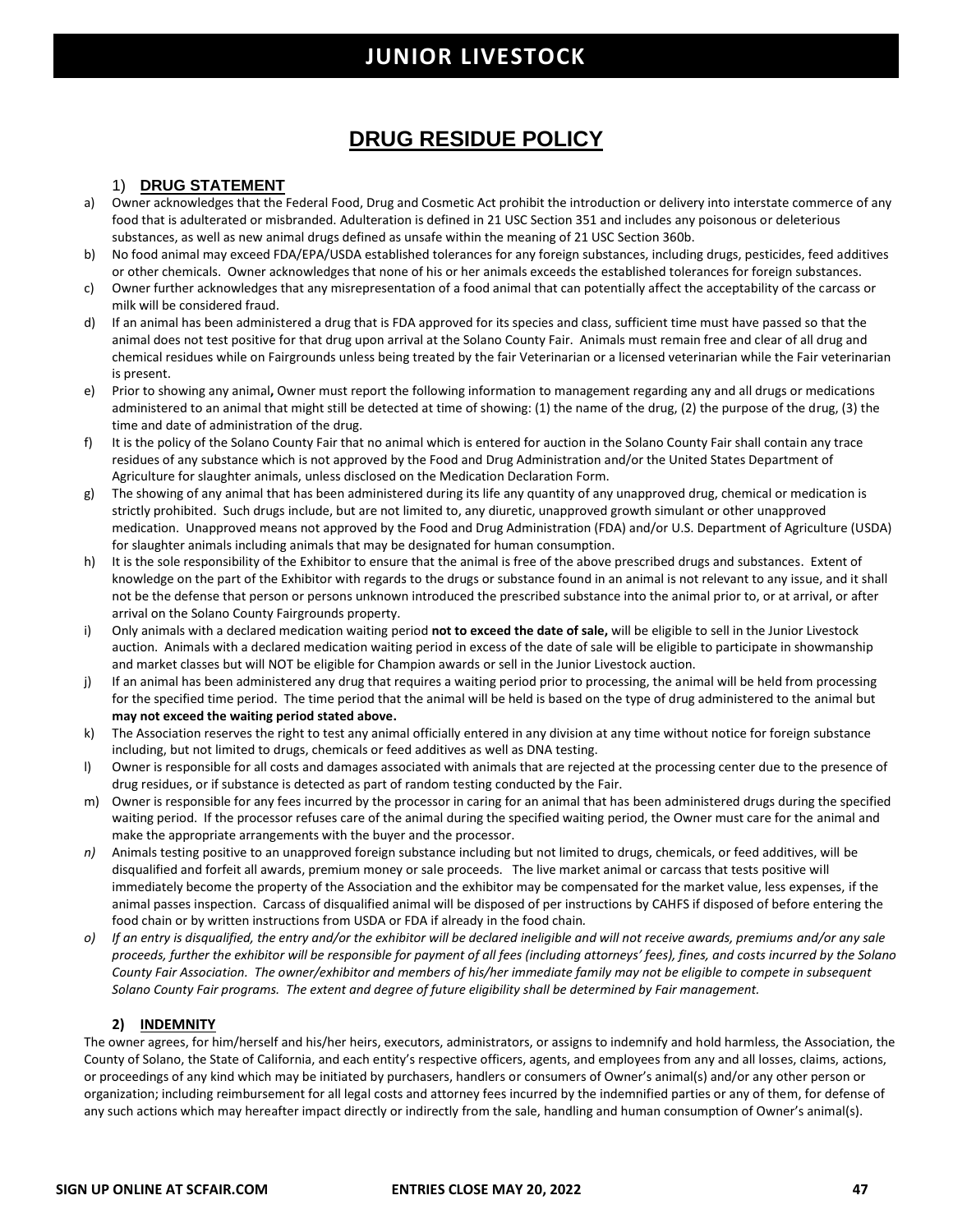### **2022 State Rules for California Fairs X. ANIMAL HEALTH RULES**

Fairs will make a reasonable effort to enforce state and federal animal health regulations, and they have the right to seek assistance from the appropriate agencies. For assistance or an entry permit contact the California Department of Food & Agriculture (CDFA), Animal Health and Food Safety Services (AHFSS) Animal Health Branch (AHB). Headquarters: 1220 N St., Sacramento, CA 95814, (916) 900-5052.

#### **Eligibility.** *See also Eligibility Rule II - 1.*

- 1. Any inhumane activity to animals by the exhibitor, as determined by fair management in consultation with the fair veterinarian, may cause disqualification, forfeiture of awards, and removal of the exhibit or exhibitor from the fairgrounds
- 2. Animal health decisions will be made in the best interest of the animal and for the other animals at the fair as determined by fair management in consultation with the fair veterinarian.
- 3. No animal that shows any evidence of any active, unsightly, or communicable disease, or any unsightly disease or other condition shall be admitted or allowed to remain on the fairgrounds.
- 4. No animal shall be admitted to a fairgrounds from any premises under quarantine for disease.
- 5. Management reserves the right to require health inspections and/or diagnostic tests to be performed before, during or after animals are on the fairgrounds and to implement disease control procedures, which may become necessary in the event of an emergency. The health of animals, when determined by the official veterinarian, shall be final. Exhibitors who refuse to allow their animals to be examined shall be disqualified and such violation shall be reported to F&E. No refund will be made.
- 6. All exhibitors must comply with all state and federal animal health regulations and the fair's health requirements, including submittal of the fair's certificate of animal medication. State animal health officials may enforce additional entry requirements if there is a disease outbreak in California or other states. This may include disease testing or restrictions on entering certain geographical areas.
- 7. Drench guns are not approved for use while on the fairgrounds. Anyone found to be using any type of drench gun to administer liquids or paste into any animal without the supervision and direction of the official fair veterinarian and/or designated fair official will result in exhibit and/or exhibitor being disqualified.
- 8. Castration sites shall be healed and free of inflammation.
- 9. Sellers are responsible for animals that are condemned or rejected at processing centers, unless contamination/injury occurred after the sale.

### **Use of Pharmaceuticals in Market Animals:**

- 1. Signature on entry form signifies compliance with all manufacturer and veterinarian pharmaceutical, biologic and chemical instructions and withdrawal requirements, and that all off- label treatments to market animals have been administered lawfully in accordance with a prescription from a California-licensed veterinarian whose statement notes dosage, date, and purpose for administration.
- 2. All exhibitors must advise management of any drugs and medications administered to an animal that might still be detected at the time of showing and at meat inspection. The name of the drug, its purpose, withdrawal time, route, time, and date of administration must be presented to management prior to the showing and sale of the animal. Livestock treated within the specified withdrawal period cannot be sold without notifying the buyer.
- 3. Exhibitors must complete the fair's medication certificate prior to sale.

### **CATTLE**

#### **Cattle Entries from California**

- 1. All female dairy cattle four (4) months of age and over must bear evidence of official calfhoodvaccination against brucellosis with a legible, official tattoo visible in the right ear.
- 2. All dairy cattle, all beef bulls 18 months of age and over, and non-virgin beef bulls less than18 months of age changing ownership require an official identification eartag.
- 3. Acceptable methods for official identification of cattle include:
	- a. Official USDA individual identification eartags:
		- i. National Uniform Ear tagging System (NUES) eartags:
		- USDA metal brucellosis calfhood vaccination (orange) eartags for females
		- USDA metal "silver brite" eartags
	- ii. Animal Identification Number (AIN) eartag (15 digits long, must begin with 840, usuallyRadio Frequency Identification Devices [RFID])
	- b. Breed registration tattoos.
- 4. It is unlawful to remove official identification eartags. Requests to remove an official identification eartagmust be submitted to CDFA, AHFSS in writing at least 72 hours prior to theneed to remove the eartag. The request must include a photo of the eartag, the reason the eartag must be removed, and all other official eartags on the animal.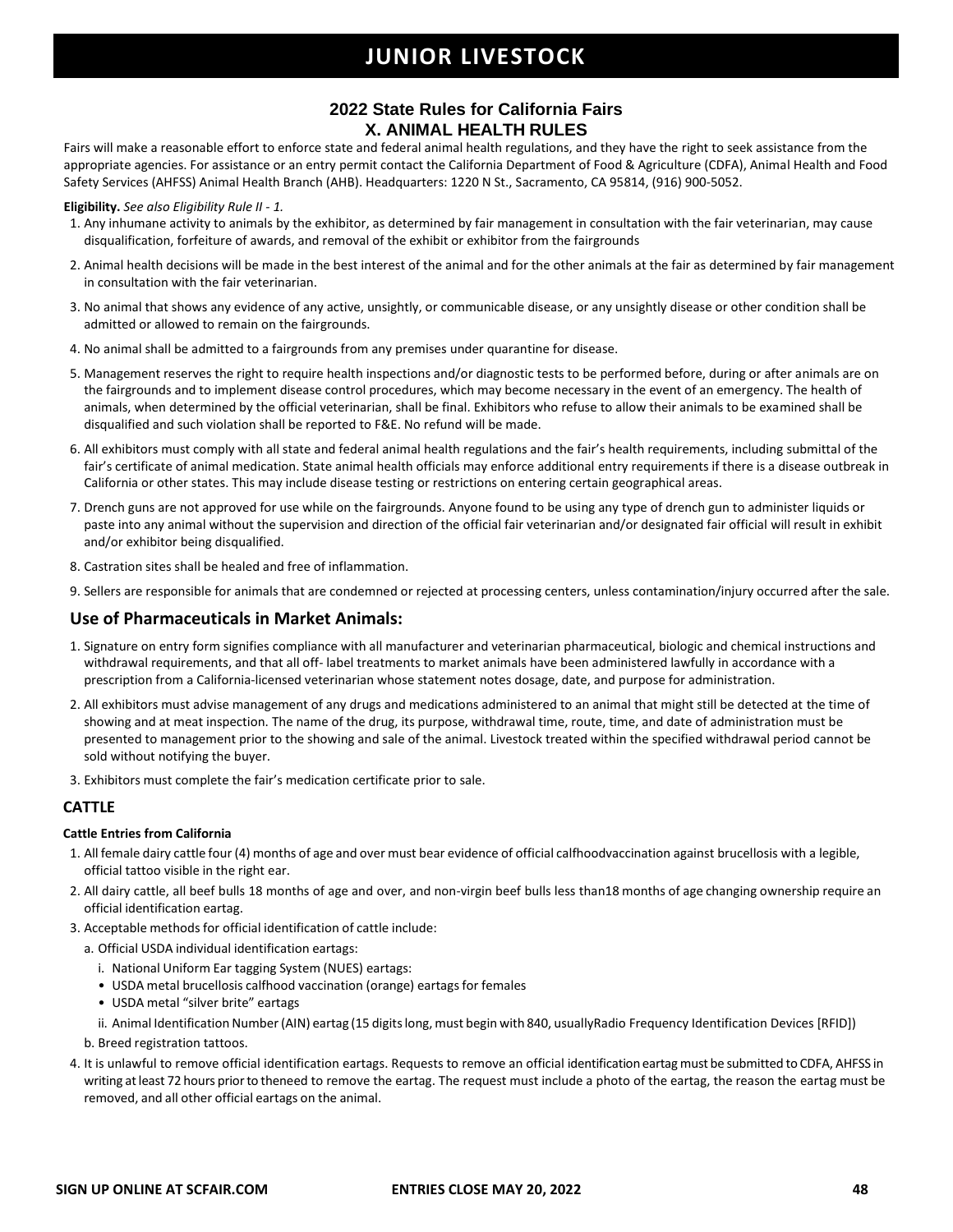### **Cattle Entries from Other States**

- 1. All exhibition cattle entering California require individual official identification, an Interstate Livestock Entry Permit issued within 15 days prior to entry, and an Interstate Certificate of Veterinary Inspection (ICVI) with an inspection date within 30 days before movement into thestate. Official identification must be listed on the ICIV.
- 2. Acceptable methods for official identification of cattle include:
	- a. Official USDA individual identification eartags:
		- i. National Uniform Ear tagging System (NUES) eartags:
		- USDA metal brucellosis calfhood vaccination (orange) eartags for females
		- USDA metal "silver brite" eartags
		- ii. Animal Identification Number (AIN) eartag (15 digits long, must begin with 840, usuallyRadio Frequency Identification Devices [RFID])
	- b. Breed registration tattoos.
- 3. It is unlawful to remove official identification eartags. Requests to remove an official identification eartagmust be submitted to CDFA, AHFSS in writing at least 72 hours prior to theneed to remove the eartag. The request must include a photo of the eartag, the reason the eartag must be removed, and all other official eartags on the animal.
- 4. Testing and/or vaccination requirements include the following:
	- a. All female dairy cattle four (4) months of age and over must bear evidence of official calfhood vaccination against brucellosis with a legible, official tattoo visible in the right ear.
	- b. All sexually intact dairy cattle six (6) months of age and over require a negative tuberculosis(TB) test within 60 days prior to entering California or must originate from a TB accreditedfree herd with documentation of the herd number and test date.
	- c. Cattle do not require a brucellosis test unless originating from a designated brucellosis surveillance area.
	- d. All bulls 18 months of age and over, and non-virgin bulls less than 18 months of age, require a negative PCR trichomoniasistest performed within 60 days prior to entry, exceptbulls used solely for exhibition that were confined to the exhibition location, without accessto mature female cattle and will return directly to the state of origin after exhibition. If testingis required, the sample must be run individually and cannot be pooled.

### **SHEEP AND GOATS**

### **Sheep and Goat Entries from California**

- 1. Allsheep and goats entering fairsrequire individual official identification that must be kept onthe animals. Acceptable methods of official identification of sheep and goats include:
	- a. Official USDA individual identification eartags:
		- Animal Identification Number (AIN) eartags (15 digits long, must begin with 840, usuallyRadio Frequency Identification Devices [RFID])
		- Scrapie eartags: either flock identification eartags (flock identification number withindividual animal number) or serial eartags (alphanumeric combination for individual animal).
	- b. Legible breed registration tattoos in the ears (or tail-web of earless goats) if accompaniedby breed association registration papers. Breed associations that are approved by USDA to serve as official identification can be found at USDA's scrapie program website, [https://www.aphis.usda.gov/aphis/ourfocus/animalhealth/sa\\_animal\\_disease\\_information/](https://www.aphis.usda.gov/aphis/ourfocus/animalhealth/sa_animal_disease_information/sheep-goat/registry-tattoos-as-official-id) [sheep-goat/registry-tattoos-as-official-id.](https://www.aphis.usda.gov/aphis/ourfocus/animalhealth/sa_animal_disease_information/sheep-goat/registry-tattoos-as-official-id)
	- c. Electronic implants (microchips) when accompanied by registration papers and microchipscanner. Microchips must be ISO 11784/11785 compliant, contain 15 digits, and begin with840. Since 2019, microchipped sheep and goats must be tattooed with a legible "E" if the implant is at the base of the ear or an "ET" if the implant is in the tail fold; the tattoo must be at least 0.3 inches high in the ear, or in the case of earless animals, the tail fold.
- 2. It is unlawful to remove official identification eartags. Requests to remove an official identification eartag must be submitted to CDFA, AHFSS in writing at least 72 hours prior to the need to remove the eartag. The request must include a photo of the eartag, the reason the eartag must be removed, and all other official eartags on the animal.
- 3. Fairs will not accept:
	- a. Animals from scrapie-infected flocks, scrapie source flocks, or scrapie "non-compliant" flocks
	- b. Animals that are scrapie-positive, scrapie suspects or scrapie exposed unless they have been evaluated and approved for exhibition by the state scrapie epidemiologist.
- 4. Fairs will keep records of the consignor, buyer, and animal identification for five (5) years when animals change ownership in a public sale at the fair.
- 5. Fairs will try to accommodate Scrapie Flock Certification Program members with separate space if practical. Breeding animals should be housed in separate enclosures or locations from animals that are not in the certification program, if practical.
- 6. Sheep or goats within 30 days pre-or post-parturition, or with vaginal discharge, shall if practical, be kept separate from animals from different flocks and in an area that can be properly cleaned and disinfected.

### **Sheep and Goat Entries from Other States**

1. All exhibition sheep and goats entering California require individual official identification, an Interstate Livestock Entry Permit issued within 15 days prior to entry, and an Interstate Certificate of Veterinary Inspection (ICVI) with an inspection date within 30 days before movement into the state with the following scrapie statement "The animals are not scrapie positive or suspect or from a scrapie non-compliant flock". Official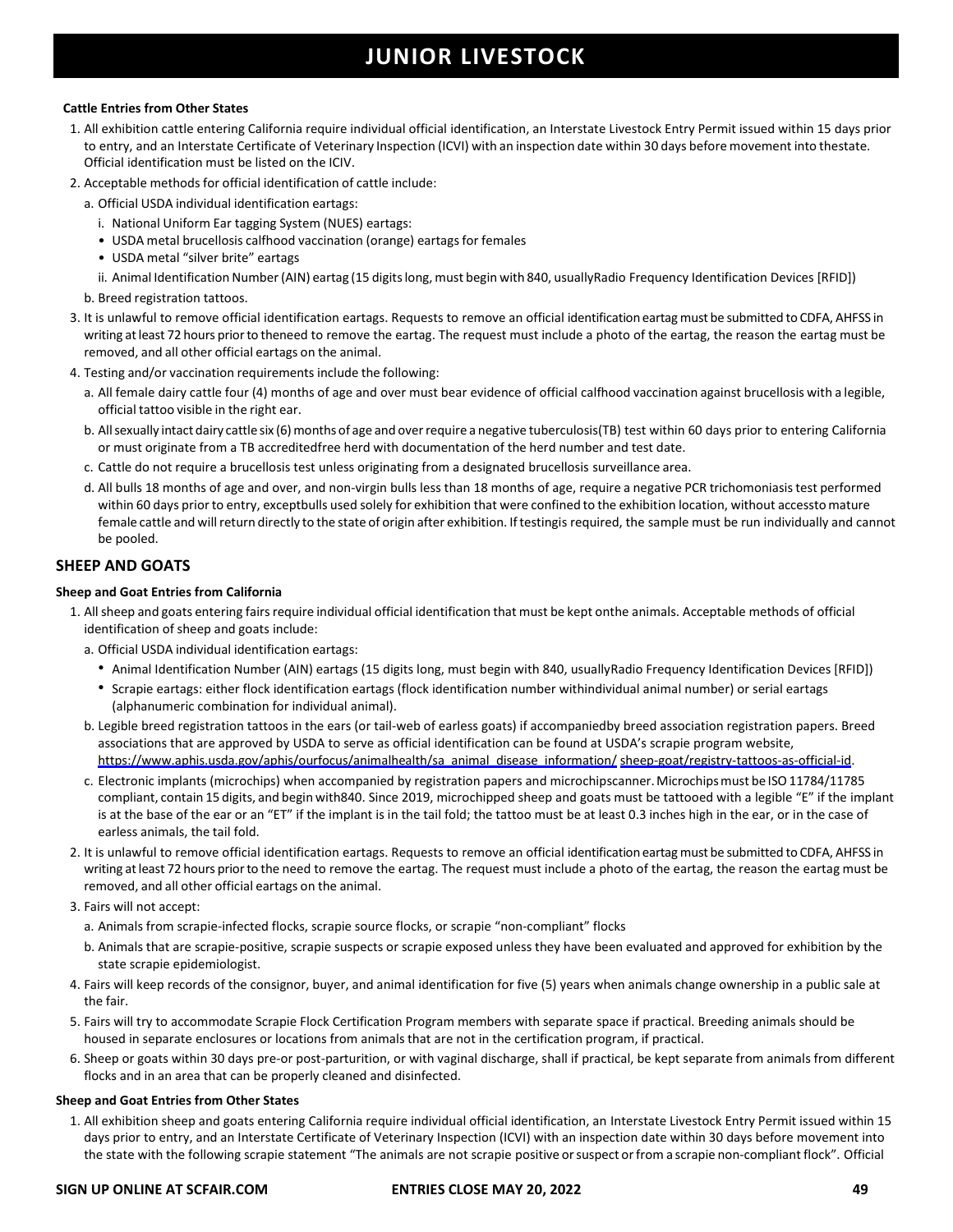identificationmust be listedon the ICVI.

- 2. Acceptable methods of official identification of sheep and goats include:
	- a. Official USDA individual identification eartags
		- Animal Identification Number (AIN) eartags (15 digits long, must begin with 840, usuallyRadio Frequency Identification Devices [RFID])
		- Scrapie eartags: either flock identification eartags (flock identification number withindividual animal number) or serial eartags (alphanumeric combination for individual animal).
	- b. Legible breed registration tattoos in the ears (or tail-web of earless goats) if accompaniedby breed association registration papers. Breed associations that are approved by USDA to serve as official identification can be found at USDA's scrapie program website, [https://www.aphis.usda.gov/aphis/ourfocus/animalhealth/sa\\_animal\\_disease\\_information/](https://www.aphis.usda.gov/aphis/ourfocus/animalhealth/sa_animal_disease_information/sheep-goat/registry-tattoos-as-official-id) [sheep-goat/registry-tattoos-as-official-id.](https://www.aphis.usda.gov/aphis/ourfocus/animalhealth/sa_animal_disease_information/sheep-goat/registry-tattoos-as-official-id)
	- c. Electronic implants (microchips) when accompanied by registration papers and microchipscanner.Microchipsmust be ISO11784/11785 compliant, contain 15 digits, and begin with840. Since 2019, microchipped sheep and goats must be tattooed with a legible "E" if the implant is at the base of the ear or an "ET" if the implant is in the tail fold; the tattoo must be at least 0.3 inches high in the ear, or in the case of earless animals, the tail fold.
- 3. It is unlawful to remove official identification eartags. Requests to remove an official identification eartag must be submitted to CDFA, AHFSS in writing at least 72 hours prior to theneed to remove the eartag. The request must include a photo of the eartag, the reason the eartag must be removed, and all other official eartags on the animal.
- 4. Ramssix (6) months of age and overimported into California require a negative *Brucella ovis*test within 60 days before entry OR must originate from a *Brucella ovis* certified free flock. The ICVI must include the animal's official identification number, test results, name of the approved laboratory, date of the test, and the "*Brucella ovis* free flock number", if present.

### **SWINE**

### **Swine Entries from Other States**

- 1. All exhibition swine entering California require individual official identification (ID), an Interstate Livestock Entry Permit issued within 15 days prior to entry, and an Interstate Certificate of Veterinary Inspection (ICVI) with an inspection date within 30 days before movement into the state. Official identification must be listed on the ICVI.
- 2. Acceptable methods for official identification of swine include:
	- i. National Uniform Eartagging System (NUES) eartags:
		- USDA metal "silver brite" eartags
		- USDA plastic swine eartags
	- ii. Animal Identification Number (AIN) eartag (15 digits long, must begin with 840, usuallyRadio Frequency Identification Devices [RFID])
	- iii. Premises Identification Number (PIN) eartags.
	- b. Ear notches or tattoos (ear or inner flank) if recorded with a purebred registry association with registration papers attached to the ICVI
- 3. It is unlawful to remove official identification eartags. Requests to remove an official identification eartagmust be submitted to CDFA, AHFSS in writing at least 72 hours prior to theneed to remove the eartag. The request must include a photo of the eartag, the reason the eartag must be removed, and all other official eartags on the animal.
- 4. No testing, including brucellosis and pseudorabies, is currently required.

### **POULTRY**

### **Poultry Entries from Other States**

- 1. All exhibition poultry entering California require official identification (ID) and an Interstate Certificate of Veterinary Inspection (ICVI), unless coming from a flock participating in the National Poultry Improvement Program (NPIP) and accompanied by the documentation required by that program (VS Form 9-3).
- 2. All exhibition poultry entering California shall be free of any evidence of Avian Influenza, Virulent Newcastle Disease, and all other contagious diseases.
- 3. Acceptable methods of official identification of poultry include:
- a. Identification devices or methods approved for use in the NPIP, such as sealed and number leg bands or wing bands.

### **RABBIT AND CAVY**

### **Rabbit and Cavy Entries from Other States**

- 1. All rabbits and cavies are recommended to have an Interstate Certificate of Veterinary Inspection (ICVI). An ICVI is required if coming from a state affected by Rabbit Hemorrhagic Disease (RHD). Animals must be inspected by an accredited veterinarian within 72 hours prior to shipping to California. The following statements, listed on California's regional quarantine, must be included on the ICVI:
	- All rabbits and hares in the shipment have been examined for and found free of communicable diseases, and
	- All rabbits and hares have originated from a single premise that has no signs of a communicable disease, and
	- There have been no movements of rabbit and hares onto the premises over the past 30 days, and
	- The animals have had no contact with wild rabbits or hares in the past 30 days.
- 2. Persons who intend to bring their animals back to the origin state after the show should check with their state's department of agriculture to make sure the animals will be allowed to return to origin state.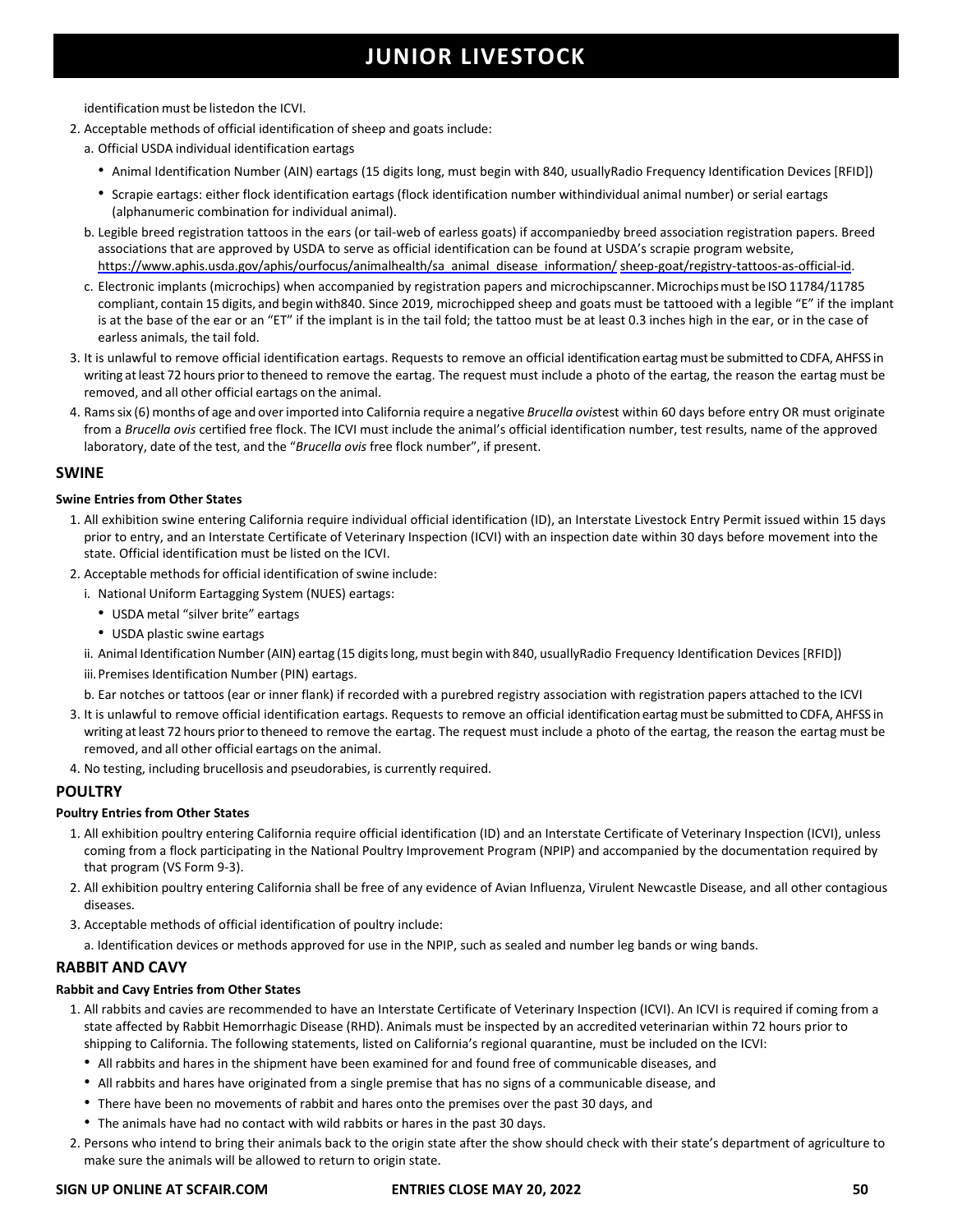## **Jack & Bernice Newell Memorial Junior Livestock Auction 1:30 pm - Saturday, June 18**

Livestock to be sold at the Solano County Fair Junior Livestock Auction must be entered under the following conditions:

- 1. **Market and Feeder classes for all species are restricted to bona fide members of a Solano County 4-H Club, FFA Chapter, Grange Chapter AND Solano County residents (Independent exhibitors) that have not shown livestock at a County or District Fair in 2022 outside of Solano County. This includes exhibition as an independent or member of a non-Solano County organization such as 4-H, FFA or Grange. Example: If you have shown livestock in 4-H in Sacramento County in 2022, you are not eligible to exhibit Showmanship, Market, Feeder animals for any specie or any Rabbit and Poultry project at the Solano County Fair**.
- 2. Animals to be entered in the auction must be declared within one hour after completion of judging.
- 3. Livestock sold in the auction must have been entered and exhibited in the 2022 Solano Fair.
- 4. Animals will be officially weighed at the time of arrival and will be sold on the basis of those weights. If a weight is questioned, the animal will be taken off, scales balanced and animal re-weighed. Animals may not leave the area before a reweigh.

### **Chickens, Quail, Turkey and Rabbits Monday, June 13**

### **Beef, Goat, Sheep & Swine Tuesday, June 14**

- 5. All animals to be sold must have been owned by the seller and be a project of that member for the following time periods and must not have been shown by another exhibitor as a market animal at any previous Fair:
	- a. Poultry and Game Birds: since the birds were one week of age.
	- b. Rabbits: since the rabbits were five weeks of age.
	- c. Goats, Sheep and Swine: for at least 60 consecutive days prior to opening day of the Fair. (April 17)
	- d. Beef: for at least 120 consecutive days prior to opening day of the Fair. (February 17)
- 6. Animals must meet the specified weight classification given in the Guidebook for that particular division.
- 7. Animals exceeding the top weight limitation may show and sell if meeting the standards of the class. Animals sold will only be paid up to the top weight limit. See special rules for each specie for weight limits.
- 8. Exhibitors must be in full uniform and present at the sale ring when their project animal is sold or animal will be disqualified.
- 9. Animals will be brought into the auction ring by owner/exhibitor in full uniform.
- 10. No animal will be allowed in the auction ring unless completely tamed as considered by the Fair management.
- 11. Sale order will be posted in the livestock barns. Management reserves the right to arrange the sale order in a manner which seems fair to all consignors.
- 12. Each animal will be sold to the highest bidder without reserve. The auctioneer will settle any disputes as to bids by declaring all bids invalid and reselling the animal in question.
- 13. Only those beef, swine, sheep, goat, game birds, poultry and rabbits with grades of "Market Ready" will be eligible for the auction.
- 14. An exhibitor may sell 1 large animal (beef, goat, sheep or swine) and 1 small animal lot (chicken, quail, rabbit or turkey) in the auction. EXCEPTION: All Champions and Reserve Champions must be sold in the auction.
- 15. If two or more market animals are shown, the Livestock Superintendent must be informed which animal will be sold, within one hour after final judging of all market animals in that specie. If exhibitor fails to make designation, fair staff will make the determination on their behalf. There will be no changes once the sale designation has been made.
- 16. All exhibitors selling animals at the auction shall be assessed 10% of the selling price to offset auction expenses and to maintain a reserve for auction contingencies.
- 17. The seller must care for their animals as long as they remain on the Fairgrounds. Management reserves the right to withhold any prizes from any exhibitor who does not comply.
- 18. Exhibitors must conform to U.S. Dept. of Agriculture rules. The Solano County Fair will not be responsible for any rejection of market animal carcasses.
- 19. Each exhibitor should attempt to secure a buyer for the Auction and is responsible for sending a "Thank You" note to their buyers after the sale.
- 20. The Junior Livestock Auction is a terminal auction for **all** animals. There are no live take home or donation back to exhibitor options.
- 21. Sellers must sign the "Drug Residue Policy", before selling of the animal will be allowed. Forms can be found on the fair website.
- **22. ALL JUNIOR SALE PARTICIPANTS WILL BE MAILED A CHECK FOLLOWING FULL PAYMENT BY THE BUYER(S) FOR THEIR PURCHASE AT THE SALE.**
- 23. Auction Checks must be cashed by December 31, 2022. There will be a \$25.00 fee to issue a replacement check. No replacement checks will be issued after December 31.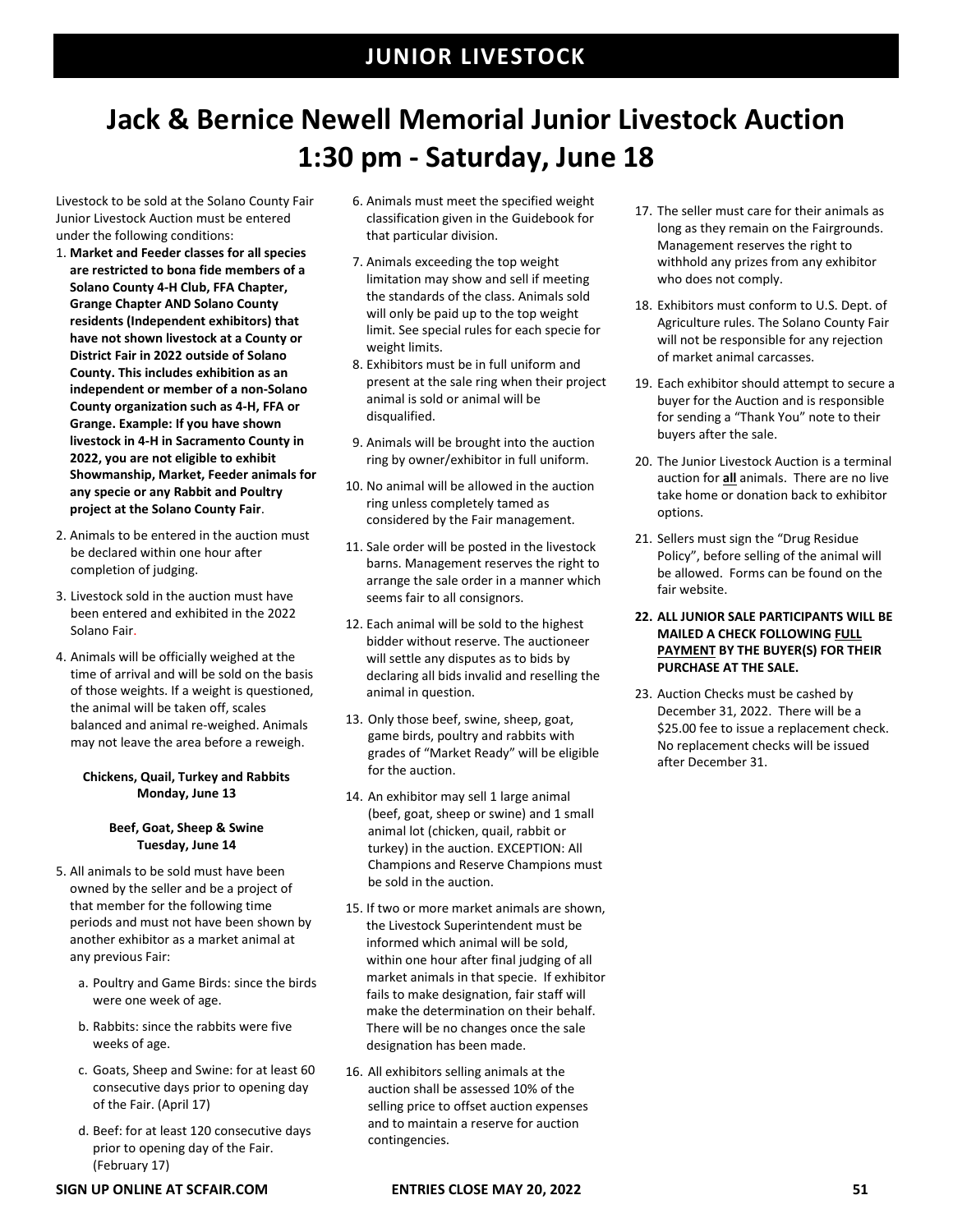## THANK YOU!

## **2021 Jack & Bernice Newell Junior Livestock Auction Buyers CHAMPION BUYERS**

| W.E. Lyons Construction Co.                         |
|-----------------------------------------------------|
|                                                     |
|                                                     |
|                                                     |
|                                                     |
| Rabbit Single Fryer Les Schwab Tire Center, Vallejo |
|                                                     |
|                                                     |
|                                                     |
|                                                     |

**Acampo** RS Milk Transport

**American Canyon** Tom & Pam Phillips

**Colusa** Mark Ottenwalter

> **Cottonwood** Joseph Davi

**Davis** Charles & Jennifer Kryski

**Dixon** Barrett-Leber Realty Bids For Kids Boston Pacific Inc. Buckeye Livestock Stacy Cames CIH2 Interpreting Lisa Dage Stuart & Debbie Davidson DIII Properties Fletcher Farm Amanda Fletcher Dale & Kelly Fletcher Matt & Codi Fletcher Wyatt & Harper Fletcher

**Dixon** Treva Foster James & Liz Fuller Daniel Havlin Higby's County Feed Inc. Shane & Suzy Mackenzie Chuck & Sandy Means Lynzie Means Tori Means Ron Dupratt Ford Superior Farms Vassar Ranch

**Fairfield** One Hundred Club of Solano and Yolo Counties

Dittmer Ranch Martinez Ranches Solano County Farm Bureau

> **Jackson** John Wilson

**Lincoln** Snook Livestock

> **Lodi** NC Rents

**Pinole** Vicki Davidson

**Red Bluff** Lee & Bonnie Pettey

> **Redding** Diana Smith

**Rio Vista** Abel Chevrolet Basin Rental Grizwald & Daughters Trucking Lira's Supermarket Mark Esperson Farms Spradling Construction

**St. Helena** Congressman Mike Thompson

> **Suisun City** Solano Land Trust

**Vacaville** Franks Septic Gates Ranch Gary & Abbie Glass Craig Hunt Cathy Jordan Frank Means Adriana Romero Brian C. Scott DMD Inc Weaver Trucking Wemple Ranch Vacaville Firefighters Association Michael & Diahanna Voss

**Vallejo** Les Schwab Solano County Fair Directors Vallejo Peace Officers Association

**Walnut Creek** W. E. Lyons Construction Co.

> **Walnut Grove** Grow West

**Winters** Green River Brewing & Taproom Jan Hester

**Woodland** California Compaction Equip. Inc. Sally Dohr Wilkinson International

> **Deep River, CT** Ellen Lull

**Middletown, IN** Jeff Lang

**Fountain Run, KY** Melinda Smith

**Grants Pass, OR** Janice & Terry Wimmer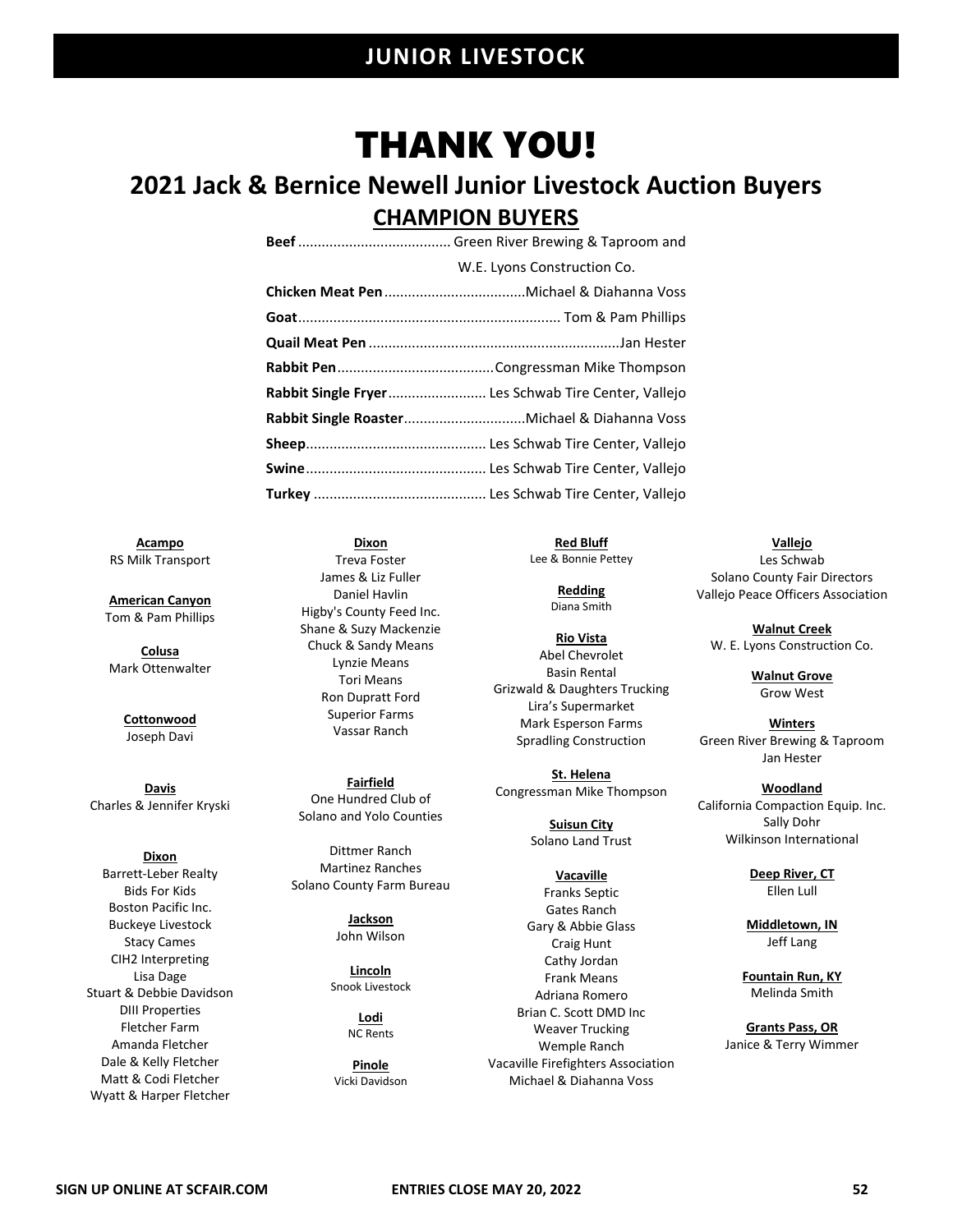### **THANK YOU 2021 JUNIOR LIVESTOCK AWARDS SPONSORS**

### **CLEAN PEN/EDUCATIONAL DISPLAYS**

|--|--|

### **SHOWMANSHIP**

| SHUWIVIANSHIP                                                     |
|-------------------------------------------------------------------|
|                                                                   |
|                                                                   |
|                                                                   |
|                                                                   |
|                                                                   |
|                                                                   |
|                                                                   |
| · FFA Senior Beef Showmanship Mark Esperson Farms                 |
|                                                                   |
|                                                                   |
|                                                                   |
|                                                                   |
| . FFA Novice & Senior Meat Goat Showmanship Rocking 4R Boer Goats |
| . FFA Novice & Senior Poultry Showmanship Tremont 4-H             |
|                                                                   |
| . FFA Novice & Senior Rabbit Showmanship  Audrey Ritchey          |
| • FFA Novice & Senior Sheep Showmanship Mark Esperson Farms       |
| . FFA Novice & Senior Swine Showmanship  Mark Esperson Farms      |
| • 4-H Novice. Junior & Senior Showmanship Pins Solano Co 4-H      |
| • 4-H Novice & Junior Beef Showmanship Tremont 4-H                |
| • 4-H Senior Beef Showmanship  Dan & Valerie Williams             |
|                                                                   |
| • 4-H Novice, Junior & Senior Dairy Cattle Showmanship            |
| • 4-H Novice, Junior & Senior Dairy Goat Showmanship              |
|                                                                   |
|                                                                   |
|                                                                   |
|                                                                   |
|                                                                   |
| • 4-H Novice, Junior & Senior Meat Goat Showmanship               |
|                                                                   |
| • 4-H Novice, Junior & Senior Poultry Showmanship Mummert Family  |
|                                                                   |
| • 4-H Novice, Junior & Senior Rabbit Showmanship  Audrey Ritchey  |
|                                                                   |
|                                                                   |
|                                                                   |
| • 4-H Junior & Senior Swine Showmanship Pleasants Valley 4-H      |
|                                                                   |
| <b>BEEF</b>                                                       |
|                                                                   |
|                                                                   |
|                                                                   |
| · Reserve Champion 4-H Market Steer Tanaka Family                 |
| · Grand Champion Steer Buckle  Napa-Solano Cattlemen's            |
| · Reserve Grand Champion Steer Buckle  DW Cattle Services         |
| • Champion Carcass AwardNapa-Solano Cattlemen's Assn.             |
|                                                                   |
|                                                                   |
|                                                                   |
|                                                                   |

### **CAVY**

| <b>DAIRY CATTLE</b> |
|---------------------|
| DAIRY GOATS         |

### **DOG SHOW**

|--|--|

• Outstanding Senior Exhibitor .....................................................................

### **MEAT GOATS**

| <b>MEAI GOAIS</b>                                               |  |
|-----------------------------------------------------------------|--|
| • Champion FFA Market Goat  Rocking 4R Boer Goats               |  |
| • Champion 4-H Market Goat  Warren E. Gomes Excavating          |  |
| . Reserve Champion FFA Market Goat Rocking 4R Boer Goats        |  |
| • Reserve Champion 4-H Market Goat Mummert Family               |  |
| • Grand Champion Market Goat Tractor Supply, Dixon              |  |
| . Reserve Grand Champion Market Goat Warren E. Gomes Excavating |  |
|                                                                 |  |
|                                                                 |  |
|                                                                 |  |
|                                                                 |  |
|                                                                 |  |
|                                                                 |  |
| <b>POULTRY-GAME BIRDS</b>                                       |  |
|                                                                 |  |
|                                                                 |  |
| • Champion Market Quail  McMullen Ranch & Vaca Valley 4-H       |  |
| • Reserve Champion Market QuailTremont 4-H & Ann Vassar         |  |
|                                                                 |  |
|                                                                 |  |
| . Reserve Champion Market Turkey  Paul Irwin & Shelby Pratt     |  |
|                                                                 |  |
|                                                                 |  |
| <b>PYGMY GOATS</b>                                              |  |
|                                                                 |  |
|                                                                 |  |
|                                                                 |  |
| <b>RABBITS</b>                                                  |  |
|                                                                 |  |
|                                                                 |  |
|                                                                 |  |
|                                                                 |  |
| • Champion Rabbit Single Roaster CIH2 & Tremont 4-H             |  |
| . Reserve Champion Rabbit Single Roaster Tremont 4-H            |  |
|                                                                 |  |
|                                                                 |  |
|                                                                 |  |
|                                                                 |  |
| <b>SHEEP</b>                                                    |  |
|                                                                 |  |
|                                                                 |  |
|                                                                 |  |
|                                                                 |  |
| · Reserve Champion 4-H Market Lamb Maine Prairie 4-H            |  |
|                                                                 |  |
| . Reserve Grand Champion Market Lamb Pettey Family              |  |
| • 4-H Reserve Champion Market Lamb Perpetual Plaque             |  |
|                                                                 |  |
|                                                                 |  |
|                                                                 |  |
|                                                                 |  |
|                                                                 |  |
|                                                                 |  |
|                                                                 |  |
|                                                                 |  |
| <b>SWINE</b>                                                    |  |
| • Champion FFA Market Swine  Rocking 4R Boer Goats              |  |
| . Reserve Champion FFA Market Swine Mark Esperson Farms         |  |
| • Champion & Reserve 4-H Market Swine  Pleasants Valley 4-H     |  |
|                                                                 |  |
| . Reserve Grand Champion Market Swine Moore Family              |  |
|                                                                 |  |
|                                                                 |  |
|                                                                 |  |
|                                                                 |  |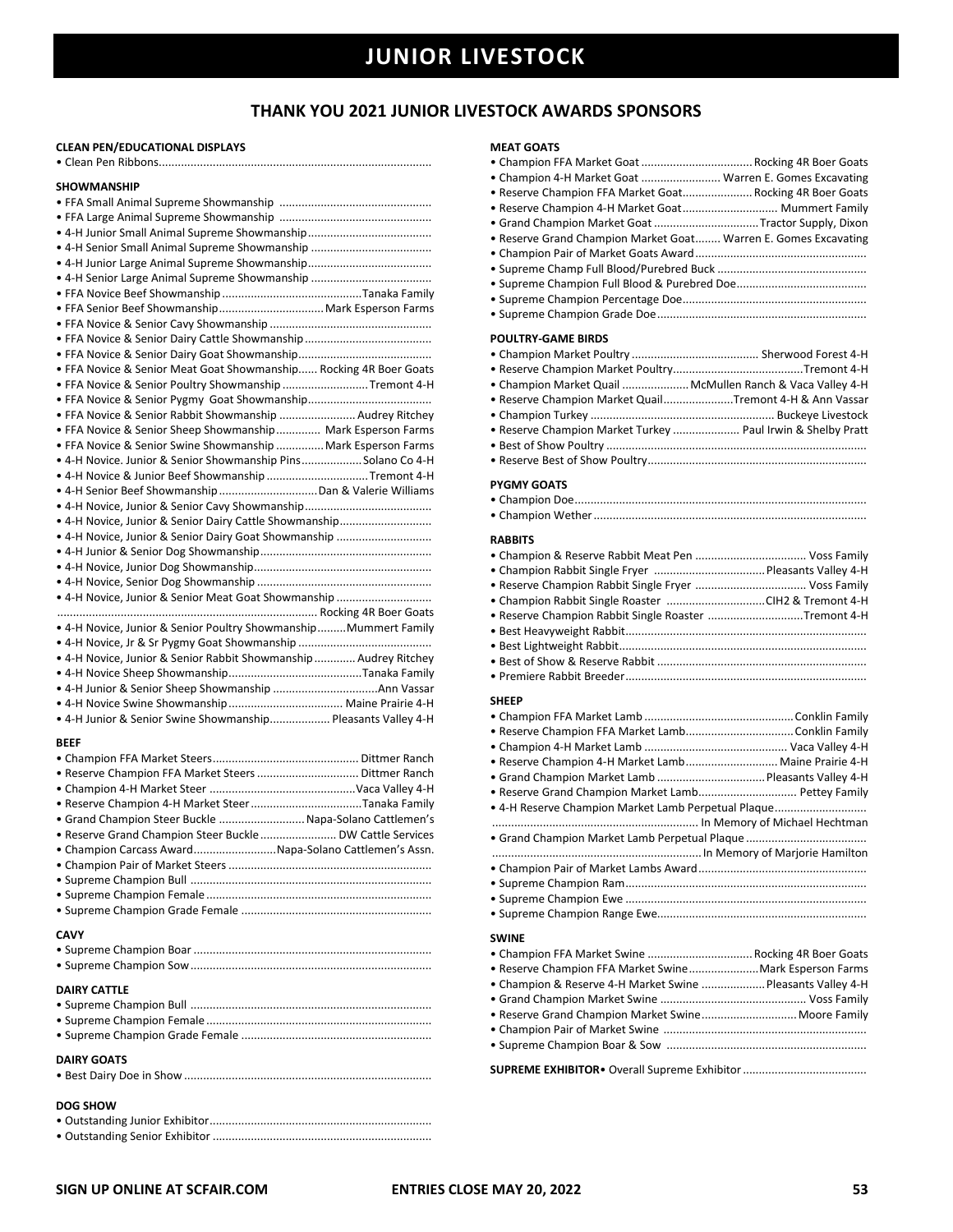### **BREEDING BEEF – REGISTERED DEPT. 500**

**Entries Close:** Friday, May 20

**Entry Fee:** \$3.00 per entry per class

**The following items MUST be submitted to the fair, no later than Monday, May 23. Items can be mailed to the fair or emailed to [entries@scfair.org.](mailto:entries@scfair.org)**

- **1.) Copy of entry receipt with exhibitor, parent, and leader/advisor signature.**
- **2.) Copy of exhibitors YQCA training certificate.**

| <b>Judging System: American</b> |                        |
|---------------------------------|------------------------|
|                                 | Cash prizes per class: |
| 1st                             | \$30.00                |
| 2 <sub>nd</sub>                 | \$25.00                |
| 3rd                             | \$20.00                |
| 4th                             | \$15.00                |
| 5th                             | \$10.00                |

**RIBBONS OFFERED PER DIVISION** Champion & Reserve Bull Champion & Reserve Female Champion & Reserve Cow/Calf

**ROSETTES AWARDED FOR** Supreme Champion Bull Supreme Champion Female

**SPECIAL AWARDS FOR** Supreme Champion Bull Supreme Champion Female

### **SPECIAL RULES & INFORMATION:**

- 1. All specie health rules outlined in the State Rules for California Fairs apply. See general rules at the beginning of livestock.
- 2. All bulls one year or older, must have a nose ring. Other animals may be required to have a nose ring at the discretion of the Livestock Superintendent.
- 3. All females, age 24 months or older at the beginning of the Fair, must:
	- a. have a calf at side, or
	- b. show obvious signs of pregnancy, or
	- c. have a veterinarian's certificate of pregnancy, or
	- d. have a veterinarian certificate stating the animal is or has been an embryoproducing female.
- 4. Any beef animals entered in group classes must all be owned by one exhibitor and entered as individuals. All animals entered in groups must be of one breed.

### **DIVISION 502 - ALL OTHER BREEDS**

(Registered Purebred) **BULLS**

| DULLS                       |                        |
|-----------------------------|------------------------|
| <b>Class</b>                | <b>Birth Date</b>      |
| 1. Jr. Calf                 | Jan. 2022 - April 2022 |
| 2. Sr. Calf                 | Sept. 2021 - Dec. 2021 |
| 3. Jr. & Summer<br>Yearling | Jan. 2021 - Aug. 2021  |
| 4. Sr. Yearling             | Sept. 2020 - Dec. 2020 |
|                             |                        |

### **FEMALES**

| <b>Class</b>    | <b>Birth Date</b>      |
|-----------------|------------------------|
| 5. Jr. Calf     | Jan. 2022 - April 2022 |
| 6. Sr. Calf     | Sept. 2021 - Dec. 2021 |
| 7. Summer       | May 2021 - Aug. 2021   |
| Yearling        |                        |
| 8. Jr. Yearling | Jan. 2021 - Apr. 2021  |
| 9. Sr. Yearling | Sept. 2020 - Dec. 2020 |

### **GROUPS**

### **Class**

- 10. Get of Sire: Three animals. Get of same bull, both sexes to be represented.
- 11. Pair of Females: Two females owned by exhibitor.
- 12. Cow/Calf Pair: Open to cows, senior yearlings, and older cows with calves at side (30 days or more from weaning, calf not to exceed 11 months of age).

### **BREEDING BEEF – GRADE DEPT. 500**

**Entries Close:** Friday, May 20

**Entry Fee:** \$3.00 per entry per class

**The following items MUST be submitted to the fair, no later than Monday, May 23. Items can be mailed to the fair or emailed to [entries@scfair.org.](mailto:entries@scfair.org)**

- **1.) Copy of entry receipt with exhibitor, parent and leader/advisor signature.**
- **2.) Copy of exhibitors YQCA training certificate.**

| <b>Judging System: American</b> |         |
|---------------------------------|---------|
| Cash prizes per class:          |         |
| 1st                             | \$30.00 |
| 2 <sub>nd</sub>                 | \$25.00 |
| 3rd                             | \$20.00 |
| 4th                             | \$15.00 |
| 5th                             | \$10.00 |
|                                 |         |

**RIBBONS OFFERED PER DIVISION** Champion & Reserve Grade Heifer

### **SPECIAL AWARD**

Supreme Champion Grade Female

### **SPECIAL RULES & INFORMATION:**

- 1. All specie health rules outlined in the State Rules for California Fairs apply. See general rules at the beginning of livestock.
- 2. Cow-calf class is open to grade, crossbred and/or unregistered purebred heifers.
- 3. All females, age 24 months or older at the beginning of the Solano County Fair, must:
	- a. have a calf at side, or
	- b. show obvious signs of pregnancy, or
	- c. have a veterinarian's certificate of pregnancy, or
	- d. have a veterinarians certificate stating that the animal is or has been an embryo producing female.
- 4. Grade, crossbred and unregistered pure bred heifers to be judged strictly on a grade heifer basis.
- 5. A permanent ear tag or tattoo number is required. Animals which have been registered by a purebred association cannot be entered in the Grade Heifer Division.

#### **DIVISION 503 - GRADE HEIFER FEMALES**

| <b>Class</b>    | <b>Birth Date</b>      |
|-----------------|------------------------|
| 1. Jr. Calf     | Jan. 2022 - April 2022 |
| 2. Sr. Calf     | Sept. 2021 - Dec. 2021 |
| 3. Summer       | May 2021 - Aug. 2021   |
| Yearling        |                        |
| 4. Jr. Yearling | Jan. 2021 - Apr. 2021  |
| 5 Sr Yearling   | $Sent 2020 - Der 2020$ |

- $5ept.$  2020 Dec. 2020 6. Cow/Calf Pair: Open to cows, senior
	- yearlings, and older cows with calves at side (30 days or more from weaning, calf not to exceed 11 months of age).

### **MARKET BEEF**

### **DEPT. 501**

**Entries Close:** Friday, May 20

**Entry Fee:** \$25.00 per entry per class.

**Limit:** 3 entries per exhibitor per division

**The following items MUST be submitted to the fair, no later than Monday, May 23. Items can be mailed to the fair or emailed to [entries@scfair.org.](mailto:entries@scfair.org)**

- **1.) Copy of entry receipt with exhibitor, parent and leader/advisor signature.**
- **2.) Copy of the bill of sale.**
- **3.) Photo of front and both sides of each animal. Clearly showing any ear tags.**
- **4.) Copy of exhibitors YQCA training certificate.**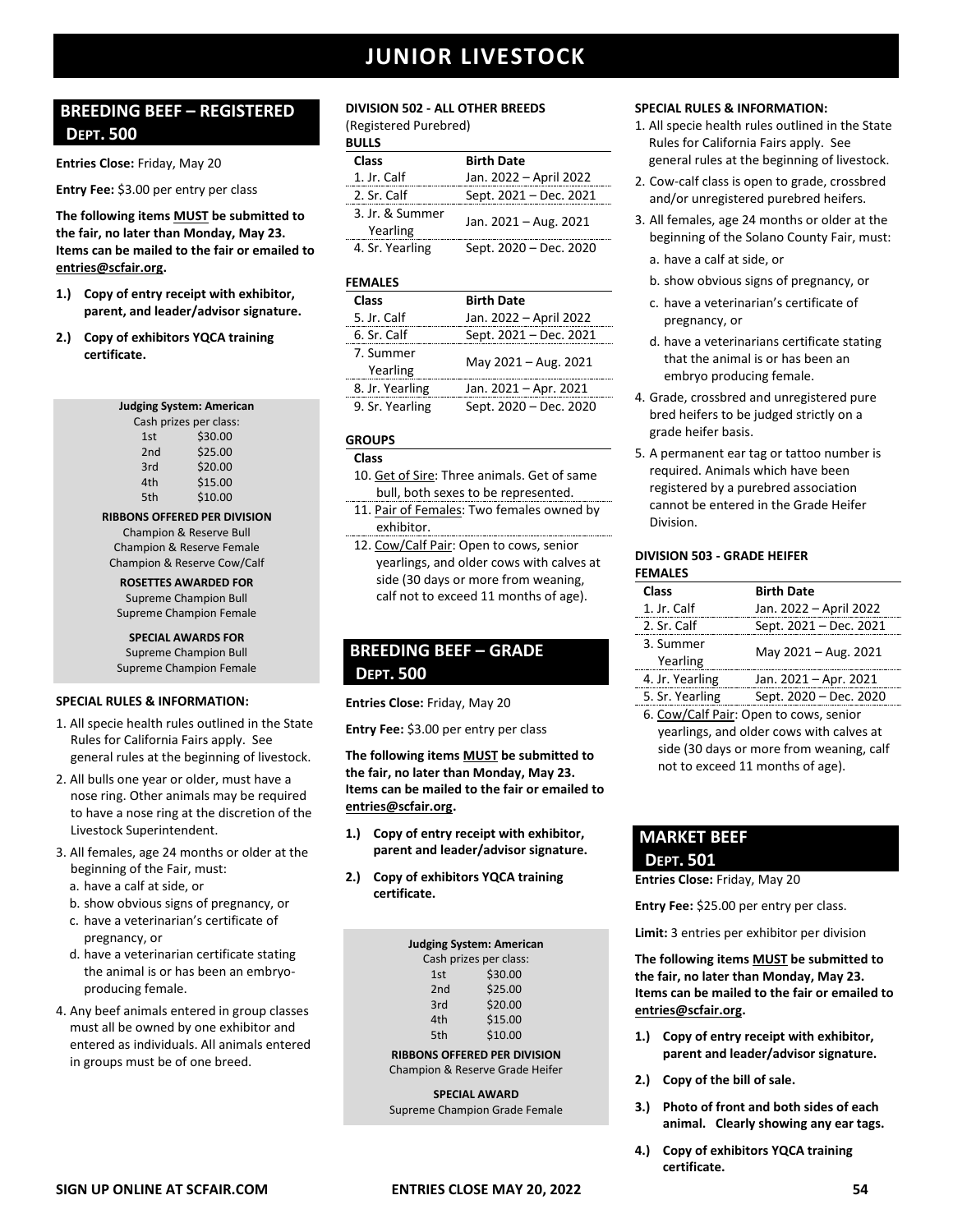**Judging System: Danish** All breeds judged together

### **ROSETTES AWARDED FOR**

4-H Champion & Reserve Market Beef FFA Champion & Reserve Market Beef Grand Champion Market Beef Reserve Grand Champion Market Beef

#### **SPECIAL AWARDS FOR**

Champion & Reserve FFA Market Beef Champion & Reserve 4-H Market Beef Grand Champion Market Beef Buckle Reserve Grand Champion Market Beef Buckle

#### **SPECIAL RULES & INFORMATION**

- 1. All specie health rules outlined in the State Rules for California Fairs apply. See general rules at the beginning of livestock.
- 2. **Market and Feeder classes for all species are restricted to bona fide members of a Solano County 4-H Club, FFA Chapter, Grange Chapter AND Solano County residents (Independent exhibitors) that have not shown livestock at a County or District Fair in 2022 outside of Solano County. This includes exhibition as an independent or member of a non-Solano County organization such as 4-H, FFA or Grange.**
- 3. Market Beef exceeding the 1,300 pound top weight limitation may show and sell if meeting the standards of the class.
- 4. Animals sold will only be paid up to 1,300 pounds.
- 5. After weighing, market steers may be divided into weight lots as desired by management for convenience in judging.
- 6. All Market Beef must be individually owned by the exhibitor for 120 days prior to the opening day of the Fair.
- 7. A brand inspection or an out billing from a sales yard must be made out to the exhibitor, showing 120 days ownership, or a signed statement that the animal was dropped from the exhibitor's cow and was raised by the exhibitor. Exhibitors failing to produce adequate ownership and transportation paperwork at the time of brand inspection will be disqualified.
- 8. Animals must have nose rings at the discretion of the Livestock Superintendent.

#### **DIVISION 504 - FFA SINGLE MARKET BEEF Class**

1. Steers – 1,000 to 1,300 pounds

#### **DIVISION 505 - 4-H SINGLE MARKET BEEF Class**

1. Steers – 1,000 to 1,300 pounds

#### **DIVISION 506 – FFA SINGLE FEEDER BEEF DIVISION 507 – 4-H SINGLE FEEDER BEEF**

- Do Not Enter Feeder Divisions.
- Entries will be made automatically if animal does not meet weight requirement for market class.

#### **Class**

1. Feeder Steers – 450 to 999 pounds

### **Market Beef Scorecard MARKET READY**

Market steers projected to have sufficient fat deposition to meet the marbling specifications for USDA Prime, Choice, or Select+ quality grades.

### **NOT MARKET READY**

Market steers lacking evidence of sufficient fat deposition to produce a desirable consumer product. Steers projected to grade USDA Select- or lower.

### **DIVISION 508 - CLUB OR CHAPTER - PAIR OF STEERS**

- No entry fee
- No pre-entry required.

**Class**

1. Pair of Market Steers

#### **Judging System: American** All breeds judged together No Cash Prize Offered **Ribbons to 5th Place**

**SPECIAL AWARDS FOR**  Champion Pair of Market Steers

#### **SPECIAL RULES & INFORMATION**

- 1. Open to 4-H, FFA and Grange organizations only. Independent exhibitors are not eligible to compete.
- 2. Entries in club or chapter pair competition need not be made in advance on entry forms. Exhibitors shall be on hand and ready to exhibit at the time called for judging.
- 3. Each animal in the club or chapter pen competition must be owned by different exhibitors.
- 4. Each animal used in the club or chapter pair competitions must have shown in the market or feeder classes in the Junior Dept. Quality and uniformity of the animals in the club or chapter pen will be emphasized.
- 5. Winners of the FFA chapter pen competition will compete with the 4-H division winners to select the overall champion pair of market steers.

### **BEEF CARCASS CONTEST**

- No entry fee
- No pre-entry required

**Judging System: American Champion Carcass Buckle**

**Awards Sponsored by**  Napa-Solano Cattlemen's Association

### **BEEF CARCASS CONTEST INFORMATION**

- 1. Several carcass quality indicators have been evaluated to determine the winning carcass. The *Carcass Index Score* is the final determination for the contest with the highest scores representing the superior carcasses.
- 2. **Live Grade:** The grade or group that the judge at the Fair awarded each market animal.
- 3. **Warm Carcass Weight:** The weight of the carcass immediately after slaughter.
- 4. **Dressing Percentage:** Comparison between the warm carcass weight and the live weight. It indicated the efficiency of the carcass; a high dressing percentage is preferred.
- 5. **Quality Grade:** Determined by the USDA grader who evaluates the carcass weight, amount of muscle, size of ribeye and quantity of marbling (intra-muscular fat). The quality grades are P=Prime, C=Choice, S=Select, St + Standard. Quality grades are broken down into thirds within the grade. This is denoted with a  $(+)$  or  $(-)$  category within a grade is indicated with the grade only. (i.e., C+, C, C-). **Carcass must be graded select or higher to be eligible for awards in this contest.**
- 6. **Ribeye:** The size of the ribeye is used to determine a qualitative evaluation of carcass muscle. The ribeye measured between the 12th and 13th rib in square inches. For comparison purposes, a standard 600 pound warm weight carcass should have a minimum 11-inch ribeye.
- **7. Kidney Pelvic Heart Fat (KPH):** A measurement of the fat in the internal body cavity. A lower percentage is preferred. For a 600 pound warm weight carcass, the KPH should be a maximum of 3.5%.
- 8. **Adjusted Yield Grade:** A standard measurement for the leanness and efficiency of the carcass. It is established with a preliminary yield grade as determined by the USDA grader. This initial yield is adjusted for ribeye size and KPH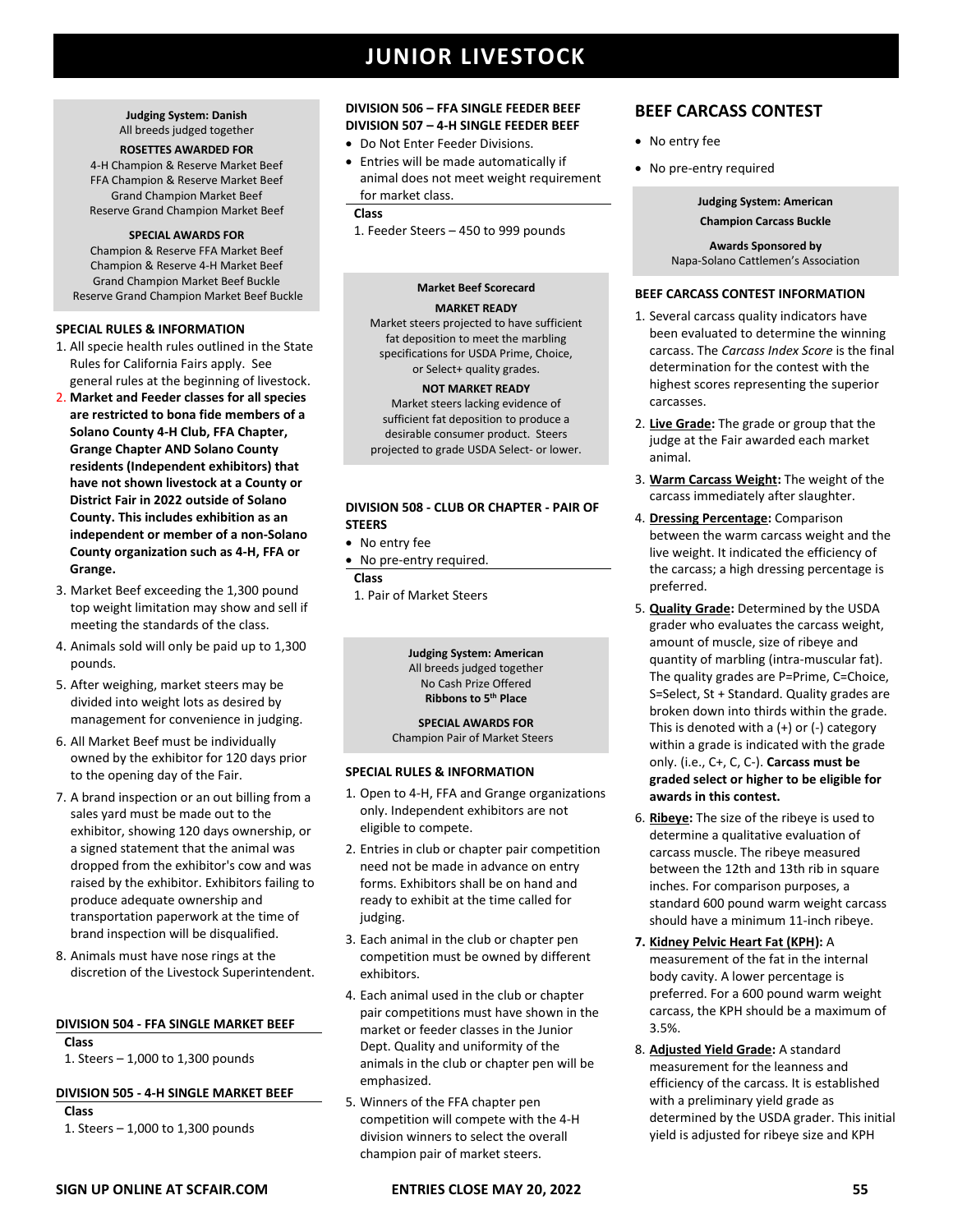percentage. A lower yield grade is preferred.

9. **Carcass Index:** An index developed to rate carcasses. The carcass index is based on the adjusted yield grade and the quality. A high index is preferred.

### **BEEF SHOWMANSHIP DEPT. 502**

- No entry fee
- No pre-entry required

**Judging System: American** No Cash Awards **Ribbons to 8th Place**

#### **SPECIAL AWARDS FOR**

4-H Novice, Junior and Senior Showmanship FFA Novice and Senior Showmanship

### **SPECIAL RULES & INFORMATION**

- 1. Animals shown in showmanship must be owned by the exhibitor, entered by the exhibitor and shown in an appropriate market, breeding/conformation or performance class.
- 2. If there are multiple qualifying rounds prior to the final class, exhibitors must maintain showing the same animal throughout the competition.
- 3. All exhibitors should wear whites and/or the official show uniform.
- 4. The winner of FFA First Year showmanship may move up to compete in FFA Showmanship if they wish.
- 5. The winner of 4-H First Year showmanship may compete in their age appropriate showmanship class (4-H Jr. or 4-H Sr.).
- 6. The winner of Junior 4-H showmanship may **NOT** move up to compete in Senior Showmanship

### **DIVISION 510 - FFA BEEF SHOWMANSHIP**

- **Class**
- 1. FFA First Year Showmanship: Open to exhibitors who have not competed in a class of that species before, in any organization, prior to the current calendar year.
- 2. FFA Showmanship

### **DIVISION 511 - 4-H BEEF SHOWMANSHIP**

- **Class**
- 1. 4-H First Year Showmanship: Open to exhibitors who have not competed in a class of that species before, in any organization, prior to the current calendar year.
- 2. 4-H Junior Showmanship: Exhibitor Age 13 and under on January 1, 2022
- 3. 4-H Senior Showmanship: Exhibitor Age 14 and over on January 1, 2022

### **DAIRY CATTLE – REGISTERED DEPT. 503**

**Entries Close:** Friday, May 20

**Entry Fee:** \$3.00 per entry per class

**The following items MUST be submitted to the fair, no later than Monday, May 23. Items can be mailed to the fair or emailed to [entries@scfair.org.](mailto:entries@scfair.org)**

- **1.) Copy of entry receipt with exhibitor, parent, and leader/advisor signature.**
- **2.) Copy of exhibitors YQCA training certificate.**

| Judging System: American |                        |  |
|--------------------------|------------------------|--|
|                          | Cash prizes per class: |  |
| 1st                      | \$30.00                |  |
| 2 <sub>nd</sub>          | \$25.00                |  |
| 3rd                      | \$20.00                |  |
| 4th                      | \$15.00                |  |
| 5th                      | \$10.00                |  |

### **RIBBONS OFFERED PER DIVISION**

Champion & Reserve Bull Champion & Reserve Senior Female Champion & Reserve Junior Female Champion & Reserve Female

**ROSETTES & SPECIAL AWARDS FOR**  Supreme Champion Bull Supreme Champion Female

### **SPECIAL RULES & INFORMATION**

- 1. All specie health rules outlined in the State Rules for California Fairs apply. See general rules at the beginning of livestock.
- 2. All bulls one year or older, must have a nose ring. Other animals may be required to have a nose ring at the discretion of the Livestock Superintendent.
- 3. Registered Purebred junior and senior yearlings in milk must be shown as 2 year olds in both individual and group classes.
- 4. Animals in group classes must all be owned by one exhibitor and entered as individuals. All animals entered in groups must be of one breed.

### **DIVISION 513 - ALL BREEDS**

(Registered Purebred)

| <b>BULLS</b>             |                         |
|--------------------------|-------------------------|
| <b>Class</b>             | <b>Birth Date</b>       |
| 1. Calves                | Sept. 2021 - April 2022 |
| 2. Ir. & Sr.<br>Yearling | Sept. 2020 - Aug. 2021  |

### **FEMALES**

| Class                    | <b>Birth Date</b>      |
|--------------------------|------------------------|
| 3. Jr. Calf              | Jan. 2022 - April 2022 |
| 4. Sr. Calf              | Sept. 2021 - Dec. 2021 |
| 5. Summer<br>Yearling    | June 2021 - Aug. 2021  |
| 6. Jr. Yearling          | Mar. 2021 - May 2021   |
| 7. Winter<br>Yearling    | Dec. 2020 - Feb. 2021  |
| 8. Sr. Yearling          | Sept. 2020 - Nov. 2020 |
| 9. 2 Years -<br>Under 3  | Sept. 2019 - Aug. 2020 |
| 10. 3 Years -<br>Under 4 | Sept. 2018 - Aug. 2019 |
| 11.4 Years -<br>Under 5  | Sept. 2017 - Aug. 2018 |
| 12. Age Cow              | Prior to Sept. 1, 2017 |

### **GROUPS**

| <b>Class</b>                            |
|-----------------------------------------|
| 13. Pair of Females: Two females, owned |
| by exhibitor.                           |

14. Get of Sire: Three animals get of same bull. Each exhibitor is limited to one entry sired by same bull.

- 15. Produce of Dam: Two animals, any age, either sex, produce of one cow. Dam must be identified by registration number.
- 16. Dairy Herd: Three cows which must have freshened at least once.
- 17. Young Herd: One bull and two females, all senior yearlings or younger.
- 18. Daughter/Dam: To consist of a daughter and dam of any age. The dam must be identified by registration number.

*Youth for the Quality Care of Animals (YQCA) is a Statewide required training for anyone entering livestock in a 2022 California Fair (excluding horse, cavies & dogs).*

*Exhibitors must go to the YQCA training site at [http://yqcaprogram.org/](http://yqca.org/) and complete annual training. Proof of training must be provided at the time of entry.*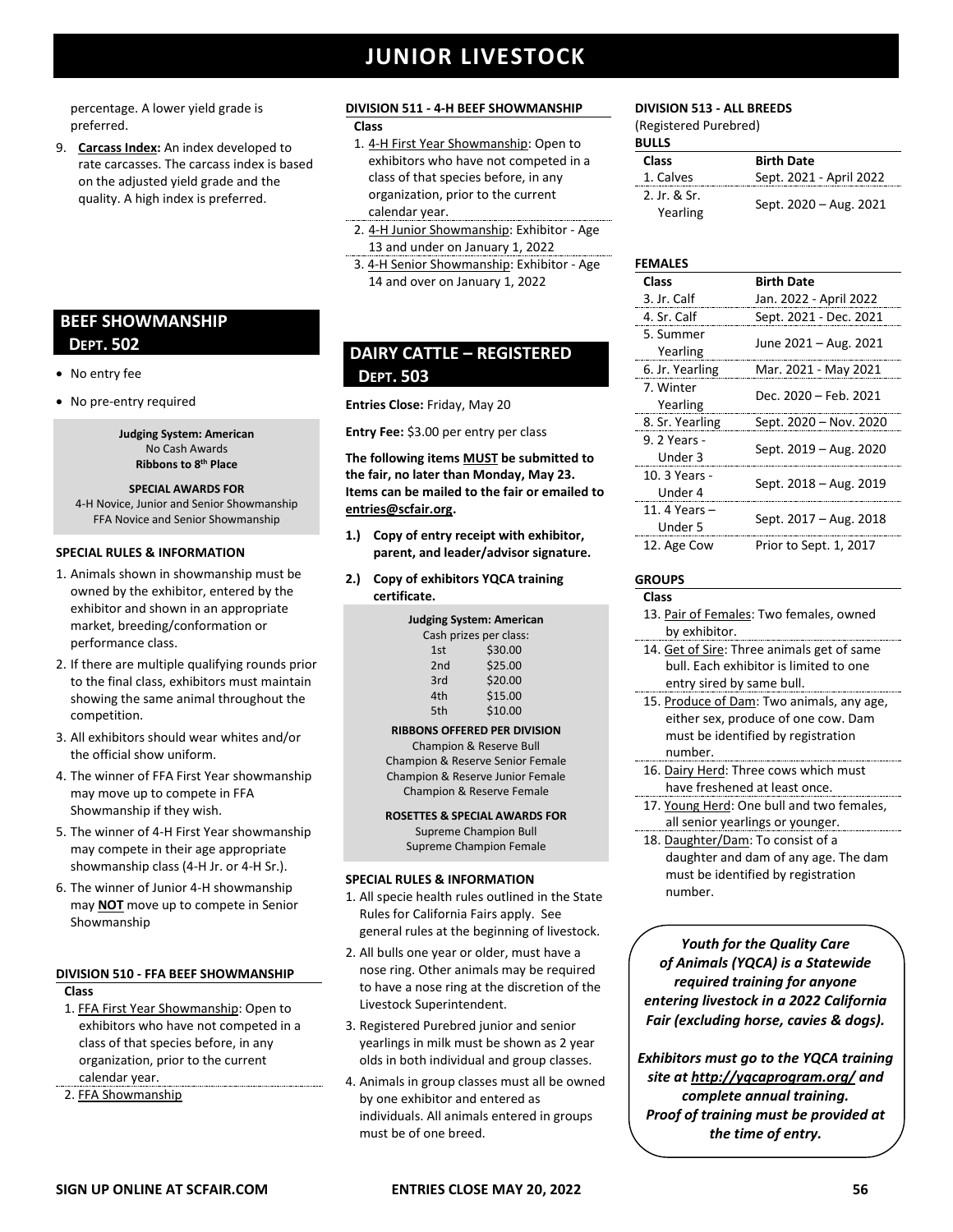### **DAIRY CATTLE – GRADE DEPT. 503**

**Entries Close:** Friday, May 20

**Entry Fee:** \$3.00 per entry per class

**The following items MUST be submitted to the fair, no later than Monday, May 23. Items can be mailed to the fair or emailed to [entries@scfair.org.](mailto:entries@scfair.org)**

- **1.) Copy of entry receipt with exhibitor, parent, and leader/advisor signature.**
- **2.) Copy of exhibitors YQCA training certificate.**

|                 | <b>Judging System: American</b> |
|-----------------|---------------------------------|
|                 | Cash prizes per class:          |
| 1st             | \$30.00                         |
| 2 <sub>nd</sub> | \$25.00                         |
| 3rd             | \$20.00                         |
| 4th             | \$15.00                         |
| 5th             | \$10.00                         |
|                 |                                 |

### **RIBBONS OFFERED PER DIVISION** Champion & Reserve Grade Heifer

### **SPECIAL AWARDS FOR**  Supreme Champion Grade Female

### **SPECIAL RULES & INFORMATION:**

- 1. All specie health rules outlined in the State Rules for California Fairs apply. See general rules at the beginning of livestock.
- 2. Grade, crossbred and unregistered purebred heifer to be judged strictly on a grade heifer basis. By his/her signature as owner or agent on the entry form, the exhibitor also certifies that the sire of each animal entered in the Grade Heifer division was either registered or purebred.
- 3. A permanent ear tag or tattoo number is required. Animals which have been registered by a purebred association cannot be entered in the Grade Heifer Division.

#### **DIVISION 514 - GRADE HEIFER**

| Class          | <b>Birth Date</b>       |
|----------------|-------------------------|
| 1. Heifer Calf | Sept. 2021 - April 2022 |
| 2. Yearling    | Sept. 2020 - Aug. 2021  |
| 3. 2 Years -   |                         |
| Under 3        | Sept. 2019 - Aug. 2020  |
| 4. 3 years and |                         |
| over           | Prior to Sept. 1, 2018  |

### **DAIRY CATTLE SHOWMANSHIP DEPT. 504**

- No entry fee
- No pre-entry required

**Judging System: American** No Cash Awards **Ribbons to 8th Place**

#### **SPECIAL AWARDS FOR**

4-H Novice, Junior and Senior Showmanship FFA Novice and Senior Showmanship

### **SPECIAL RULES & INFORMATION**

- 1. Animals shown in showmanship must be owned by the exhibitor, entered by the exhibitor and shown in an appropriate market, breeding/conformation or performance class.
- 2. If there are multiple qualifying rounds prior to the final class, exhibitors must maintain showing the same animal throughout the competition.
- 3. All exhibitors should wear whites and/or the official show uniform.
- 4. The winner of FFA First Year showmanship may move up to compete in FFA Showmanship if they wish.
- 5. The winner of 4-H First Year showmanship may also compete in their age appropriate showmanship class (4-H Jr. or 4-H Sr.).
- 6. The winner of Junior 4-H showmanship may **NOT** move up to compete in Senior Showmanship.

### **DIVISION 515 - FFA DAIRY CATTLE SHOWMANSHIP**

#### **Class**

- 1. FFA First Year Showmanship: Open to exhibitors who have not competed in a class of that species before, in any organization, prior to the current calendar year.
- 2. FFA Showmanship

### **DIVISION 516 - 4-H DAIRY CATTLE SHOWMANSHIP**

**Class**

- 1. 4-H First Year Showmanship: Open to exhibitors who have not competed in a class of that species before, in any organization, prior to the current calendar year.
- 2. 4-H Junior Showmanship: Exhibitor Age 13 and under on January 1, 2022
- 3. 4-H Senior Showmanship: Exhibitor Age 14 and over on January 1, 2022

### **DAIRY GOATS – REGISTERED DEPT. 505**

### **REGISTERED AND RECORDED DOES**

**Entries Close:** Friday, May 20

**Entry Fee:** \$2.00 per entry per class

**The following items MUST be submitted to the fair, no later than Monday, May 23. Items can be mailed to the fair or emailed to [entries@scfair.org.](mailto:entries@scfair.org)**

- **1.) Copy of entry receipt with exhibitor, parent, and leader/advisor signature.**
- **2.) Copy of exhibitors YQCA training certificate.**

| <b>Judging System: American</b> |                        |  |
|---------------------------------|------------------------|--|
|                                 | Cash prizes per class: |  |
| 1st                             | \$20.00                |  |
| 2 <sub>nd</sub>                 | \$18.00                |  |
| 3rd                             | \$16.00                |  |
| 4th                             | \$14.00                |  |
| 5th                             | \$12.00                |  |

**RIBBONS OFFERED PER DIVISION**

Champion & Reserve Senior Female Champion & Reserve Junior Female Grand Champion & Reserve Female

> **ROSETTES AWARDED FOR** Supreme Champion Female

> > **SPECIAL AWARD FOR**  Best Doe in Show

- 1. All specie health rules outlined in the State Rules for California Fairs apply. See general rules at the beginning of livestock.
- 2. American Dairy Goat Association rules will apply, provided they do not conflict with the rules and regulations prescribed by the Department of Food and Agriculture.
- 3. Purebred divisions are open to does with a certificate of registry (blue border) issued by the American Dairy Goat Association.
- 4. Flock numbers, and not registration numbers, shall be used to identify all entries. Flock numbers and breeder's initials, name or association prefix shall be on commercially used tags attached to the ear or tattooed in the ear for yearlings and lambs bred by the exhibitor. Lambs born from a purchased, bred ewe can bear the ear tag of the owner at the time of birth. They do not have to have original breeder's ear tag.
- 5. An exhibitor may not use the same flock number on more than one animal during any two consecutive calendar years.
- 6. Entries in group classes must all be owned by one exhibitor and entered as individuals. All animals entered in groups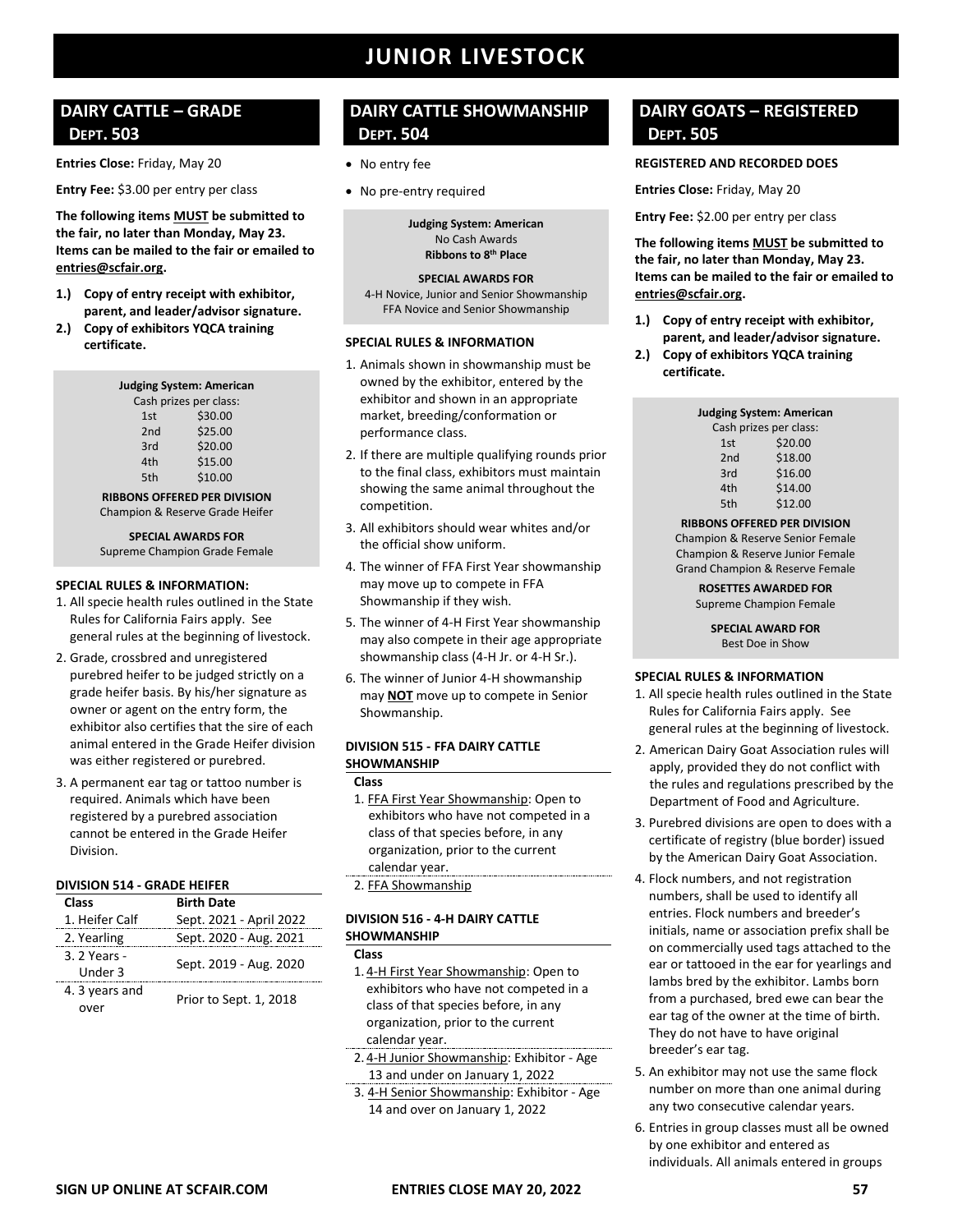must be of one breed. Groups are limited to one entry per exhibitor per class.

7. All goats will be penned in 6x6 sheep panels. Exhibitors are responsible for adding sides as necessary to keep smaller goats contained within the assigned space.

### **DIVISION 520** - REGISTERED PUREBRED **DIVISION 527** - RECORDED GRADES

### **FEMALES**

### **Junior Division Does**

• Under 24 months of age that is NOT in milk and have never freshened

| Class             | <b>Birth Date</b>     |
|-------------------|-----------------------|
| 1. Junior Doe Kid | May 2022 - June 2022  |
| 2. Intermediate   | March 2022 - April    |
| Doe Kid           | 2022                  |
| 3. Senior Doe Kid | Jan. 2022 - Feb. 2022 |
| 4. Yearling Doe   | Jan. 2021 - Dec. 2021 |

#### **Senior Division Does**

• 24 mos. of age or over that have never freshened or does that are in milk. This includes dry milkers.

| <b>Class</b>      | <b>Birth Date</b>     |
|-------------------|-----------------------|
| 5. 1 Year old     | Jan. 2021 - Dec. 2021 |
| 6. 2 year old     | Jan. 2020 - Dec. 2020 |
| 7. 3 year old     | Jan. 2019 - Dec. 2019 |
| 8.4 year old      | Jan. 2018 - Dec. 2018 |
| 9. 5 years & over | Prior to January 2018 |
|                   |                       |

### **GROUPS**

- **Class**
- 10. Best Three Female 11. Dam & Daughter
- 12. Get of Sire 3 does sired by same buck, at least one is a yearling or older in milk
- 13. Dairy Herd 3 does in milk

### **DAIRY GOAT SHOWMANSHIP DEPT. 506**

- No entry fee
- No pre-entry required

#### **Judging System: American** No Cash Awards **Ribbons to 8th Place**

**SPECIAL AWARDS FOR**  4-H Novice, Junior and Senior Showmanship FFA Novice and Senior Showmanship

### **SPECIAL RULES & INFORMATION**

1. Animals shown in showmanship must be owned by the exhibitor, entered by the exhibitor and shown in an appropriate market, breeding/conformation or performance class.

- 2. If there are multiple qualifying rounds prior to the final class, exhibitors must maintain showing the same animal throughout the competition.
- 3. All exhibitors should wear whites and/or the official show uniform.
- 4. The winner of FFA First Year showmanship may move up to compete in FFA Showmanship if they wish.
- 5. The winner of 4-H First Year showmanship may also compete in their age appropriate showmanship class (4-H Jr. or 4-H Sr.)
- 6. The winner of Junior 4-H showmanship may **NOT** move up to compete in Senior Showmanship.

### **DIVISION 528 - FFA DAIRY GOAT SHOWMANSHIP**

### **Class**

- 1. FFA First Year Showmanship: Open to exhibitors who have not competed in a class of that species before, in any organization, prior to the current calendar year.
- 2. FFA Showmanship

### **DIVISION 529 - 4-H DAIRY GOAT SHOWMANSHIP**

- **Class**
- 1. 4-H First Year Showmanship: Open to exhibitors who have not competed in a class of that species before, in any organization, prior to the current calendar year.
- 2. 4-H Junior Showmanship: Exhibitor Age 13 and under on January 1, 2022
- 3. 4-H Senior Showmanship: Exhibitor Age 14 and over on January 1, 2022

### **BREEDING MEAT GOATS – REGISTERED DEPT. 507**

### **Entries Close:** Friday, May 20

**Entry Fee:** \$2.00 per entry per class

**The following items MUST be submitted to the fair, no later than Monday, May 23. Items can be mailed to the fair or emailed to [entries@scfair.org.](mailto:entries@scfair.org)**

- **1.) Copy of entry receipt with exhibitor, parent, and leader/advisor signature.**
- **2.) Copy of exhibitors YQCA training certificate.**

#### **Judging System: American**

|     | Cash prizes per class: |
|-----|------------------------|
| 1st | \$20.00                |
| 2nd | \$18.00                |
| 3rd | \$16.00                |
| 4th | \$14.00                |
| 5th | \$12.00                |

### **RIBBONS OFFERED PER DIVISION**

Champion & Reserve Junior Champion & Reserve Senior

#### **ROSETTES AWARDED FOR**

Supreme Champion Percentage Doe Supreme Champion Purebred Doe Supreme Champion Buck

#### **SPECIAL AWARDS FOR**

Supreme Champion Full Blood/Purebred Buck Supreme Champion Full Blood/Purebred Doe Supreme Champion Percentage Doe

### **SPECIAL RULES & INFORMATION**:

- 1. All specie health rules outlined in the State Rules for California Fairs apply. See general rules at the beginning of livestock.
- 2. All animals must be registered with a recognized meat breed association, i.e. ABGA, IBGA, etc.
- 3. All animals must be tattooed with identification numbers matching registration papers. Illegible tattoos may result in disqualification.
- 4. Animals may be shown dehorned or with horns. Tipping is encouraged.
- 5. Claw or pinch collars are not allowed.

### **DIVISION 530-REGISTERED PERCENTAGE DOES**

### **DIVISION 531 - REGISTERED FULLBLOOD / PUREBRED DOES**

### **DIVISION 532 -REGISTERED FULLBLOOD / PUREBRED BUCKS**

| <b>Class</b>            |                        |  |
|-------------------------|------------------------|--|
| 1. 0 to under 3 months  |                        |  |
| 2. 3 to under 6 months  |                        |  |
| 3. 6 to under 9 months  |                        |  |
|                         | 4.9 to under 12 months |  |
| <b>Junior Champions</b> |                        |  |

### **Class**

- 5. 12 to under 24 months
- 6. 24 to under 36 months
- 7. 36 months & over **Senior Champions Supreme Champions**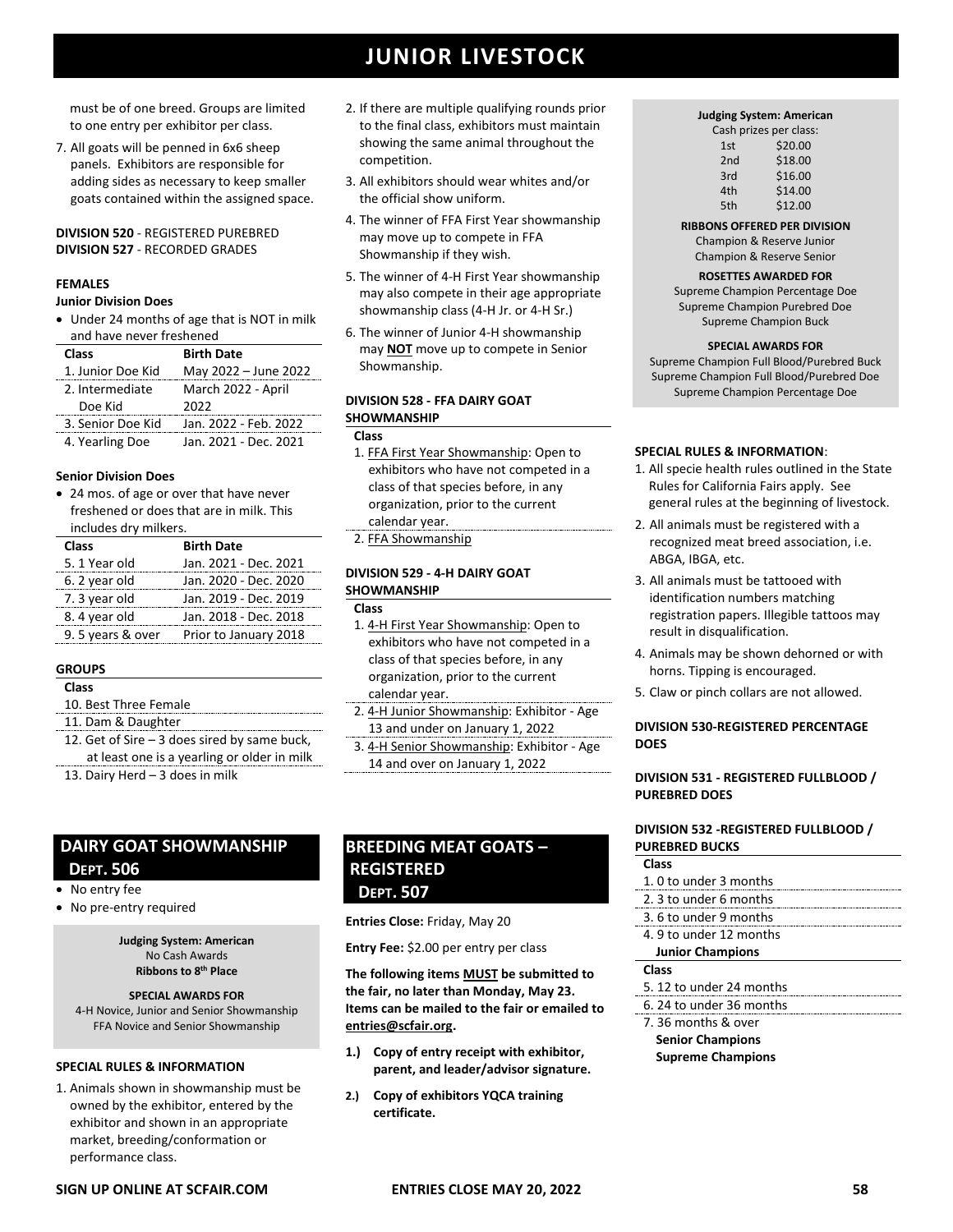### **BREEDING MEAT GOATS – GRADE DOES DEPT. 507**

**Entries Close:** Friday, May 20

**Entry Fee:** \$2.00 per entry per class

### **The following items MUST be submitted to the fair, no later than Monday, May 23. Items can be mailed to the fair or emailed to [entries@scfair.org.](mailto:entries@scfair.org)**

- **1.) Copy of entry receipt with exhibitor, parent, and leader/advisor signature.**
- **2.) Copy of exhibitors YQCA training certificate.**

| <b>Judging System: American</b> |                        |  |
|---------------------------------|------------------------|--|
|                                 | Cash prizes per class: |  |
| 1st                             | \$20.00                |  |
| 2 <sub>nd</sub>                 | \$18.00                |  |
| 3rd                             | \$16.00                |  |
| 4th                             | \$14.00                |  |
| 5th                             | \$12.00                |  |

**ROSETTES AWARDED FOR** Supreme Champion Female

**SPECIAL AWARDS FOR** Champion Grade Doe

### **SPECIAL RULES & INFORMATION**:

- 1. All specie health rules outlined in the State Rules for California Fairs apply. See general rules at the beginning of livestock.
- 2. Sired by purebred buck, must list his registration number on entry form.
- 3. All does need tattoo with herd number and year letter.
- 4. Does may be shown dehorned or with horns. Tipping is encouraged.
- 5. Claw or pinch collars are not allowed.

### **DIVISION 535 - COMMERCIAL MEAT DOES**

| Class             | <b>Birth Date</b>  |
|-------------------|--------------------|
| 1. Spring Doe Kid | Jan. - May 2022    |
| 2. Fall Doe Kid   | Sept. - Dec. 2021  |
| 3. Yearling Does  | Jan. - Aug. 2021   |
| 4. Mature Does    | Prior to Jan. 2021 |
|                   |                    |

*Youth for the Quality Care of Animals (YQCA) is a Statewide required training for anyone entering livestock in a 2022 California Fair (excluding horse, cavies & dogs). Exhibitors must go to the YQCA training site at [http://yqcaprogram.org/](http://yqca.org/) and complete annual training. Proof of training must be provided at the time of entry.*

### **MARKET MEAT GOATS DEPT. 508**

### **Entries Due: Friday, May 20**

**Entry Fee:** \$25.00 per entry per class

**Limit:** 3 entries per exhibitor per division

**The following items MUST be submitted to the fair, no later than Monday, May 23. Items can be mailed to the fair or emailed to [entries@scfair.org.](mailto:entries@scfair.org)**

- **1.) Copy of entry receipt with exhibitor, parent and leader/advisor signature.**
- **2.) Copy of the bill of sale.**
- **3.) Photo of front and both sides of each animal. Clearly showing any ear tags.**
- **4.) Photo of front and back of Scrapie tag on animal. Must be able to read numbers.**
- **5.) Copy of exhibitors YQCA training certificate.**

**Goats MUST be wearing a Scrapie flock tag from breeder or they cannot be entered in the Fair.**

> **Judging System: Danish** All breeds judged together

### **ROSETTES AWARDED FOR**

4-H Champion & Reserve Market Goat FFA Champion & Reserve Market Goat Grand Champion Market Goat Reserve Grand Champion Market Goat

### **SPECIAL AWARDS FOR**

Champion & Reserve FFA Market Goat Champion & Reserve 4-H Market Goat Grand & Reserve Champion Market Goat Buckle Champion Pair of Market Goats

### **SPECIAL RULES & INFORMATION**:

- 1. All specie health rules outlined in the State Rules for California Fairs apply. See general rules at the beginning of livestock.
- 2. **Market and Feeder classes for all species are restricted to bona fide members of a Solano County 4-H Club, FFA Chapter, Grange Chapter AND Solano County residents (Independent exhibitors) that have not shown livestock at a County or District Fair in 2022 outside of Solano County. This includes exhibition as an independent or member of a non-Solano County organization such as 4-H, FFA or Grange.**
- 3. Market Goats exceeding the 105 pound top weight limitation may show and sell if meeting the standards of the class.
- 4. Animals sold will only be paid up to 105 pounds.
- 5. After weighing, animals may be divided into weight lots as desired by management for convenience in judging.
- 6. All Market Goats must be individually owned by the exhibitor for 60 days prior to the opening day of the Fair.
- 7. Market Goats must have Scrapie Tag in ear on tagging day, and must remain in place until end of the Fair. The breeder of the animal is responsible for providing the Scrapie identification tags.
- 8. Market Goats must not be over one year of age. Must be able to show milk teeth.
- 9. Market goats must be slick shorn or 3/8 inch hair. Longer hair at knee and below is acceptable.
- 10. All market goats must be dehorned or horns tipped and completely healed.
- 11. Castration sites must be healed and free from inflammation.
- 12. Claw or pinch collars are not allowed.

### **Market Goat Scorecard**

#### **MARKET READY:**

USDA Prime or Choice quality with 12th rib back fat range .08-12 most desirable, .13-.22 back fat acceptable, average or greater conformation and cutability.

### **NOT MARKET READY:**

Good or lower quality grade with 12th rib back fat range <.08 or >.22; underfinished goats grading USDA good or lower, below average conformation or cutability.

### **DIVISION 536 - FFA MARKET GOATS DIVISION 537 - 4-H MARKET GOATS**

**Class**

.

1. Whether or doe kids weighing 60 to 105 pounds

### **DIVISION 538 - CLUB OR CHAPTER - PAIR OF MARKET GOATS**

- No entry fee
- No pre-entry required

**Class**

1. Pair of Market Goats

**Judging System: American** All breeds judged together

No Cash Prize Offered **Ribbons to 5th Place**

**SPECIAL AWARDS FOR** Champion Pair of Market Goats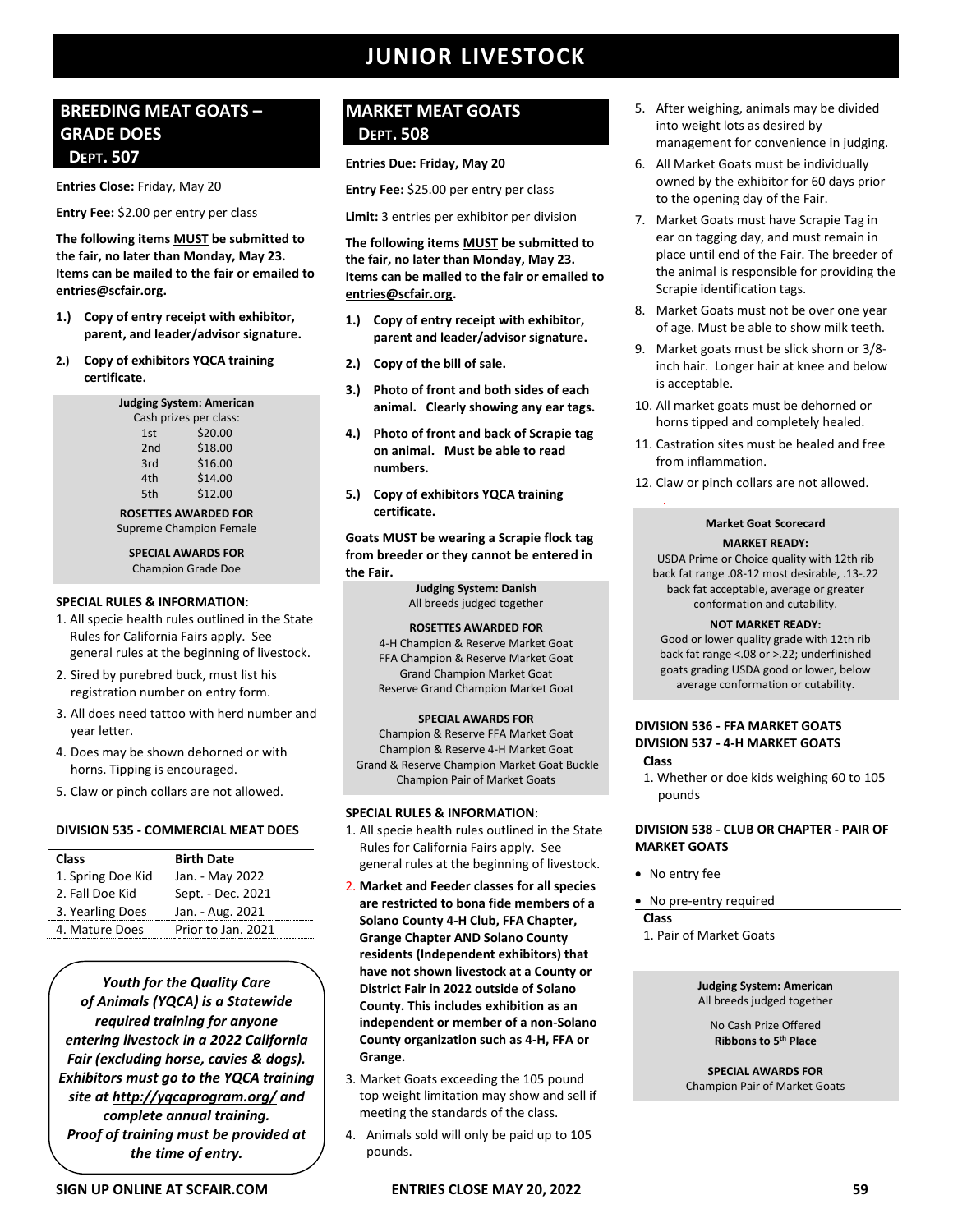### **SPECIAL RULES & INFORMATION**

- 1. Open to 4-H, FFA and Grange organizations only. Independent exhibitors are not eligible to compete.
- 2. Entries in club or chapter pair competition need not be made in advance on entry forms. Exhibitors shall be on hand and ready to exhibit at the time called for judging.
- 3. Each animal in the club or chapter pair competition must be owned by different exhibitors.
- 4. Each animal used in the club or chapter pair competition must have shown in the market or feeder classes in the Junior Dept. Quality and uniformity of the animals in the club or chapter pen will be emphasized.
- 5. Winners of the FFA chapter pen competition will compete with the 4-H division winners.

### **MEAT GOAT SHOWMANSHIP DEPT. 509**

- No entry fee
- No pre-entry required

**Judging System: American** No Cash Awards **Ribbons to 8th Place**

### **SPECIAL AWARDS FOR**

4-H Novice, Junior and Senior Showmanship FFA Novice and Senior Showmanship

### **SPECIAL RULES & INFORMATION**

- 1. Animals shown in showmanship must be owned by the exhibitor, entered by the exhibitor and shown in an appropriate market, breeding/conformation or performance class.
- 2. If there are multiple qualifying rounds prior to the final class, exhibitors must maintain showing the same animal throughout the competition.
- 3. All exhibitors should wear whites and/or the official show uniform.
- 4. The winner of FFA First Year showmanship may move up to compete in FFA Showmanship if they wish.
- 5. The winner of 4-H First Year showmanship may also compete in their age appropriate showmanship class (4-H Jr. or 4-H Sr.)
- 6. The winner of Junior 4-H showmanship may **NOT** move up to compete in Senior Showmanship.

### **DIVISION 540 - FFA MEAT GOAT**

### **SHOWMANSHIP**

### **Class**

- 1. FFA First Year Showmanship: Open to exhibitors who have not competed in a class of that species before, in any organization, prior to the current calendar year.
- 2. FFA Showmanship

### **DIVISION 541 - 4-H MEAT GOAT SHOWMANSHIP**

#### **Class**

- 1. 4-H First Year Showmanship: Open to exhibitors who have not competed in a class of that species before, in any organization, prior to the current calendar year.
- 2. 4-H Junior Showmanship: Exhibitor Age 13 and under on January 1, 2022
- 3.4-H Senior Showmanship: Exhibitor Age 14 and over on January 1, 2022

### **BREEDING SHEEP – REGISTERED DEPT. 510**

**Entries Close:** Friday, May 20

**Entry Fee:** \$2.00 per entry per class

**The following items MUST be submitted to the fair, no later than Monday, May 23. Items can be mailed to the fair or emailed to [entries@scfair.org.](mailto:entries@scfair.org)**

- **1.) Copy of entry receipt with exhibitor, parent, and leader/advisor signature.**
- **2.) Copy of exhibitors YQCA training certificate.**

| <b>Judging System: American</b> |         |  |
|---------------------------------|---------|--|
| Cash prizes per class:          |         |  |
| 1st                             | \$20.00 |  |
| 2 <sub>nd</sub>                 | \$18.00 |  |
| 3rd                             | \$16.00 |  |
| 4th                             | \$14.00 |  |
| 5th                             | \$12.00 |  |
|                                 |         |  |

**RIBBONS OFFERED PER DIVISION** Champion & Reserve Champion Ram Champion & Reserve Champion Ewe

**ROSETTES & SPECIAL AWARDS FOR**  Supreme Champion Ram Supreme Champion Ewe

### **SPECIAL RULES & INFORMATION**:

- 1. All specie health rules outlined in the State Rules for California Fairs apply. See general rules at the beginning of livestock.
- 2. Junior exhibitors are **NOT** eligible to compete in the Open Sheep division.

### **BREEDING SHEEP DIVISIONS 544 – ALL BREEDS** (Registered Purebred)

| <b>RAMS</b>    |                        |
|----------------|------------------------|
| <b>Class</b>   | <b>Birth Date</b>      |
| 1. Yearling    | Sept. 2020 - Aug. 2021 |
| 2. Fall Lamb   | Sept. 2021 - Dec. 2021 |
| 3. Spring Lamb | Jan. 2022 - April 2022 |

### **EWES**

| <b>Class</b>   | <b>Birth Date</b>      |
|----------------|------------------------|
| 4. Yearling    | Sept. 2020 - Aug. 2021 |
| 5. Fall Lamb   | Sept. 2021 - Dec. 2021 |
| 6. Spring Lamb | Jan. 2022 - April 2022 |

### **GROUPS**

#### **Class**

- 7. **Flock:** One yearling or lamb ram, two yearling ewes, and ewe lambs.
- 8. **Get of Sire:** 4 sheep sired by same ram.
- 9. **Young Flock:** 1 ram lamb & 2 ewe lambs
- 10. **Pair of Ram Lambs:** 2 ram lambs
- 11. **Pair of Ewe Lambs:** 2 ewe lambs
- 12. **Pair of Yearling Ewes:** 2 yearling ewes

### **BREEDING SHEEP - RANGE DEPT. 510**

### **All Breeds**

**Entries Close:** Friday, May 20

**Entry Fee:** \$2.00 per entry per class

**The following items MUST be submitted to the fair, no later than Monday, May 23. Items can be mailed to the fair or emailed to [entries@scfair.org.](mailto:entries@scfair.org)**

- **1.) Copy of entry receipt with exhibitor, parent, and leader/advisor signature.**
- **2.) Copy of exhibitors YQCA training certificate.**

| Judging System: American |         |  |
|--------------------------|---------|--|
| Cash prizes per class:   |         |  |
| 1st                      | \$20.00 |  |
| 2nd                      | \$18.00 |  |
| 3rd                      | \$16.00 |  |
| 4th                      | \$14.00 |  |
| 5th                      | \$12.00 |  |
|                          |         |  |

**ROSETTES AWARDED FOR** Supreme Champion Ewe

**SPECIAL AWARDS FOR**  Supreme Champion Ewe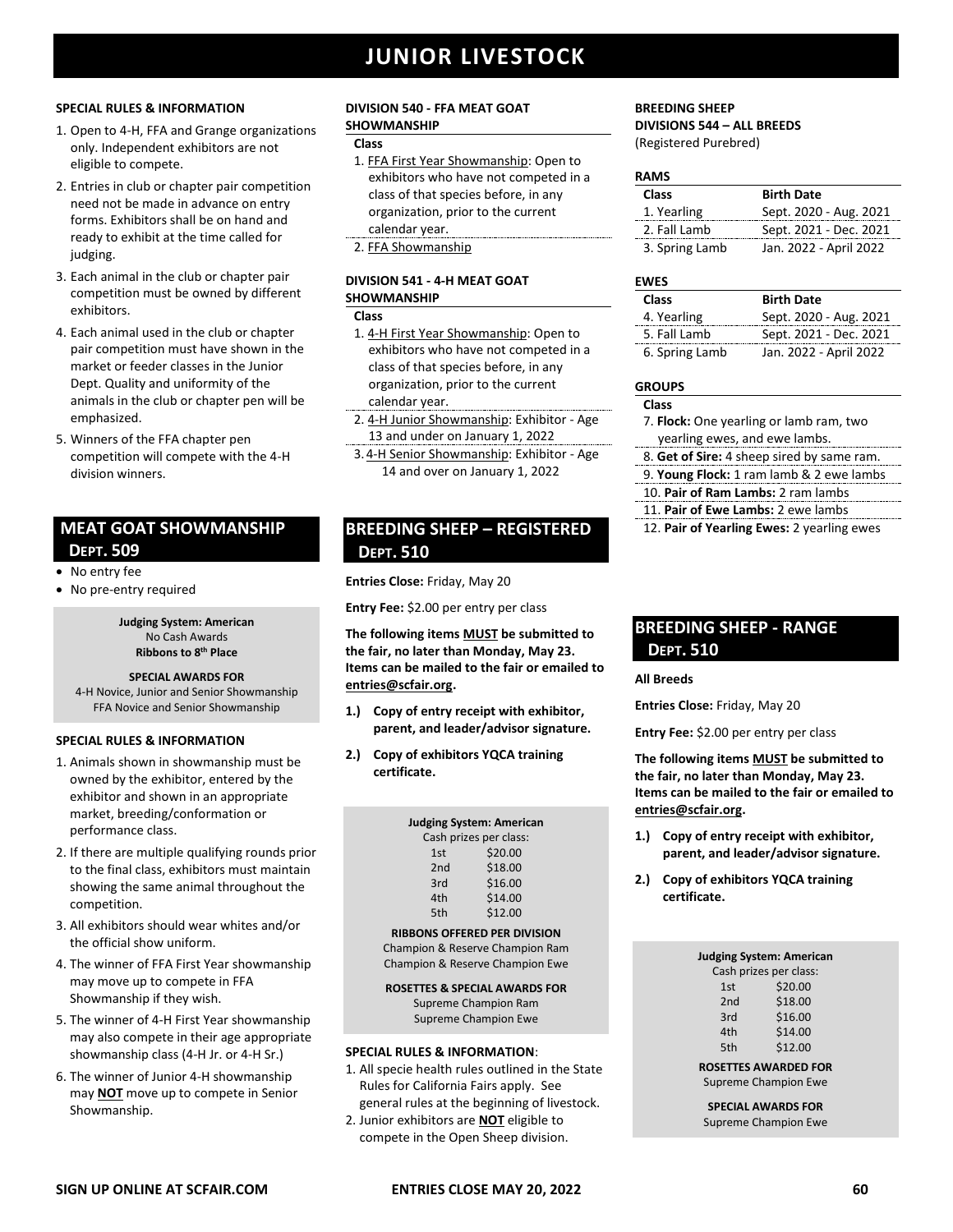### **SPECIAL RULES & INFORMATION**:

1. All specie health rules outlined in the State Rules for California Fairs apply. See general rules at the beginning of livestock.

### **DIVISION 546 - RANGE EWES**

| <b>Class</b>   | <b>Birth Date</b>      |
|----------------|------------------------|
| 1. Yearling    | Sept. 2020 - Aug. 2021 |
| 2. Fall Lamb   | Sept. 2021 - Dec. 2021 |
| 3. Spring Lamb | Jan. 2022 - April 2022 |

### **MARKET SHEEP DEPT. 511**

#### **Entries Due: Friday, May 20**

**Entry Fee:** \$25.00 per entry per class

**Limit:** 3 entries per exhibitor per division

**The following items MUST be submitted to the fair, no later than Monday, May 23. Items can be mailed to the fair or emailed to [entries@scfair.org.](mailto:entries@scfair.org)**

- **1.) Copy of entry receipt with exhibitor, parent and leader/advisor signature.**
- **2.) Copy of the bill of sale.**
- **3.) Photo of front and both sides of each animal. Clearly showing any ear tags.**
- **4.) Photo of front and back of Scrapie tag on animal. Must be able to read numbers.**
- **5.) Copy of exhibitors YQCA training certificate.**

**Sheep MUST be wearing a Scrapie flock tag from breeder or they cannot be entered in the Fair.**

> **Judging System: Danish** All breeds judged together

### **ROSETTES AWARDED FOR:**

4-H Champion & Reserve Market Lamb FFA Champion & Reserve Market Lamb Grand Champion Market Lamb Reserve Grand Champion Market Lamb

### **SPECIAL AWARDS FOR**

Champion & Reserve FFA Market Lamb Champion & Reserve 4-H Market Lamb Grand Champion Market Lamb Reserve Grand Champion Market Lamb

#### **SPECIAL RULES & INFORMATION**

- 1. All specie health rules outlined in the State Rules for California Fairs apply. See general rules at the beginning of livestock.
- 2. **Market and Feeder classes for all species are restricted to bona fide members of a Solano County 4-H Club, FFA Chapter, Grange Chapter AND Solano County residents (Independent exhibitors) that have not shown livestock at a County or District Fair in 2022 outside of Solano County. This includes exhibition as an independent or member of a non-Solano County organization such as 4-H, FFA or Grange.**
- 3. Market Sheep exceeding the 150 pound top weight limitation may show and sell if meeting the standards of the class.
- 4. Animals sold will only be paid up to 150 pounds.
- 5. After weighing, market sheep may be divided into weight lots as desired by management for convenience in judging.
- 6. All Market Sheep must be individually owned by the exhibitor for 60 days prior to the opening day of the Fair.
- 7. Market Sheep must have Scrapie Tag in ear on tagging day, and must remain in place until end of the fair. The breeder of the animal is responsible for providing the scrapie identification tags.
- 8. Market lambs may not carry more than one inch of stretched fleece at any point on their bodies. Wool length will be checked at time of weigh-in.
- 9. At the time of weigh-in, market lambs will be screened by a committee which may consist of official weigh masters, fair staff, and/or veterinarian to ensure that they are eligible for exhibit according to the state rules. To qualify for exhibit, market lambs must be docked such that the tail (dock) is healed and can be lifted from the exterior. Lambs that have no dock will not be eligible.

#### **Market Lamb Scorecard MARKET READY**

USDA Prime or choice quality with 12th rib back fat range .16-.35, average or greater conformation and cutability.

### **NOT MARKET READY**

Good or lower quality grade with 12th rib back fat range <.16 or >.35: underfinished lambs grading USDA good or lower, below average conformation or cutability.

### **DIVISION 547 - FFA SINGLE MARKET LAMBS DIVISION 548 - 4-H SINGLE MARKET LAMBS** Whether or Ewe Lamb

**Class**

1. Market Sheep, 100 to 150 pounds

### **DIVISION 549 - FFA SINGLE FEEDER LAMBS DIVISION 550 - 4-H SINGLE FEEDER LAMBS**

- Do not enter feeder divisions
- Entries will be made automatically if animal does not meet weight requirement for market class.

### **Class**

1. Feeder Lambs – 80 to 99 pounds

### **DIVISION 551 - CLUB OR CHAPTER – PAIR OF MARKET LAMBS**

- **•** No entry fee
- No pre-entry required

**Class**

1. Pair of Market Lambs

**Judging System: American** All breeds judged together No Cash Prize Offered **Ribbons to 5th Place**

**SPECIAL AWARDS FOR** Champion Pair of Market Lambs

- 1. Open to 4-H, FFA and Grange organizations only. Independent exhibitors are not eligible to compete.
- 2. Entries in club or chapter Pair of market lambs competition need not be made in advance on entry forms. Exhibitors shall be on hand and ready to exhibit at the time called for judging.
- 3. Each animal in the club or chapter pair competition must be owned by different exhibitors.
- 4. Each animal used in the club or chapter pair of market lambs competition must have shown in the market or feeder classes in the Junior Dept. Quality and uniformity of the animals in the club or chapter pair will be emphasized.
- 5. Winners of the FFA chapter pen competition will compete with the 4-H division winners.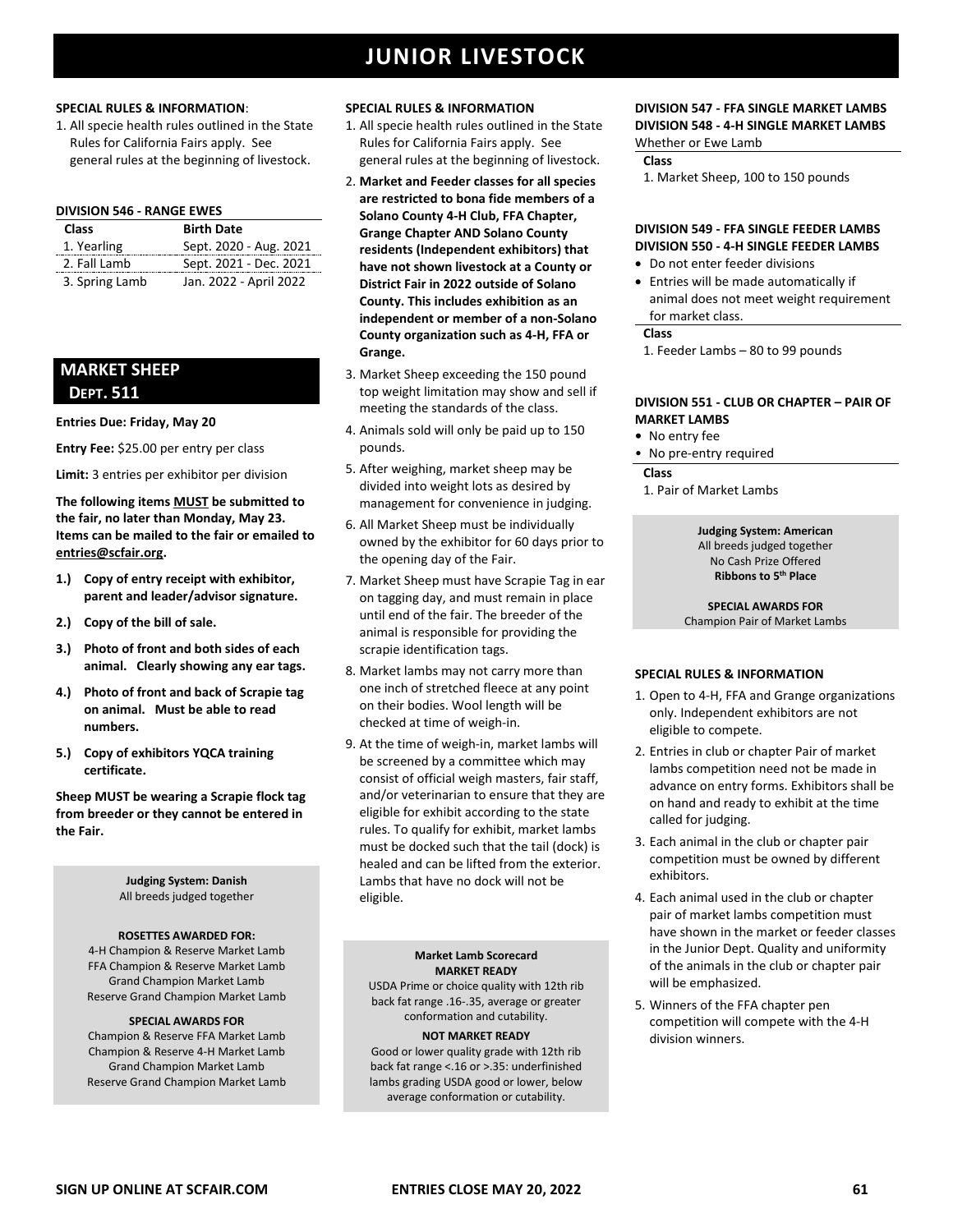### **SHEEP SHOWMANSHIP DEPT. 512**

- No entry fee
- No pre-entry required

**Judging System: American** No Cash Awards **Ribbons to 8th Place**

#### **SPECIAL AWARDS FOR**

4-H Novice, Junior and Senior Showmanship FFA Novice and Senior Showmanship

### **SPECIAL RULES & INFORMATION**

- 1. Animals shown in showmanship must be owned by the exhibitor, entered by the exhibitor and shown in an appropriate market, breeding/conformation or performance class.
- 2. If there are multiple qualifying rounds prior to the final class, exhibitors must maintain showing the same animal throughout the competition.
- 3. All exhibitors should wear whites and/or the official show uniform.
- 4. The winner of FFA First Year showmanship may move up to compete in FFA Showmanship if they wish.
- 5. The winner of 4-H First Year showmanship may also compete in their age appropriate showmanship class (4-H Jr. or 4-H Sr.).
- 6. The winner of Junior 4-H showmanship may **NOT** move up to compete in Senior Showmanship.

#### **DIVISION 554 - FFA SHEEP SHOWMANSHIP Class**

1. FFA First Year Showmanship: Open to exhibitors who have not competed in a class of that species before, in any organization, prior to the current calendar year. 

2. FFA Showmanship

### **DIVISION 555 - 4-H SHEEP SHOWMANSHIP**

### **Class**

- 1. 4-H First Year Showmanship: Open to exhibitors who have not competed in a class of that species before, in any organization, prior to the current calendar year.
- 2. 4-H Junior Showmanship: Exhibitor Age 13 and under on January 1, 2022
- 3. 4-H Senior Showmanship: Exhibitor Age 14 and over on January 1, 2022

### **BREEDING SWINE DEPT. 513**

**Entries Close:** Friday, May 20

**Entry Fee:** \$2.00 per entry per class

**The following items MUST be submitted to the fair, no later than Monday, May 23. Items can be mailed to the fair or emailed to [entries@scfair.org.](mailto:entries@scfair.org)**

- **1.) Copy of entry receipt with exhibitor, parent, and leader/advisor signature.**
- **2.) Copy of exhibitors YQCA training certificate.**

| <b>Judging System: American</b> |         |  |
|---------------------------------|---------|--|
| Cash prizes per class:          |         |  |
| 1st                             | \$20.00 |  |
| 2 <sub>nd</sub>                 | \$18.00 |  |
| 3rd                             | \$16.00 |  |
| 4th                             | \$14.00 |  |
| 5th                             | \$12.00 |  |
|                                 |         |  |

#### **ROSETTES AWARDED FOR** Champion & Reserve Champion Boar

Champion & Reserve Champion Female

**SPECIAL AWARDS FOR** Supreme Champion Boar & Sow

### **SPECIAL RULES & INFORMATION**

- 1. All specie health rules outlined in the State Rules for California Fairs apply. See general rules at the beginning of livestock.
- 2. Gilts entered in the market shows may not be entered in the breeding show, or vice versa.

### **DIVISION 560 -ALL BREEDS BOARS**

| <b>Class</b>  | <b>Birth Date</b>     |
|---------------|-----------------------|
| 1. Fall Boars | Aug. 2021 - Jan. 2022 |

### **SOWS**

| <b>Class</b>    | <b>Birth Date</b>     |
|-----------------|-----------------------|
| 2. Fall Gilt    | Aug. 2021 - Jan. 2022 |
| 3. Jr. Yearling | Jan. 2021 - July 2021 |

*Youth for the Quality Care of Animals (YQCA) is a Statewide required training for anyone entering livestock in a 2022 California Fair (excluding horse, cavies & dogs). Exhibitors must go to the YQCA training site at [http://yqcaprogram.org/](http://yqca.org/) and complete annual training. Proof of training must be provided at the time of entry.*

### **MARKET SWINE DEPT. 514**

**Entries Due:** Friday, May 20

**Entry Fee:** \$25.00 per entry per class

**Limit:** 3 entries per exhibitor per division

**The following items MUST be submitted to the fair, no later than Monday, May 23. Items can be mailed to the fair or emailed to [entries@scfair.org.](mailto:entries@scfair.org)**

- **1.) Copy of entry receipt with exhibitor, parent and leader/advisor signature.**
- **2.) Copy of the bill of sale, which must include the birthdate of the animal.**
- **3.) Photo of front and both sides of each animal. Clearly showing any ear tags/ear notches.**
- **4.) Copy of exhibitors YQCA training certificate.**

**Judging System: Danish** All breeds judged together **ROSETTES AWARDED FOR 4-H Champion & Reserve Market Swine FFA Champion & Reserve Market Swine Grand Champion Market Swine Reserve Grand Champion Market Swine**

**Awards Sponsored by** Champion & Reserve FFA Swine Champion & Reserve 4-H Swine Grand Champion Swine Reserve Grand Champion Swine

- 1. All specie health rules outlined in the State Rules for California Fairs apply. See general rules at the beginning of livestock.
- 2. **Market and Feeder classes for all species are restricted to bona fide members of a Solano County 4-H Club, FFA Chapter, Grange Chapter AND Solano County residents (Independent exhibitors) that have not shown livestock at a County or District Fair in 2022 outside of Solano County. This includes exhibition as an independent or member of a non-Solano County organization such as 4-H, FFA or Grange.**
- 3. Market Hogs must weigh a minimum of 215 pounds and not exceed a maximum weight of 325 pounds.
- 4. Animals sold will only be paid up to 300 pounds.
- 5. Market hogs exceeding the maximum weight limitation may exhibit in showmanship classes but will not participate in market classes or the Junior Livestock Auction.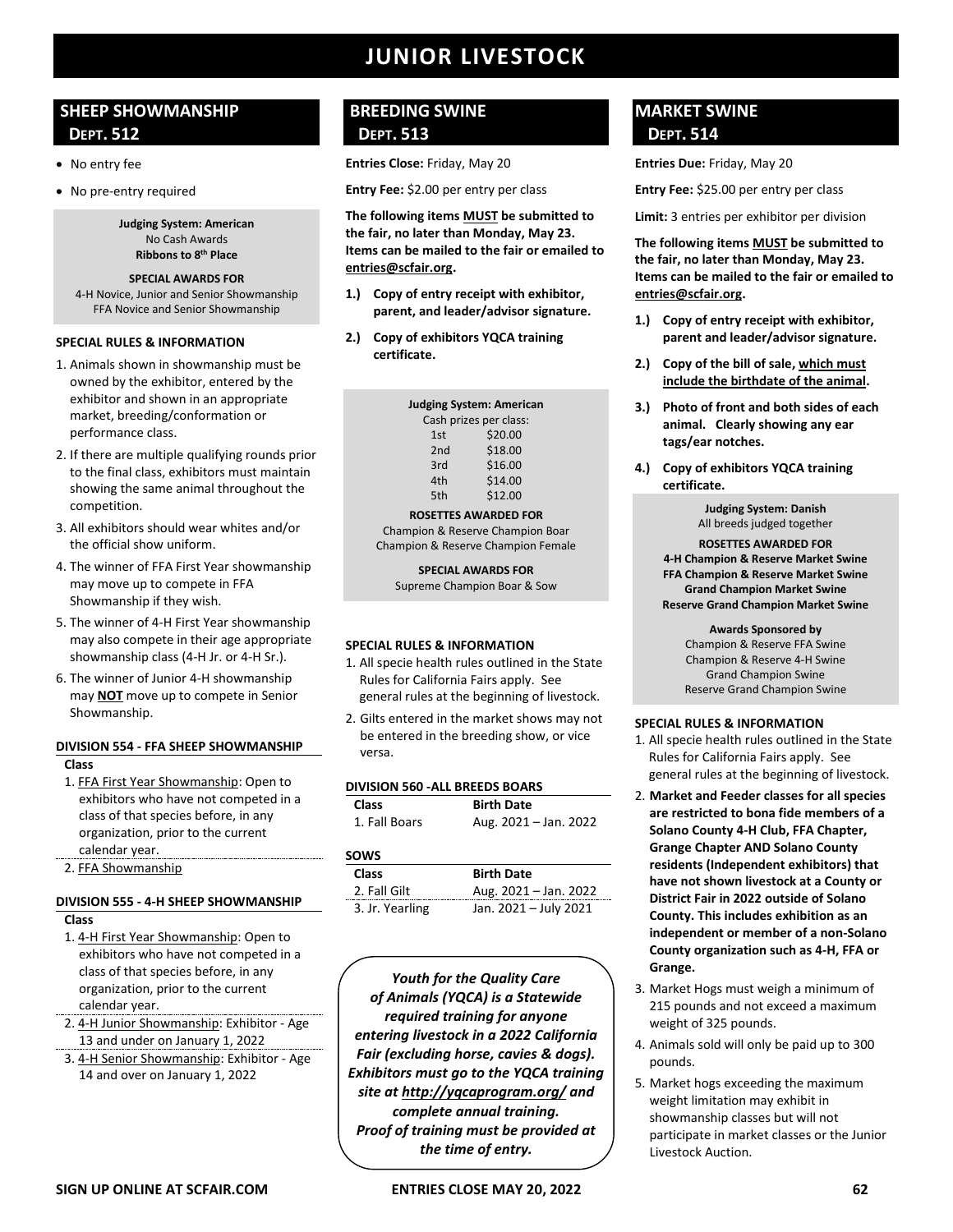- 6. After weighing, market hogs may be divided into weight lots as desired by management for convenience in judging.
- 7. All Market Hogs must be individually owned by the exhibitor for 60 days prior to the opening day of the Fair.

#### **JUNIOR MARKET SWINE**

### **DIVISION 561 - FFA SINGLE MARKET SWINE DIVISION 562 - 4-H SINGLE MARKET SWINE**

### **Class**

1. Market Hogs – 215 to 325 pounds

### **DIVISION 563 - FFA SINGLE FEEDER SWINE DIVISION 564 - 4-H SINGLE FEEDER SWINE**

- Do not enter these divisions.
- Entries will be made automatically if animal does not meet weight requirement for market class

#### **Class**

1. Feeder Pigs – 150 to 214 pounds

#### **Market Swine Scorecard MARKET READY**

U.S. No. 1 and No. 2 hogs of average or greater conformation that are acceptable in leanness, muscularity and production traits.

### **NOT MARKET READY**

Any hog of below average conformation including U.S. number 3, U.S. number 4 and utility grade hogs.

### **DIVISION 565 - CLUB OR CHAPTER - PAIR OF MARKET HOGS**

- No entry fee
- No pre-entry required

### **Class**

1. Pair of Market Swine

**Judging System: American** All breeds judged together No Cash Prize Offered **Ribbons to 5th Place**

**SPECIAL AWARDS FOR** Champion Pair of Market Swine

### **SPECIAL RULES & INFORMATION**

- 1. Open to 4-H, FFA and Grange organizations only. Independent exhibitors are not eligible to compete.
- 2. Entries in club or chapter pair of market hogs competition need not be made in advance on entry forms. Exhibitors shall be on hand and ready to exhibit at the time called for judging.
- 3. Each animal in the club or chapter pair competition must be owned by different exhibitors.
- 4. Each animal used in the club or chapter pair of market hogs competition must have shown in the market or feeder classes in the Junior Dept. Quality and uniformity of the animals in the club or chapter pen will be emphasized.
- 5. Winners of the FFA chapter pair competition will compete with the 4-H division winners.

### **SWINE SHOWMANSHIP DEPT. 515**

- No entry fee
- No pre-entry required

**Judging System: American** No Cash Awards **Ribbons to 8th Place**

#### **SPECIAL AWARDS FOR**

4-H Novice, Junior and Senior Showmanship FFA Novice and Senior Showmanship

### **SPECIAL RULES & INFORMATION**

- 1. Animals shown in showmanship must be owned by the exhibitor, entered by the exhibitor and shown in an appropriate market, breeding/conformation or performance class.
- 2. If there are multiple qualifying rounds prior to the final class, exhibitors must maintain showing the same animal throughout the competition.
- 3. All exhibitors should wear whites and/or the official show uniform.
- 4. The winner of FFA First Year showmanship may move up to compete in FFA Showmanship if they wish.
- 5. The winner of 4-H First Year showmanship may also compete in their age appropriate showmanship class (4-H Jr. or 4-H Sr.).
- 6. The winner of Junior 4-H showmanship may **NOT** move up to compete in Senior Showmanship.

#### **DIVISION 567 - FFA SWINE SHOWMANSHIP Class**

- 1. FFA First Year Showmanship: Open to exhibitors who have not competed in a class of that species before, in any organization, prior to the current calendar year.
- 2. FFA Showmanship

#### **DIVISION 568 - 4-H SWINE SHOWMANSHIP Class**

- 1. 4-H First Year Showmanship: Open to exhibitors who have not competed in a class of that species before, in any organization, prior to the current calendar year.
- 2. 4-H Junior Showmanship: Exhibitor Age 13 and under on January 1, 2022
- 3. 4-H Senior Showmanship: Exhibitor Age 14 and over on January 1, 2022

## **SMALL ANIMAL SHOW**

**Junior Breeding classes are open to youth who reside in California, unless otherwise stated. Showmanship, Market and Feeder classes for all species and all Rabbit and Poultry market and breeding classes are restricted to bona fide members of a Solano County 4-H Club, FFA Chapter, Grange Chapter AND Solano County residents (Independent exhibitors) that have not shown livestock at a County or District Fair in 2022 outside of Solano County. This includes exhibition as an independent or member of a non-Solano County organization such as 4-H, FFA or Grange. Example: If you have shown livestock in 4-H in Sacramento County in 2022, you are not eligible to exhibit Showmanship, Market, Feeder animals for any specie or any Rabbit and Poultry project at the Solano County Fair.**

### **DEPARTMENT RULES**

- 1. Online entries are due on or before Friday, **May 20.**
- 2. Management reserves the right to close the entries when all available accommodations have been filled.
- 3. Rabbits will be received on Monday, June 13 from 9 am - noon - Cavies will be received on Friday, June 17 from 9 am - 10 am.
- 4. Exhibitors must provide their own feeders, waterers, ice bottles, fans, etc.
- 5. **Only feeders and waterers designed for rabbits will be allowed. Cups and other human food containers are NOT acceptable.**
- 6. Exhibitors **may not** place locks on cages. Zip ties to deter opening are acceptable.
- 7. All rabbit exhibitors must display a stall sign for each entry that should include the following information: animal's name; breed; breeder; age; weight (if market animal); owner and club/chapter. Animal name must be suitable for family viewing.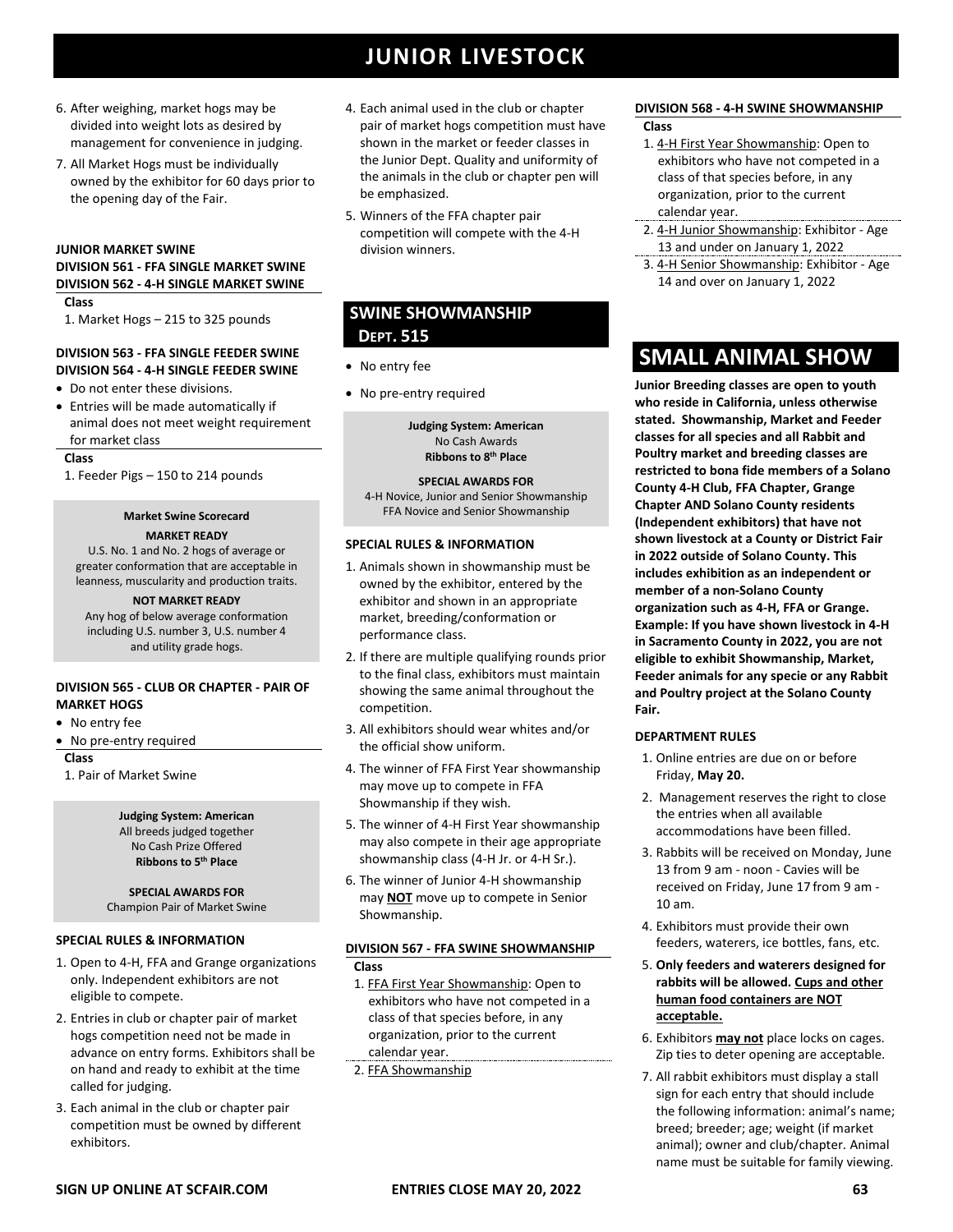**SIGN UP ONLINE AT SCFAIR.COM ENTRIES CLOSE MAY 20, 2022 64**

## **JUNIOR LIVESTOCK**

- 8. Non-sale Rabbits must be removed from the Fairgrounds on Sunday, June 19 at 6 pm. The Fair will not be responsible for any small animals left after 8 pm. Violation of this rule may result in forfeiting of premiums and exhibiting at the 2023 Solano County Fair.
- 9. Release slips will not be issued by the Dept. Superintendent until the following has been completed by each exhibitor. Feeders and waterers must be emptied in designated containers. Each cage and tray used by the exhibitor is cleaned.
- 10. Exhibitors are responsible for cleaning their own animal stalls, pens and alleys no later than 9 am daily and must remain clean until designated release times. Manure must be deposited in designated areas only by 9 am each day. Pathways, approaches and area surrounding stalls must be kept clear for the convenience of spectators. No dumping in any public accessed area.
- 11. Exhibitors are responsible for feeding, watering, and maintaining their own animals. Animals must be kept thoroughly groomed, cleaned and in show condition at all times. Failure to comply with keeping animals, exhibits, stalls, pens and alleys clean and cared for at all times; may result in the disqualification of exhibitor, forfeiture of all cash awards and removal of animals from the fairgrounds. Exhibitors found in violation may also be prohibited from exhibiting in the 2023 Solano County Fair Junior Livestock shows.
- 12. Exhibitors are responsible for the health and welfare of their animals on exhibit. Failure to act in the best interest of the animal's health and welfare, in the sole discretion of the fair manager, may result in the disqualification of exhibitor, forfeiture of all cash awards and removal of animals from the fairgrounds. Exhibitors found in violation may also be prohibited from exhibiting in the 2023 Solano County Fair Junior Livestock shows. Fair management may report such incidents to appropriate animal welfare authorities if deemed appropriate. Fair management may also intervene, if necessary, and care for the animals, at the exhibitor's expense, until such time that they are removed from the Fairgrounds.
- 13. Cavy exhibitors are responsible for supplying their own cages for the one day show.
- 14. All substitutions must be made within same Class and same Division.
- 15. Only animals in the Junior Livestock Auction can be sold on the Fairgrounds.
- 16. Exhibitors must be present for judging in uniform or they will be disqualified.
- 17. Show order will be Market, Breeding, 4-H Showmanship, FFA Showmanship for rabbit and poultry shows.
- 18. Uniforms are required for **all** shows and classes Market, Breeding and Showmanship.

### **CAVY DEPARTMENT DEPT. 516**

### **This is a one day carry on show.**

All breeds judged together

**Entries Close:** Friday, May 20

**Entry Fee:** \$1.00 per entry per class

**Limit:** 2 entries per exhibitor per class

**The following items MUST be submitted to the fair, no later than Monday, May 23. Items can be mailed to the fair or emailed to [entries@scfair.org.](mailto:entries@scfair.org)**

**1.) Copy of entry receipt with exhibitor, parent, and leader/advisor signature.**

**Receiving Date:** Friday**,** June 17

**Receiving Time:** 9 am - 10 am

**Release:** Friday, June 17, immediately following show

| <b>Judging System: American</b> |         |  |
|---------------------------------|---------|--|
| Cash prizes per class:          |         |  |
| 1st                             | \$10.00 |  |
| 2nd                             | \$9.00  |  |
| 3rd                             | \$8.00  |  |
| 4th                             | \$7.00  |  |
| 5th                             | \$6.00  |  |
| ACETTEC 0. CDECIAI              |         |  |

**ROSETTES & SPECIAL AWARDS FOR** Supreme Champion Boar Supreme Champion Sow

### **SPECIAL RULES & INFORMATION**

- 1. All specie health rules outlined in the State Rules for California Fairs apply. See general rules at the beginning of livestock.
- 2. Exhibitors must be present and in uniform for judging.
- 3. All animals must be identified by permanent ear markings or ear tag conforming to the entry form on arrival at the show. Any duplication of ear markings, by one exhibitor, in the same Section must be eliminated and the change recorded on the judging sheet before judging.

4. The date of birth (month-year) must be entered on the entry form for each animal entered in breed Sections.

### **DIVISION 601 - CAVIES (All Breeds)**

### **Class**

- 1. Senior Boar Over 30 ounces
- 2. Senior Sow Over 30 ounces
- 3. Intermediate Boar Over 22 ounces and up to and including 30 ounces, up to 6 months of age
- 4. Intermediate Sow Over 22 ounces and up to and including 30 ounces, up to 6 months of age
- 5. Junior Boar Minimum weight of 12 ounces and maximum weight of 22 ounces, up to 4 months of age
- 6. Junior Sow Minimum weight of 12 ounces and maximum weight of 22 ounces, up to 4 months of age

### **CAVY SHOWMANSHIP DEPT. 517**

- No entry fee
- No pre-entry required

**Judging System: American** No Cash Awards **Ribbons to 8th Place**

### **SPECIAL AWARDS FOR**

4-H Novice, Junior and Senior Showmanship FFA Novice and Senior Showmanship

- 1. Animals shown in showmanship must be owned by the exhibitor, entered by the exhibitor and shown in an appropriate market, breeding/conformation or performance class.
- 2. If there are multiple qualifying rounds prior to the final class, exhibitors must maintain showing the same animal throughout the competition.
- 3. All exhibitors should wear whites and/or the official show uniform.
- 4. The winner of FFA First Year showmanship may move up to compete in FFA Showmanship if they wish.
- 5. The winner of 4-H First Year showmanship may also compete in their age appropriate showmanship class 4-H Jr. or 4-H Sr.
- **6.** The winner of Junior 4-H showmanship may **NOT** move up to compete in Senior Showmanship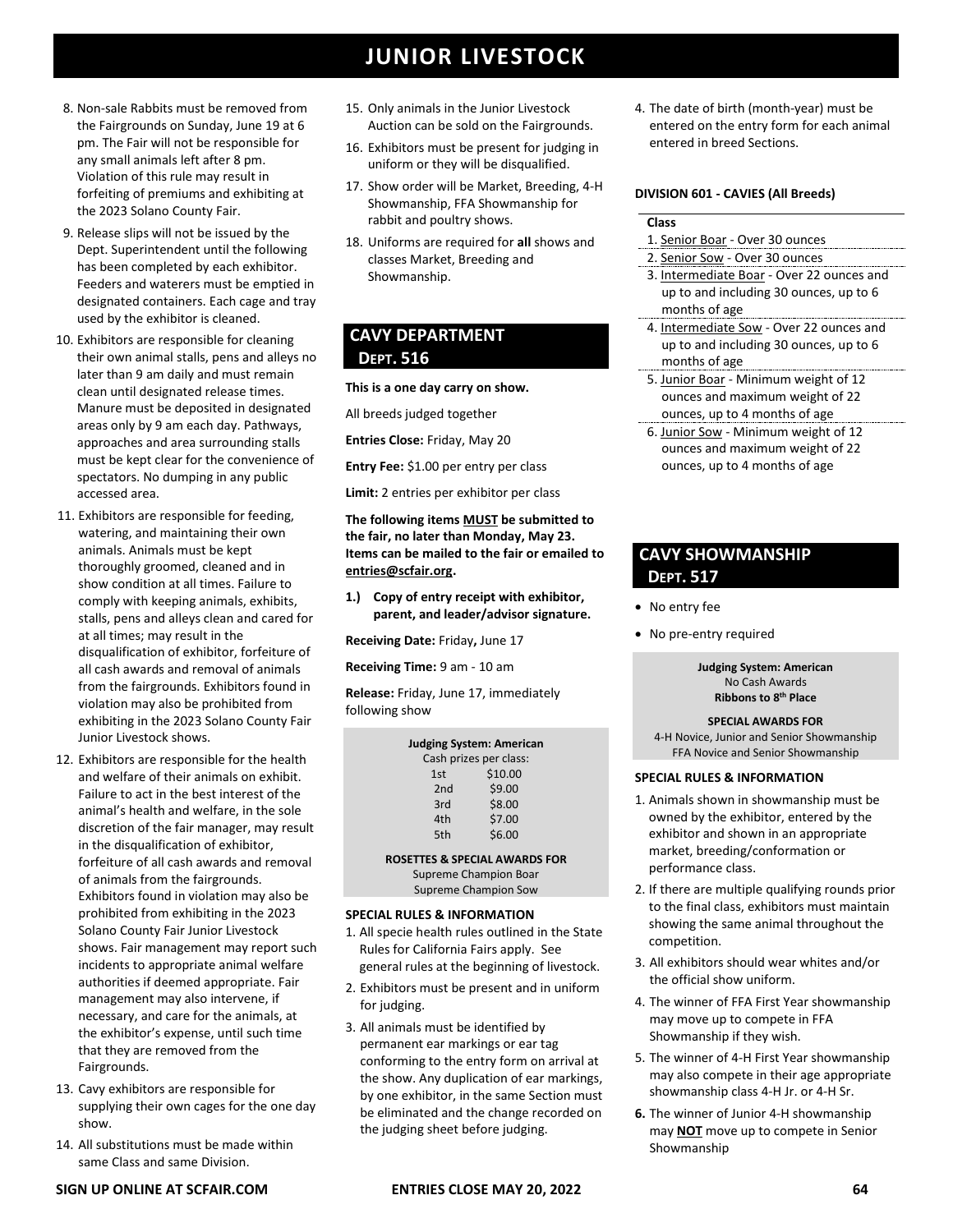### **DIVISION 602 - FFA CAVY SHOWMANSHIP**

### **Class**

- 1. FFA First Year Showmanship: Open to exhibitors who have not competed in a class of that species before, in any organization, prior to the current calendar year.
- 2. FFA Showmanship

### **DIVISION 603 - 4-H CAVY SHOWMANSHIP Class**

- 1. 4-H First Year Showmanship: Open to exhibitors who have not competed in a class of that species before, in any organization, prior to the current calendar year.
- 2. 4-H Junior Showmanship: Exhibitor Age 13 and under on January 1, 2022
- 3. 4-H Senior Showmanship: Exhibitor Age 14 and over on January 1, 2022

### **RABBITS - BREEDING DEPT. 518**

**Entries Close:** Friday, May 20

**Entry Fee:** \$1.00 per entry per class

**The following items MUST be submitted to the fair, no later than Monday, May 23. Items can be mailed to the fair or emailed to [entries@scfair.org.](mailto:entries@scfair.org)**

- **1.) Copy of entry receipt with exhibitor, parent, and leader/advisor signature.**
- **2.) Copy of exhibitors YQCA training certificate.**

| Judging System: American      |                                     |  |
|-------------------------------|-------------------------------------|--|
|                               | Cash prizes per class:              |  |
| 1st                           | \$10.00                             |  |
| 2nd                           | \$9.00                              |  |
| 3rd                           | \$8.00                              |  |
| 4th                           | \$7.00                              |  |
| 5th                           | \$6.00                              |  |
|                               | <b>RIBBONS OFFFRED PFR DIVISION</b> |  |
|                               | <b>Best of Breed</b>                |  |
| <b>Best Opposite of Breed</b> |                                     |  |
| <b>ROSETTES AWARDED FOR</b>   |                                     |  |
| <b>Best of Show</b>           |                                     |  |
| Reserve Best of Show          |                                     |  |
| <b>SPECIAL AWARDS FPR</b>     |                                     |  |
| <b>Best of Show</b>           |                                     |  |
| Reserve Best of Show          |                                     |  |
|                               |                                     |  |

### **SPECIAL RULES & INFORMATION**

1. All specie health rules outlined in the State Rules for California Fairs apply. See general rules at the beginning of livestock.

- 2. Exhibitors must be present and in uniform for all judging. Show order will be Market, Breeding, 4-H Showmanship, and FFA Showmanship.
- 3. Rabbits must be entered on the special entry form designed for the rabbit show. Rabbit tattoo's must be written on entry form.
- 4. Rules, definitions and judging procedure as prescribed in the latest edition of the Guide Book and Standard of the American Rabbit Breeders Association, Inc. shall apply to the Solano County Fair Breeding Rabbit Show, provided they do not conflict with any rules and regulations prescribed by the Department of Food and Agriculture.
- 5. The judge may disqualify any rabbit from competition that appears to be unhealthy, has defects, deformities or blemishes.
- 6. Age must be listed in months as of the opening day of the Fair.
- 7. All rabbits (except meat pens) must be owned and cared for by the exhibitor for at least 60 days prior to the opening day of the Fair. Meat pens must have been owned and cared for by the exhibitor since the rabbits were 5 weeks old, minimum 30 days.
- 8. All rabbits must have permanent ear marks (tattoo) that correspond to the entry form at time of check-in. **No exceptions**.
- 9. All rabbits must be health inspected by fair Health Inspector before being caged. All rabbits must be healthy and free from lice, mites, and disease at the time of check-in or they will be refused.
- 10. You must specify breed, color and color pattern at time of entry. (Example: Mini Lop, Sable, Broken) Place this information in the animal name field.

| <b>HEAVYWEIGHT RABBITS</b>                |                 |  |
|-------------------------------------------|-----------------|--|
| <b>DIVISION 611 - AMERICAN CHINCHILLA</b> |                 |  |
| <b>DIVISION 612 - CALIFORNIAN</b>         |                 |  |
| DIVISION 613 - FRENCH LOP                 |                 |  |
| DIVISION 614 - NEW ZEALAND                |                 |  |
| DIVISION 615 - ALL OTHER HVWT BREEDS      |                 |  |
| Class                                     | Age             |  |
| 1. Senior Buck                            | 8 months & over |  |
| 2. Senior Doe                             | 8 months & over |  |
| 3. Intermediate Buck                      | 6 to 8 months   |  |
| 4. Intermediate Doe                       | 6 to 8 months   |  |
| 5. Junior Buck                            | Under 6 months  |  |
| 6. Junior Doe                             | Under 6 months  |  |

**LIGHTWEIGHT RABBITS DIVISION 622 – ENGLISH LOP DIVISION 623 – HOLLAND LOP DIVISION 624 – LIONHEAD DIVISION 625 – MINI LOP DIVISION 626 – MINI REX DIVISION 627 – POLISH DIVISION 628 – NETHERLAND DWARF DIVISION 629 – REX**

|  | DIVISION 630 - ALL OTHR LTWT BREEDS |  |
|--|-------------------------------------|--|
|  |                                     |  |

| Age             |
|-----------------|
| 8 months & over |
| 8 months & over |
| 6 to 8 months   |
| 6 to 8 months   |
| Under 6 months  |
| Under 6 months  |
|                 |

### **MARKET RABBITS DEPT. 519**

All breeds judged together

**Entries Close:** Friday, May 20

**Entry Fee:** \$15.00 per entry per class

**Limit:** 2 entries per exhibitor, per class

**The following items MUST be submitted to the fair, no later than Monday, May 23. Items can be mailed to the fair or emailed to [entries@scfair.org.](mailto:entries@scfair.org)**

- **1.) Copy of entry receipt with exhibitor, parent and leader/advisor signature.**
- **2.) Copy of the bill of sale.**
- **3.) Photos of rabbits.**
- **4.) Copy of exhibitors YQCA training certificate.**

**Judging System: American** No cash prizes offered

### **ROSETTES AWARDED FOR**

Grand and Reserve Champion Rabbit Meat Pen Grand and Reserve Champion Single Fryer Grand and Reserve Champion Single Roaster

### **SPECIAL AWARDS FOR**

Champion and Reserve Meat Pen Champion and Reserve Single Fryer Champion and Reserve Single Roaster

- 1. Exhibitors are subject to State and Local rules. All specie health rules outlined in the State Rules for California Fairs apply. See general rules at the beginning of livestock
- 2. The following MUST be included at time of online entry: Date of birth, and a copy of the bill of sale, must accompany the entry.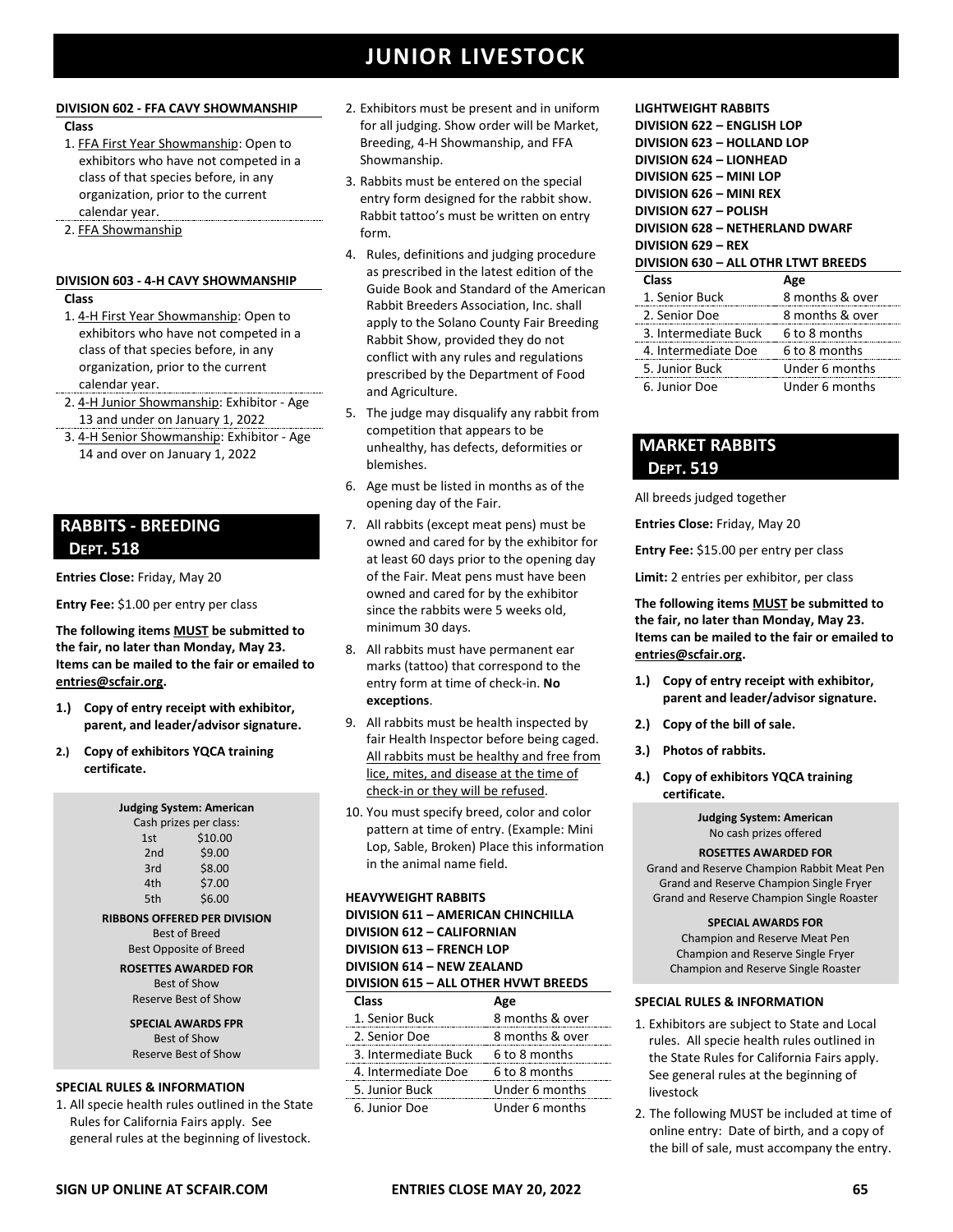3. Rabbit tattoos should be limited to three characters and/or numbers and placed in the tattoo number field.

Example: HR1, HR2, HR3

- 4. Market rabbits must be owned and cared for by the exhibitor for a minimum of 30 days.
- 5. Owners of market rabbits must provide their own carriers for the Junior Livestock Auction.
- 6. The Junior Livestock auction is a terminal sale. There WILL NOT be an option for buyers to donate rabbits back to exhibitors.

### **DIVISION 645 - MEAT PENS, Rabbits**

**Class**

- 1. 3 RABBITS 3 to 6 lbs. each Not over 10 weeks of age, judged alive, must be of the same breed and variety.
- 2. SINGLE FRYER 3 to 6 lbs. Not over 10 weeks of age, judged alive.
- 3. SINGLE ROASTER 6 to 9 lbs. Under 6 months of age, judged alive.

| <b>Score Card</b>                      |      |
|----------------------------------------|------|
| <b>Rabbit Meat Pen</b>                 |      |
| <b>Meat Type</b>                       | 40%  |
| <b>Condition of Flesh</b>              | 30%  |
| <b>Uniformity in Body &amp; Weight</b> | 20%  |
| Fur                                    | 10%  |
| <b>TOTAL</b>                           | 100% |

### **RABBIT SHOWMANSHIP DEPT. 520**

### • No entry fee

• No pre-entry required.

**Judging System: American** No Cash Awards **Ribbons to 8th Place**

**SPECIAL AWARDS FOR**  4-H Novice, Junior and Senior Showmanship FFA Novice and Senior Showmanship

### **SPECIAL RULES & INFORMATION**

- 1. Animals shown in showmanship must be owned by the exhibitor, entered by the exhibitor and shown in an appropriate market, breeding/conformation or performance class.
- 2. If there are multiple qualifying rounds prior to the final class, exhibitors must maintain showing the same animal throughout the competition.
- 3. All exhibitors should wear whites and/or the official show uniform.
- 4. The winner of FFA First Year showmanship may move up to compete in FFA Showmanship if they wish.
- 5. The winner of 4-H First Year showmanship may also compete in their age appropriate showmanship class (4-H Jr. or 4-H Sr.).
- 6. The winner of Junior 4-H showmanship may **NOT** move up to compete in Senior Showmanship.

### **DIVISION 650 - FFA RABBIT SHOWMANSHIP Class**

- 1. FFA First Year Showmanship: Open to exhibitors who have not competed in a class of that species before, in any organization, prior to the current calendar year.
- 2. FFA Showmanship

### **DIVISION 651 - 4-H RABBIT SHOWMANSHIP**

### **Class**

- 1. 4-H First Year Showmanship: Open to exhibitors who have not competed in a class of that species before, in any organization, prior to the current calendar year.
- 2. 4-H Junior Showmanship: Exhibitor Age 13 and under on January 1, 2022
- 3. 4-H Senior Showmanship: Exhibitor Age 14 and over on January 1, 2022

*Youth for the Quality Care of Animals (YQCA) is a Statewide required training for anyone entering livestock in a 2022 California Fair (excluding horse, cavies & dogs).*

*Exhibitors must go to the YQCA training site at [http://yqcaprogram.org/](http://yqca.org/) and complete annual training. Proof of training must be provided at the time of entry.*

### **POULTRY – BREEDING DEPT. 521**

**Entries Close:** Friday, May 20

**Entry Fee:** \$1.00 per entry per class

Entry Delivery: Monday, June 13<sup>th</sup> 8am to 12 noon

**The following items MUST be submitted to the fair, no later than Monday, May 23. Items can be mailed to the fair or emailed to [entries@scfair.org.](mailto:entries@scfair.org)**

- **1.) Copy of entry receipt with exhibitor, parent, and leader/advisor signature.**
- **2.) Copy of exhibitors YQCA training certificate.**

All breeds judged together

|                 | Judging System: American |
|-----------------|--------------------------|
|                 | Cash prizes per class:   |
| 1st             | \$10.00                  |
| 2 <sub>nd</sub> | \$9.00                   |
| 3rd             | \$8.00                   |
| 4th             | \$7.00                   |
| 5th             | \$6.00                   |
|                 |                          |

### **RIBBONS OFFERED PER DIVISION**

Best Male Best Female Best in Division

**SPECIAL AWARDS FOR**

Best of Show Reserve Best of Show

- 1. Exhibitors are subject to State and Local rules. All specie health rules outlined in the State Rules for California Fairs apply. See general rules at the beginning of livestock
- 2. Exhibitors must be present and in uniform for all judging. Show order will be Market, Breeding, 4-H Showmanship, and FFA Showmanship.
- 3. At the discretion of the judge, birds may be required to be brought to show ring for judging.
- 4. Rules, definitions and judging procedure as prescribed in the latest edition of the *Official Show Rules of the American Poultry Assoc., Inc.* shall apply to all district and county fair poultry shows, except in such instances where they are in conflict with the rules and regulations prescribed by the Department of Food and Agriculture.
- 5. The judge may disqualify any bird from competition that appears to be unhealthy, has lice, scaly legs (mites), or is in unfit condition.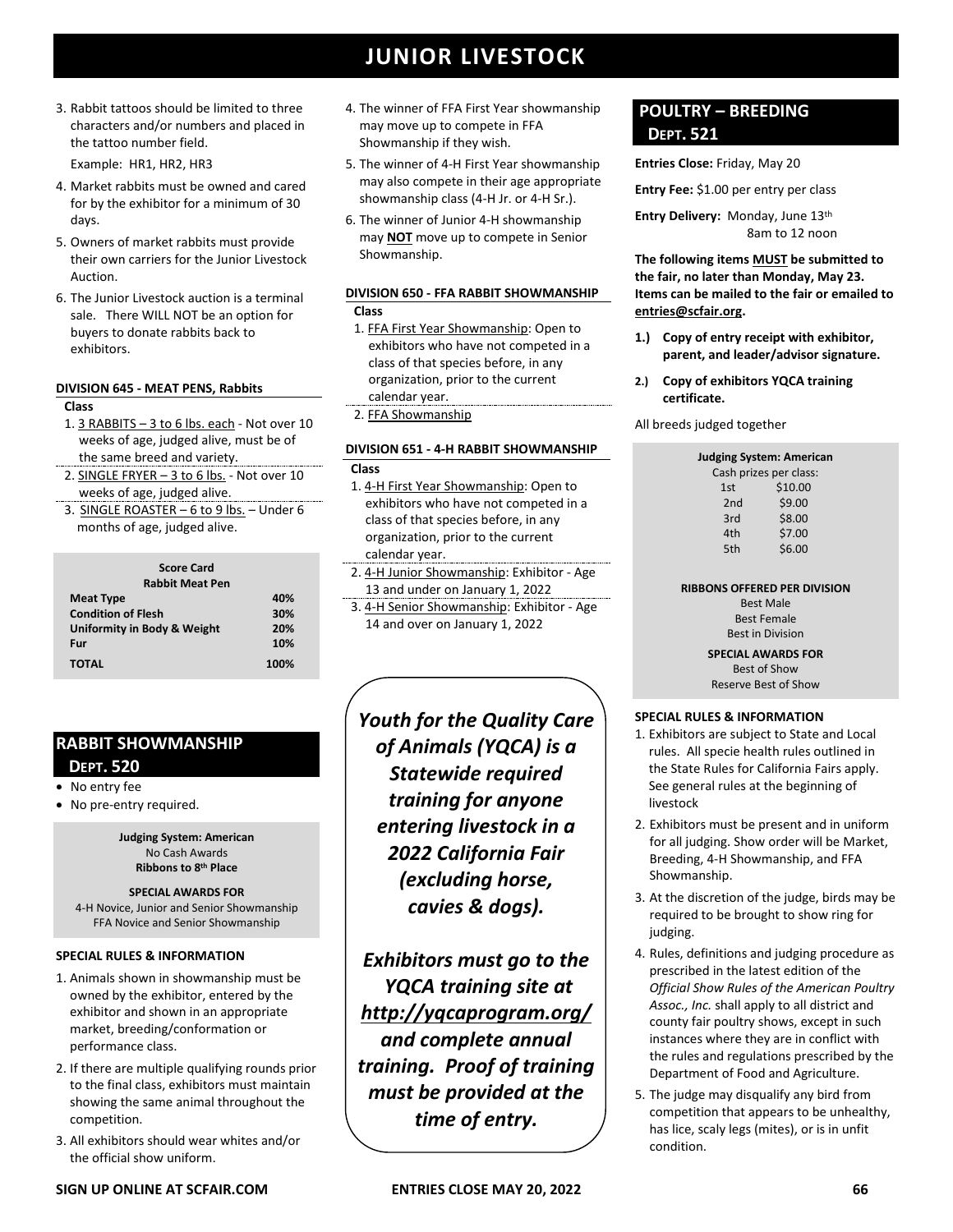- 6. All breeds will be judged together under the American System on individual merit, not competitive. Meat pens will be judged American.
- 7. Age must be listed in months as of the opening day of the fair. All birds entered must be six months or older, except meat pens.
- 8. All birds (except meat pens) must be owned and cared for by the exhibitor for at least 60 days prior to opening day of the Fair. Meat pens must have been owned and cared for by the exhibitor since the birds were one week of age.
- 9. All birds must have leg bands that correspond to band number on entry form at time of check-in. **Tape and zip ties are not an acceptable band. No exceptions.**
- 10. All birds must be checked in by the Fair Health Inspector before being caged. All birds must be healthy and free from lice, mites, & disease at the time of check-in or they will be refused.

### **DIVISION 659 - OLD ENGLISH BANTAMS**

**DIVISION 660 - LARGE BREEDS: UTILITY CHICKENS** (Egg or Meat Production Chickens not meeting the Breed Standard)

### **DIVISION 661 - LARGE BREEDS: STANDARD BRED**

**BANTAMS: STANDARD BRED**

**DIVISION 662 - Modern Game DIVISION 663 - Smooth Comb, Clean Legged DIVISION 664 - Rose Comb, Clean Legged DIVISION 665 - Feather Legged DIVISION 666 - All other Comb, Clean Legged**

| • Use class number for all breeds |                |  |
|-----------------------------------|----------------|--|
| Class                             | Age            |  |
| 1. Cock                           | 1 year or over |  |
| 2. Hen                            | 1 year or over |  |
| 3. Cockerel                       | Under 1 year   |  |
| 4. Pullet                         | Under 1 year   |  |

### **DIVISION 667- DUCKS, ALL BREEDS**

| <b>Class</b>   | Age            |
|----------------|----------------|
| 1. Old Drake   | 1 year or over |
| 2. Old Duck    | 1 year or over |
| 3. Young Drake | Under 1 year   |
| 4. Young Duck  | Under 1 year   |

### **DIVISION 668 -GAME BIRDS, ALL BREEDS**

| <b>Class</b> | Age            |
|--------------|----------------|
| 1. Cock      | 1 year or over |
| 2. Hen       | 1 year or over |
| 3. Cockerel  | Under 1 year   |
| 4. Pullet    | Under 1 year   |

### **MARKET POULTRY DEPT. 522**

All breeds judged together

**Entries Close:** Friday, May 20

**Entry Fee:** \$15.00 per entry per class

**Limit:** 2 entries per exhibitor per class

**The following items MUST be submitted to the fair, no later than Monday, May 23. Items can be mailed to the fair or emailed to [entries@scfair.org.](mailto:entries@scfair.org)**

- **1.) Copy of entry receipt with exhibitor, parent and leader/advisor signature.**
- **2.) Copy of the bill of sale.**
- **3.) Photos of birds.**
- **4.) Copy of exhibitors YQCA training certificate.**

**Judging System: American** No cash prized offered

**ROSETTES AWARDED FOR** Grand Champion Poultry Meat Pen Reserve Grand Champion Poultry Pen

Grand Champion Quail Meat Pen Reserve Grand Champion Quail Meat Pen

> Grand Champion Turkey Reserve Grand Champion Turkey

#### **SPECIAL RULES & INFORMATION**

- 1. Exhibitors are subject to State and Local Rules.
- 2. Hatching date must be provided on your online entry.
- 3. Meat pens must have been owned and cared for by the exhibitor since the birds were one week of age. Minimum 30 days.
- 4. Bill of sale which can be the hatchery receipt or delivery invoice must be submitted to the fair by May 23.
- 5. All birds must have leg bands that correspond to band number on entry form at time of check-in. **Tape and zip ties are not an acceptable band. No exceptions.**
- 6. Owners of meat pens must provide their own carriers for the Junior Livestock Auction.

### **DIVISION 670 - MEAT PENS, ALL BIRDS**

**Class**

- 1. TWO CHICKENS not to exceed 6 pounds each, not over 8 weeks of age as of the day of the poultry show, judged alive, of the same breed and variety.
- 2. TWO COTURNIX QUAIL- less than 1 pound each, not over 8 weeks old as of the day of the poultry show, judged alive, of the same breed and variety.
- 3. TURKEY– Single turkey, minimum 14 pounds, not over 18 weeks old as of the day of the poultry show, judged alive.

| <b>Poultry &amp; Game Bird Meat Pen</b> |
|-----------------------------------------|
| 40%                                     |
| 25%                                     |
| 20%                                     |
| 15%                                     |
| 100%                                    |
|                                         |

### **POULTRY SHOWMANSHIP DEPT. 523**

- No entry fee
- No pre-entry required.

**Judging System: American** No Cash Awards **Ribbons to 8th Place**

**SPECIAL AWARDS FOR**  4-H Novice, Junior and Senior Showmanship FFA Novice and Senior Showmanship

- 1. Animals shown in showmanship must be owned by the exhibitor, entered by the exhibitor and shown in an appropriate market class.
- 2. If there are multiple qualifying rounds prior to the final class, exhibitors must maintain showing the same animal throughout the competition.
- 3. All exhibitors must wear whites and/or the official show uniform.
- 4. The winner of FFA First Year showmanship may move up to compete in FFA Showmanship if they wish.
- 5. The winner of 4-H First Year showmanship may also compete in their age appropriate showmanship class (4-H Jr. or 4-H Sr.).
- 6. The winner of Junior 4-H showmanship may **NOT** move up to compete in Senior Showmanship.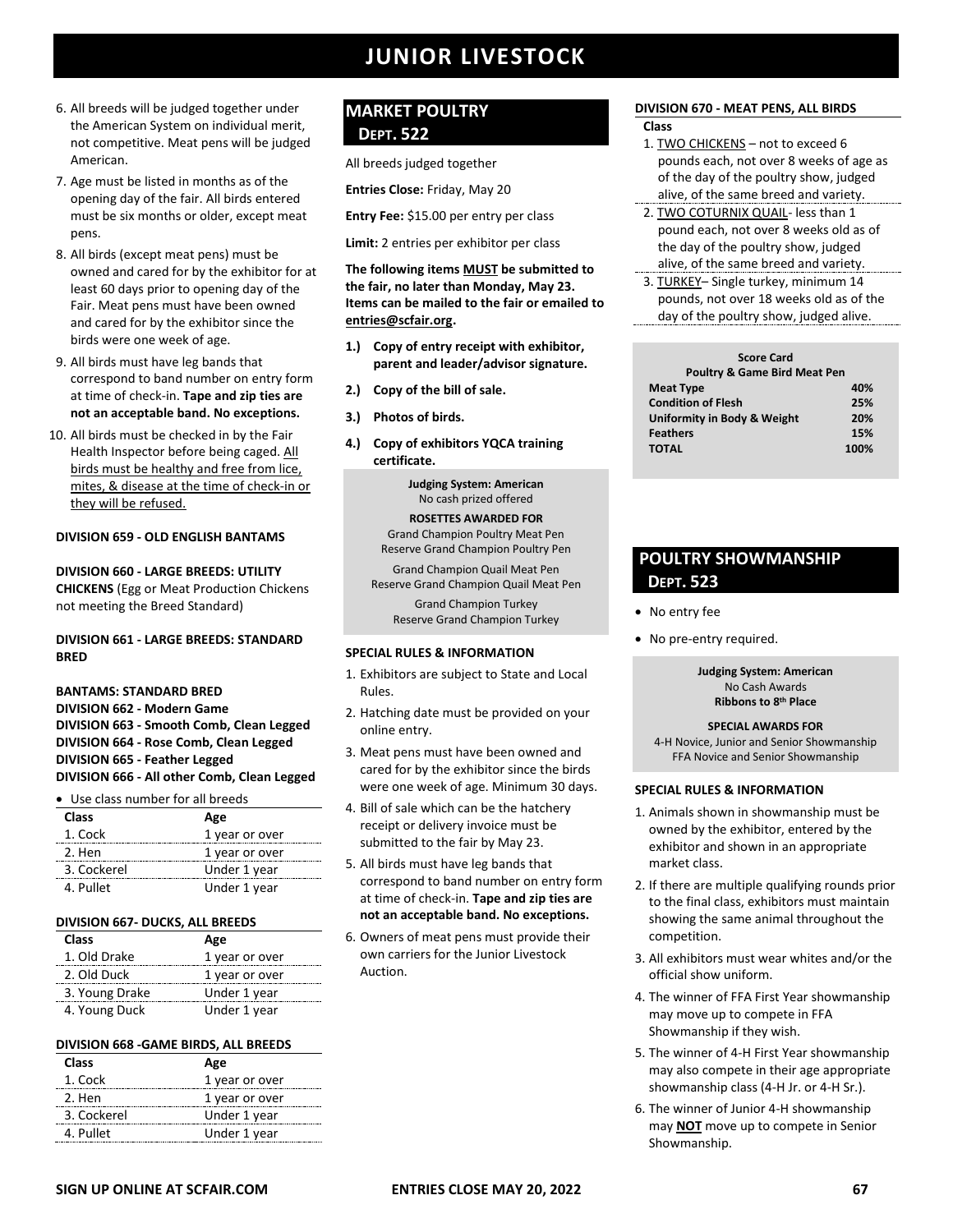### **DIVISION 671 - FFA POULTRY SHOWMANSHIP**

### **Class**

- 1. FFA First Year Showmanship: Open to exhibitors who have not competed in a class of that species before, in any organization, prior to the current calendar year.
- 2. FFA Showmanship

### **DIVISION 672 - 4-H POULTRY SHOWMANSHIP**

#### **Class**

- 1. 4-H First Year Showmanship: Open to exhibitors who have not competed in a class of that species before, in any organization, prior to the current calendar year.
- 2. 4-H Junior Showmanship: Exhibitor Age 13 and under on January 1, 2022
- 3. 4-H Senior Showmanship: Exhibitor Age 14 and over on January 1, 2022

### **PYGMY GOATS DEPT. 524**

**Entries Close:** Friday, May 20

**Entry Fee:** \$2.00 per entry per class

**The following items MUST be submitted to the fair, no later than Monday, May 23. Items can be mailed to the fair or emailed to [entries@scfair.org.](mailto:entries@scfair.org)**

- **1.) Copy of entry receipt with exhibitor, parent, and leader/advisor signature.**
- **2.) Copy of exhibitors YQCA training certificate.**

| <b>Judging System: American</b> |                        |  |
|---------------------------------|------------------------|--|
|                                 | Cash prizes per class: |  |
| 1st                             | \$20.00                |  |
| 2nd                             | \$18.00                |  |
| 3rd                             | \$16.00                |  |
| 4th                             | \$14.00                |  |
| 5th                             | \$12.00                |  |
|                                 |                        |  |

### **RIBBONS OFFERED PER DIVISION**

Champion & Reserve Senior Doe Champion & Reserve Junior Doe Grand Champion & Reserve Doe Champion & Reserve Wether

### **ROSETTES AWARDED FOR** Supreme Champion Doe Supreme Champion Wether

**SPECIAL AWARDS FOR** Supreme Champion Doe Supreme Champion Wether

### **SPECIAL RULES & INFORMATION**

- 1. Exhibitors are subject to State and Local Rules. All specie health rules outlined in the State Rules for California Fairs apply. See general rules at the beginning of livestock
- 2. National Pygmy Goat Association rules will apply, provided they do not conflict with the rules and regulations prescribed by the Department of Food and Agriculture.
- 3. All pygmy goats, (except wethers) must be registered with the National Pygmy Goat Association or the American Goat Society. The original registration or recording certificate for all animals of all ages is required and registration papers must be in owners possession at time of check in and on show day. Only animals tattooed and with original registration certificate or transfer of ownership will be allowed to be shown. Transfer must be less than 90 days old.
- 4. All animals entered in the Pygmy Goat show, including wethers, must be tattooed and all animals over two months of age on June 16, 2022, must be entered in the show. Microchip is acceptable; however the exhibitor must provide the microchip reader.
- 5. Castration sites shall be healed and free of inflammation. No Elastrator bands may be visible.
- 6. Entries in group classes must all be owned by one exhibitor and entered as individuals. All animals entered in groups must be of one breed. Groups are limited to one entry per exhibitor per class.
- 7. All goats will be penned in 6x6 sheep panels. Exhibitors are responsible for adding sides as necessary to keep smaller goats contained within the assigned space.

### **DIVISION 673** – **DOES, REGISTERED FEMALES**

### **Junior Division Does**

• Under 24 months of age that is NOT in milk and have never freshened

| Class                      | <b>Birth Date</b>     |
|----------------------------|-----------------------|
| 1. Junior Doe Kid          | Mar. 2022 - June 2022 |
| 2. Intermediate<br>Doe Kid | Nov. 2021 - Feb. 2022 |
| 3. Senior Doe Kid          | July 2021 - Oct. 2021 |
| 4. Jr. Yearling Doe        | Jan. 2021 - June 2021 |
| 5. Sr. Yearling            | July 2020 - Dec. 2020 |

### **Senior Division Does**

• 24 mos. of age or over that have never freshened or does that are in milk. This includes dry milkers.

| <b>Class</b>      | <b>Birth Date</b>    |
|-------------------|----------------------|
| 6. Fresh Yearling | June 2020 and under  |
| 7. 2 year old     | June 2019 - May 2020 |
| 8. 3 year old     | June 2018 - May 2019 |
| 9. 4 years & over | May 2018 and older   |

### **GROUPS**

| <b>Class</b>          |  |
|-----------------------|--|
| 10. Dam & Daughter    |  |
| 11. Best Three Female |  |

#### **DIVISION 674** – **WETHERS**

| Class                     | <b>Birth Date</b>    |
|---------------------------|----------------------|
| 1. Junior Wether          | June 2021 and under  |
| 2. Intermediate<br>Wether | June 2019 - May 2021 |
| 3. Senior Wether          | May 2019 and older   |

## **PYGMY GOAT SHOWMANSHIP**

- **DEPT. 525**
- No entry fee
- No pre-entry required

**Judging System: American** No Cash Awards **Ribbons to 8th Place**

#### **SPECIAL AWARDS FOR**

4-H Novice, Junior and Senior Showmanship FFA Novice and Senior Showmanship

- 1. Animals shown in showmanship must be owned by the exhibitor, entered by the exhibitor and shown in an appropriate market, breeding/conformation or performance class.
- 2. If there are multiple qualifying rounds prior to the final class, exhibitors must maintain showing the same animal throughout the competition.
- 3. All exhibitors should wear whites and/or the official show uniform.
- 4. The winner of FFA First Year showmanship may move up to compete in FFA Showmanship if they wish.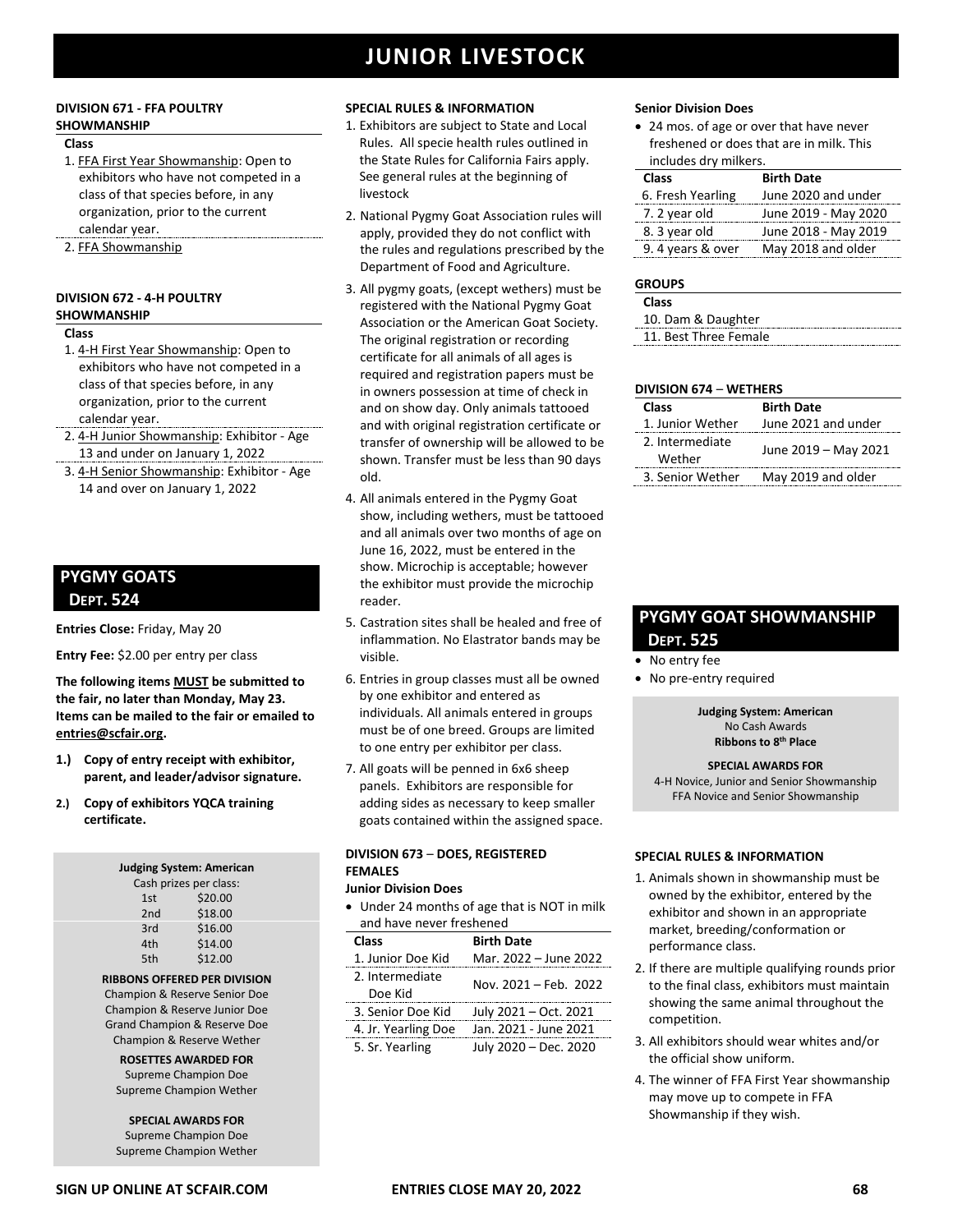- 5. The winner of 4-H First Year showmanship may also compete in their age appropriate showmanship class (4-H Jr. or 4-H Sr.).
- **6.** The winner of Junior 4-H showmanship may **NOT** move up to compete in Senior Showmanship.

### **DIVISION 675 - FFA PYGMY GOAT SHOWMANSHIP**

#### **Class**

- 1. FFA First Year Showmanship: Open to exhibitors who have not competed in a class of that species before, in any organization, prior to the current calendar year.
- 2. FFA Showmanship

### **DIVISION 676 - 4-H PYGMY GOAT SHOWMANSHIP**

#### **Class**

- 1. 4-H First Year Showmanship: Open to exhibitors who have not competed in a class of that species before, in any organization, prior to the current calendar year.
- 2. 4-H Junior Showmanship: Exhibitor Age 13 and under on January 1, 2022
- 3. 4-H Senior Showmanship: Exhibitor Age 14 and over on January 1, 2022

*Youth for the Quality Care of Animals (YQCA) is a Statewide required training for anyone entering livestock in a 2022 California Fair (excluding horse, cavies & dogs).*

*Exhibitors must go to the YQCA training site at [http://yqcaprogram.org/](http://yqca.org/) and complete annual training. Proof of training must be provided at the time of entry.*

### **LARGE ANIMAL SUPREME SHOWMANSHIP DEPT. 550**

- No entry fee
- No pre-entry required
- All breeds judged together
- **Judging:** Sunday, June 19, 9 am

**Judging System: American** No cash prize offered Ribbons to 6th

**SPECIAL AWARDS FOR**  FFA Supreme 4-H Junior Supreme 4-H Senior Supreme

Winners of Supreme Showmanship may qualify to compete at the California State Fair. It is the exhibitor's responsibility to obtain qualification rules and complete appropriate entry forms from the California State Fair.

### **SPECIAL RULES & INFORMATION**

- 1. Animals shown in showmanship must be owned by the exhibitor, entered by the exhibitor and shown in and appropriate market, breeding/conformation or performance class.
- 2. First place winners of beef, sheep, swine, dairy cattle, dairy goats, and market goats in 4-H and FFA Showmanship are allowed to compete.
- 3. Exhibitors are required to provide their own animals.
- 4. Exhibitors will automatically be entered, pending the results of the 4-H and FFA Showmanship Divisions. However, exhibitors shall be on hand and ready to exhibit at the time called for judging.
- 5. Exhibitors declining to enter Supreme Showmanship will forfeit their placing and cash prizes in their showmanship class and remaining exhibitors will move up in their placing accordingly.
- 6. **Should an exhibitor win Showmanship in more than one specie within the same division, then the exhibitor shall choose which specie they will represent within one hour of the conclusion of their show**, and second place exhibitor of the alternate specie will be moved up to compete.

**Should the winner of multiple species not designate within the one hour time frame, fair management will determine which specie they will represent in Supreme Showmanship.**

7. All exhibitors must wear whites and/or the official show uniform of the organization they represent.

### **DIVISION 680 - LARGE ANIMAL SUPREME SHOWMANSHIP**

### **Class**

- 1. First place winners, in 4-H Junior beef, sheep, swine, dairy goat, dairy cattle, and market goat showmanship
- 2. First place winners, in 4-H Senior beef, sheep, swine, dairy goat, dairy cattle, and market goat showmanship
- 3. First place winners in FFA advanced beef, sheep, swine, dairy goat, dairy cattle, and market goat showmanship

| <b>Score Card</b><br>Large Animal Supreme Showmanship |      |
|-------------------------------------------------------|------|
| <b>Appearance of Exhibitor</b>                        | 10%  |
| <b>Knowledge of Specie</b>                            | 15%  |
| Showing in the Ring                                   | 15%  |
| <b>Moving or leading</b>                              | 15%  |
| <b>Posing</b>                                         | 15%  |
| Poise, alertness & attitude                           | 15%  |
| Shows animal to best advantage                        | 15%  |
| ΤΟΤΑΙ                                                 | 100% |

### **SMALL ANIMAL SUPREME SHOWMANSHIP DEPT. 551**

- No entry fee
- No pre-entry required
- All breeds judged together
- **Judging:** Sunday, June 19, 11 am

**Judging System: American** No cash prize offered Ribbons to 6th

**SPECIAL AWARDS FOR**  FFA Supreme 4-H Junior Supreme 4-H Senior Supreme

Winners of Supreme Showmanship may qualify to compete at the California State Fair. It is the exhibitor's responsibility to obtain qualification rules and complete appropriate entry forms from the California State Fair**.**

### **SPECIAL RULES & INFORMATION**

1. Animals shown in showmanship must be owned by the exhibitor, entered by the exhibitor and shown in and appropriate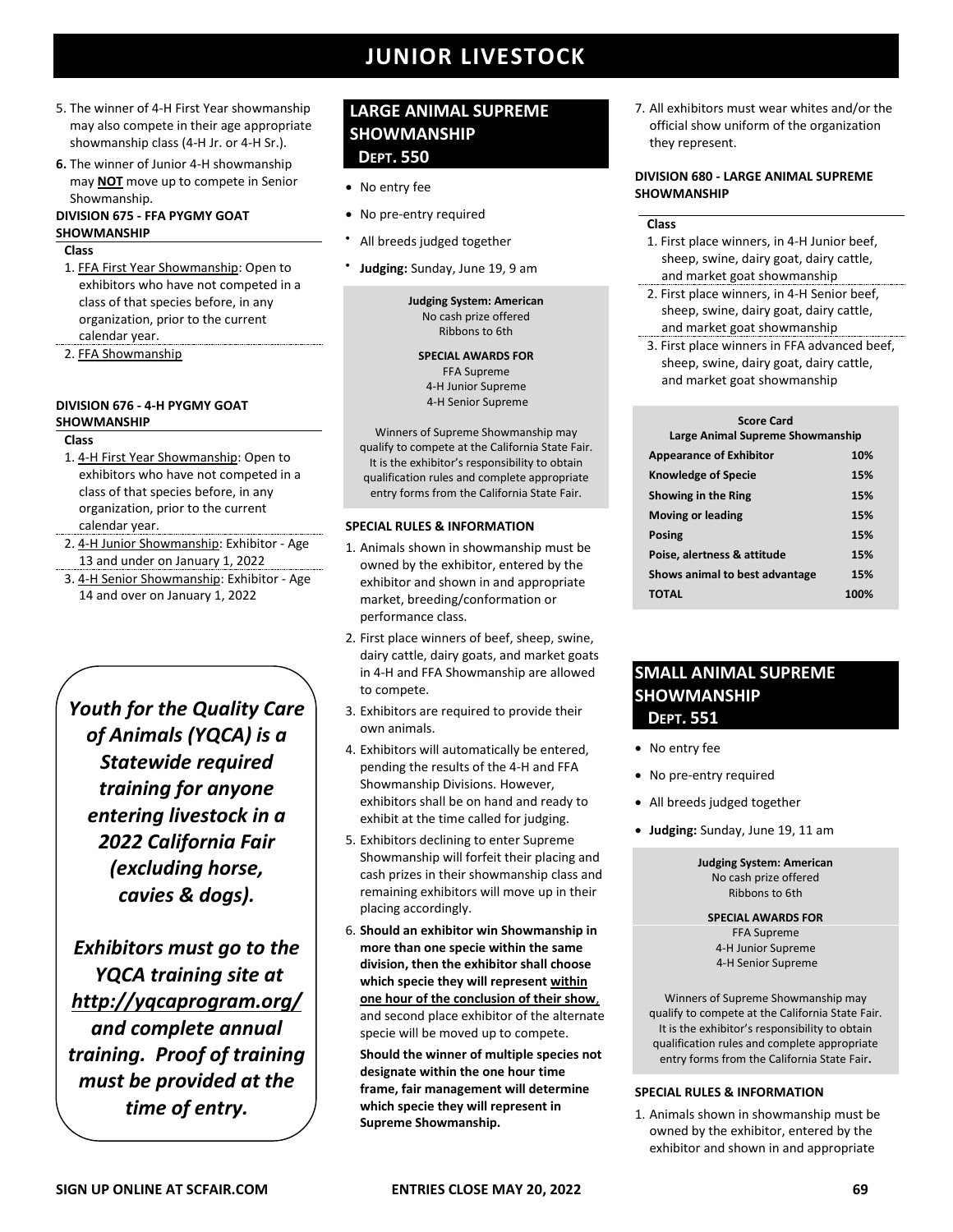market, breeding/conformation or performance class

- 2. Only 1st place winners of cavy, dog, poultry, pygmy goats and rabbits in 4-H and FFA Advance Showmanship are allowed to compete.
- 3. Previous year winners may compete.
- 4. No pre-entry required. Exhibitors will automatically be entered, pending the results of the 4-H and FFA Showmanship divisions. However, exhibitors shall be on hand and ready to exhibit at the time called for judging.
- 5. Exhibitors declining to enter Supreme Showmanship will forfeit their placing and cash prizes in their showmanship class and remaining exhibitors will move up in their placing accordingly.
- 6. **Should an exhibitor win Showmanship in more than one specie within the same division, then the exhibitor shall choose which specie they will represent within one hour of the conclusion of their show**, and second place exhibitor of the alternate specie will be moved up to compete.

**Should the winner of multiple species not designate within the one hour time frame, fair management will determine which specie they will represent in Supreme Showmanship.** All exhibitors must wear whites and/or the official show uniform of the organization they represent.

### **DIVISION 681 - SMALL ANIMAL SUPREME**

#### **SHOWMANSHIP**

#### **Class**

- 1. First place winners in 4-H junior cavy, dog, poultry, pygmy goat and rabbit showmanship.
- 2. First place winners in 4-H senior cavy, dog, poultry, pygmy goat and rabbit showmanship.

3. First place winners FFA advance cavy, dog, poultry, pygmy goat and rabbit showmanship.

| <b>Score Card</b><br><b>Small Animal Supreme Showmanship</b> |            |
|--------------------------------------------------------------|------------|
| <b>Appearance of Animal</b>                                  | 10%        |
| <b>Knowledge of Specie</b><br><b>Appearance of Exhibitor</b> | 15%<br>15% |
| Posing                                                       | 15%        |
| Poise, alertness & attitude                                  | 15%        |
| Shows animal to best advantage                               | 15%        |
| <b>Examination of animal</b>                                 | 15%        |
| TOTAL                                                        | 100%       |

### **CLEAN PEN & PUBLIC IMAGE DEPT. 552**

This program is designed to encourage individual and group effort by all livestock exhibitors to make their exhibits meaningful and attractive to the viewing public, safe, and comfortable for animals and people. A spirit of fun, friendship and cooperation prevail. Exhibitors are encouraged to have educational posters, displays, handouts, decorations and to be available to answer questions for the viewing public.

> **Judging System: American** Prizes awarded in each species. **1st \$50.00 Ribbons to 3 rd Place**

**Awards Sponsored by**  Solano County Fair Association

### **SPECIAL RULES & INFORMATION**

- 1. All exhibits will be inspected daily during the fair.
- 2. Cash prizes will be withheld from the exhibitor(s) whose area/cage/stall is not kept clean.

### **DIVISION 682 - CLEAN PEN AND PUBLIC IMAGE**

- No entry fee
- No pre-entry required
- Judging is based on accumulated points

### **Class**

| 1. Beef Cattle                                  |
|-------------------------------------------------|
| 2. Dairy Cattle                                 |
| 3. Dairy Goats<br>----------------------------- |
| 4. Meat Goats                                   |
| 5. Poultry & Game Birds                         |
| 6. Pygmy Goats                                  |
| 7. Rabbits                                      |
| 8. Sheep                                        |
| 9 Swine                                         |

#### **Score Card Clean Pen Award**

 **Cleanliness of Alleys & Stalls/Pens 50%** Bedding, adequate, bright, dry, clean & in place. Animals securely tied/penned. Feed boxes in front of animals when appropriate. Manure hauled out & deposited in proper place. Alleys swept clean, free of dust / straw or shavings. Watering point and drains kept clean.

| <b>Arrangement of Exhibit</b>              | 10% |
|--------------------------------------------|-----|
| Exhibit lined up in attractive manner. Big |     |
| objectionable boxes out of the way. Hay    |     |
| and straw neat and orderly. Feed boxes     |     |
| and miscellaneous tack in area provided.   |     |
| <b>Appearance of Animals</b>               | 15% |
| Animals neat & clean.                      |     |

| <b>Appearance of Staff Cards</b>         | 5%  |
|------------------------------------------|-----|
| Readable from alley. Neatly arranged.    |     |
| Clean & complete.                        |     |
| <b>Attendants</b>                        | 10% |
| Courtesy of attendants & others in area. |     |
| <b>Decorations</b>                       | 10% |
| Attractive and Educational Display.      |     |
| Incorporating the Fair theme into the    |     |
| display is encouraged, but not required. |     |
| <b>TOTAL</b>                             |     |
|                                          |     |

### **EDUCATIONAL DISPLAYS DEPT. 553**

**Entries Close:** Friday, May 20

**Entry Fee:** \$3.00 per entry per class

**Limit:** 1 entry per exhibitor per class

|                 | <b>Judging System: American</b> |
|-----------------|---------------------------------|
|                 | Cash prizes per class:          |
| 1st             | \$25.00                         |
| 2 <sub>nd</sub> | \$20.00                         |
| 3rd             | \$15.00                         |

- 1. Displays are to be a maximum size of 3 feet x 4 feet and constructed of material no thicker than ½-inch plywood. Tri-fold display boards acceptable.
- 2. If attached to walls clear adhesive tape must be used. No duct tape.
- 3. The design should give the Fair-going public some insight into the livestock projects (i.e. breeds, economics, byproducts, etc.)
- 4. Adults are only to supervise. Adult help in preparing may cause the member to be disqualified.
- 5. Each exhibit is to be labeled on the back in the top left corner with name and chapter/club name.
- 6. All entries must be checked in at the Livestock Office by 3 pm, Tuesday, June 14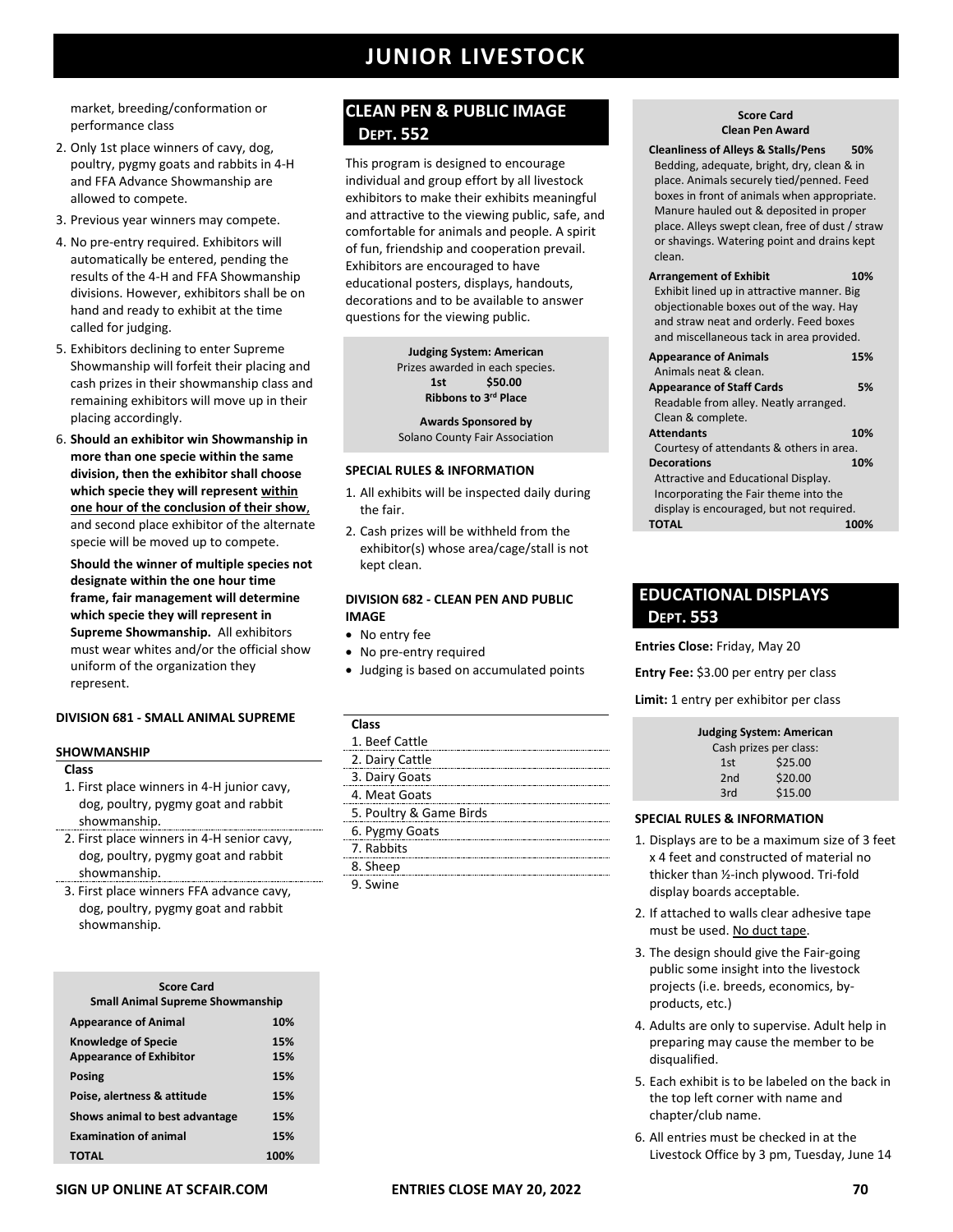and are to remain on display until 6 pm on Sunday, June 19.

7. No exhibit entered in any previous Solano County Fair is allowed.

### **DIVISION 683 - LIVESTOCK EDUCATIONAL EXHIBIT**

| Class                   |
|-------------------------|
| 1. Beef Cattle          |
| 2. Cavy                 |
| 3. Dairy Cattle         |
| 4. Dairy Goat           |
| 5. Meat Goat            |
| 6. Poultry & Game Birds |
| 7. Pygmy Goat           |
| 8. Rabbit               |
| 9. Sheep                |
| 10. Swine               |

| <b>Score Card</b><br><b>Educational Exhibits</b> |      |
|--------------------------------------------------|------|
| <b>Effective Title</b>                           | 10%  |
| <b>Suitable Subject</b>                          | 10%  |
| <b>Attracts Attention</b>                        | 20%  |
| <b>Holds Interest</b>                            | 10%  |
| <b>Conveys Message</b>                           | 30%  |
| Workmanship                                      | 20%  |
| ΤΟΤΑΙ                                            | 100% |

### **SUPREME EXHIBITOR DEPT. 554**

**Entries Close:** Friday, May 20

**Limit:** 1 class per exhibitor

**Entry Fee:** \$2.00.00 per exhibitor

**Judging:** Written test and oral Interview on Tuesday, June 14 at 5 pm

### **SPECIAL RULES & INFORMATION**

- 1. Open to Junior Livestock exhibitors who have never won the Supreme Exhibitor competition.
- 2. Exhibitors who have been selected as Supreme Exhibitor in previous years are not eligible to compete.
- 3. In-lieu of record books, all applicants must complete and submitted at the time of the written exam our Exhibitor summary record and story provided on our web site in the forms section.
- 4. Exhibitors must identify specie competing with on entry form by class number

**Judging System: American** Only one award will be given. All specie classes combined

**BELT BUCKLE TO THE WINNER**

### **DIVISION 684 – SUPREME EXHIBITOR**

| - - - - |
|---------|
|---------|

| 1. Beef Cattle                 |
|--------------------------------|
| 2. Dairy Cattle                |
| 3. Dairy Goats                 |
| 4. Meat Goats                  |
| 5. Poultry & Game Birds        |
| 6, Pygmy Goats                 |
| 7. Rabbits                     |
| 8. Sheep                       |
| 9. Swine                       |
| 10 Apy Other Livestock Project |

10. Any Other Livestock Project

| <b>Supreme Exhibitor</b><br><b>Score Card</b> |                  |
|-----------------------------------------------|------------------|
| <b>Written Test</b>                           | up to 100 points |
| <b>Interview</b>                              | up to 100 points |
| Exhibitor Summary/Story up to 100 points      |                  |
| <b>Public Image</b>                           | up to 100 points |

### **DOG SHOW DEPT. 610**

**Event Date:** Friday, June 17, 2022

**Check-In Time:** 11:30 am

**Dog Show Start Time: N**oon

**Show Location:** Solano County Fair

**Entries Close:** May 20, 2022

**Entry Fee:** \$2.00 per class

**Minimum Number of Exhibitors:** The show will be cancelled if there are less than 10 exhibitors.

| <b>Judging System: American</b> |         |
|---------------------------------|---------|
| 1st                             | \$10.00 |
| 2 <sub>nd</sub>                 | \$9.00  |
| 3rd                             | \$8.00  |
| 4th                             | \$7.00  |
| 5th                             | \$6.00  |

**SPECIAL AWARDS FOR**

4-H Showmanship Outstanding Junior Exhibitor Outstanding Senior Exhibitor

### **SPECIAL RULES & INFORMATION**

- 1. This show is open to residents of Solano County or members of a Solano County 4-H Club, FFA Chapter or recognized Grange. These members should be regularly enrolled in dog care and training projects, exhibiting dogs (mixed breed or purebred) owned by the member or immediate family.
- 2. Exhibitors should wear their organization appropriate uniform. See General Livestock Rules for uniform requirements.
- 3. Exhibitors must be at least 9 years old by December 31, 2021.
- 4. For Showmanship, exhibitor's age is based upon their age on January 1, 2022.
- 5. Judging will be done according to the American Kennel Club regulations.
- 6. Females in season will not be permitted to compete. Don't bring them.
- 7. Leaders and parents: Ensure the entry is filled out completely and signed.

### **DIVISION 695 - JUNIOR**

**13 years old or under** on January 1, 2022

### **DIVISION 696 - SENIOR**

**14 years old or over** on January 1, 2022

### **RALLY OBEDIENCE**

All dogs will be on leash. Evidence of teamwork between dog and handler, but perfect "heel position" is not required. The team starts with 100 points, and the judge deducts points for mistakes such as a tight leash, crooked sits, or performing an exercise incorrectly. There is no time limit and the team moves at their own pace, however at competition level, the performance is timed, and in the event of a tied score, the fastest team wins. The judge expects to see the dog demonstrate willingness and enjoyment. Unlimited communication between handler and dog is encouraged. Handlers may give multiple commands and signals but may not physically guide or correct the dog. Food or toys are not permitted in competition. Courses are designed by the judge and are different in every trial. Handlers receive a course map from the judge and can walk the course without their dogs prior to the start of the competition.

### **Class**

- 1. **Junior Novice** first year exhibitor between the ages of 9 and 13.
- 2. **Junio**r exhibitors between the ages of 9 and 13
- 3. **Senior Novice** first year exhibitors aged 14 and over.
- 4. **Senior**  exhibitor aged 14 and over

### **SHOWMANSHIP**

Winners of Junior and Senior showmanship (classes 4 & 6) will qualify for Small Animal Supreme Showmanship on Sunday, June 19, 2022 at 11 am.

### **Class**

- 5. **Junior**  exhibitors between the ages of 9 and 13.
- 6. **Senior**  exhibitor aged 14 and over